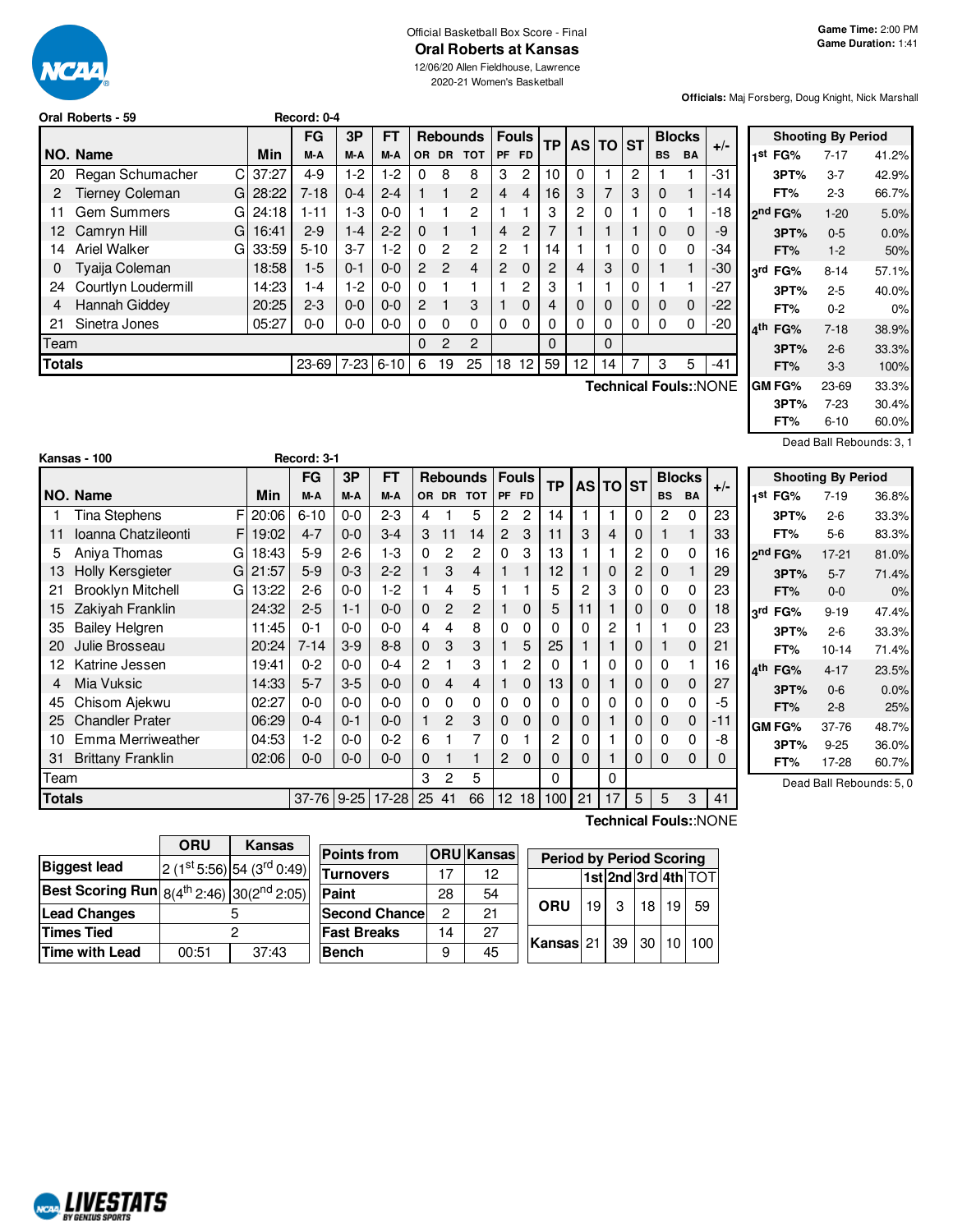

#### **Oral Roberts at Kansas**

12/06/20 Allen Fieldhouse, Lawrence 2020-21 Women's Basketball

**Officials:** Maj Forsberg, Doug Knight, Nick Marshall

# **Period 1**

| <b>Quarter Starters:</b> |                                                          |                   |              |                                           |                                                             |
|--------------------------|----------------------------------------------------------|-------------------|--------------|-------------------------------------------|-------------------------------------------------------------|
| Kansas                   | 1 Stephens T<br>5 Thomas A                               | 11 Chatzileonti I |              | 13 Kersgieter H                           | 21 Mitchell B                                               |
| ORU                      | 2 Coleman T<br>11 Summers G                              | 12 Hill C         |              | 14 Walker A                               | 20 Schumacher R                                             |
| <b>Game Time</b>         | <b>Kansas</b>                                            | <b>Score</b>      | Diff         |                                           | ORU                                                         |
| 10:00                    | 11 CHATZILEONTI I jumpball won                           |                   |              | 20 SCHUMACHER R jumpball lost             |                                                             |
| 09:44                    | 1 STEPHENS T foul offensive (1 - 1)                      |                   |              | 12 HILL C foul drawn (1)                  |                                                             |
| 09:44                    | 1 STEPHENS T turnover offensive (1)                      |                   |              |                                           |                                                             |
| 09:21                    | 21 MITCHELL B foul shooting (1 - 2)                      |                   |              | 20 SCHUMACHER R foul drawn (1)            |                                                             |
| 09:21                    |                                                          |                   |              | 20 SCHUMACHER R free throw 1 - 2 missed   |                                                             |
| 09:21                    |                                                          |                   |              | offensive dead ball rebound (1)           |                                                             |
| 09:21                    |                                                          | $0 - 1$           | $-1$         | 20 SCHUMACHER R free throw 2 - 2 made (1) |                                                             |
| 09:01                    | 21 MITCHELL B 2pt FG in the paint, layup missed          |                   |              |                                           |                                                             |
| 09:00                    | 11 CHATZILEONTI I offensive rebound (1)                  |                   |              |                                           |                                                             |
| 09:00                    | 11 CHATZILEONTI I foul drawn (1)                         |                   |              | 14 WALKER A foul shooting (1 - 1)         |                                                             |
| 09:00                    | 11 CHATZILEONTI I free throw 1 - 2 made (1)              | $1 - 1$           | 0            |                                           |                                                             |
| 09:00                    | 11 CHATZILEONTI I free throw 2 - 2 made (2)              | $2 - 1$           | $\mathbf{1}$ |                                           |                                                             |
| 08:50                    |                                                          |                   |              | 11 SUMMERS G 3pt FG, jump shot missed     |                                                             |
| 08:45                    | 11 CHATZILEONTI I defensive rebound (2)                  |                   |              |                                           |                                                             |
| 08:39                    | 13 KERSGIETER H 3pt FG, jump shot missed                 |                   |              |                                           |                                                             |
| 08:35                    |                                                          |                   |              | 20 SCHUMACHER R defensive rebound (1)     |                                                             |
| 08:27                    | 13 KERSGIETER H steal (1)                                |                   |              | 2 COLEMAN T turnover lost ball (1)        |                                                             |
| 08:21                    | 21 MITCHELL B turnover bad pass (1)                      |                   |              | 20 SCHUMACHER R steal (1)                 |                                                             |
| 08:15                    |                                                          |                   |              | shot blocked                              | 20 SCHUMACHER R 2pt FG from turnover in the paint, jump     |
| 08:15                    | 1 STEPHENS T block (1)                                   |                   |              |                                           |                                                             |
| 08:10                    | 11 CHATZILEONTI I defensive rebound (3)                  |                   |              |                                           |                                                             |
| 08:06                    | 11 CHATZILEONTI I turnover bad pass (1)                  |                   |              | 12 HILL C steal (1)                       |                                                             |
| 07:56                    |                                                          |                   |              | 12 HILL C turnover travel (1)             |                                                             |
| 07:56                    | 11 CHATZILEONTI I substitution out                       |                   |              |                                           |                                                             |
| 07:56                    | 21 MITCHELL B substitution out                           |                   |              |                                           |                                                             |
| 07:56                    | 15 FRANKLIN Z substitution in                            |                   |              |                                           |                                                             |
| 07:56                    | 35 HELGREN B substitution in                             |                   |              |                                           |                                                             |
| 07:32                    | 5 THOMAS A 3pt FG from turnover, jump shot missed        |                   |              |                                           |                                                             |
| 07:28                    | 35 HELGREN B offensive rebound (1)                       |                   |              |                                           |                                                             |
| 07:27                    | 5 THOMAS A turnover travel (1)                           |                   |              |                                           |                                                             |
| 07:15                    |                                                          |                   |              |                                           | 2 COLEMAN T 3pt FG from turnover, jump shot missed          |
| 07:09                    |                                                          |                   |              | 11 SUMMERS G offensive rebound (1)        |                                                             |
| 07:09                    |                                                          |                   |              | paint, layup missed                       | 11 SUMMERS G 2pt FG from turnover second chance in the      |
| 07:08                    | 35 HELGREN B defensive rebound (2)                       |                   |              |                                           |                                                             |
| 07:07                    | 35 HELGREN B turnover bad pass (1)                       |                   |              | 2 COLEMAN T steal (1)                     |                                                             |
| 07:02                    |                                                          |                   |              |                                           | 2 COLEMAN T 2pt FG from turnover in the paint, layup missed |
| 07:00                    | 35 HELGREN B defensive rebound (3)                       |                   |              |                                           |                                                             |
| 06:55                    | 15 FRANKLIN Z 2pt FG outside the paint, jump shot missed |                   |              |                                           |                                                             |
| 06:51                    |                                                          |                   |              | 2 COLEMAN T defensive rebound (1)         |                                                             |
| 06:47                    |                                                          | $2 - 3$           | $-1$         |                                           | 2 COLEMAN T 2pt FG fast break in the paint, layup made (2)  |
| 06:28                    | 1 STEPHENS T 2pt FG in the paint, layup made (2)         | 4-3               | $\mathbf{1}$ |                                           |                                                             |
| 06:28                    | 15 FRANKLIN Z assist (1)                                 |                   |              |                                           |                                                             |

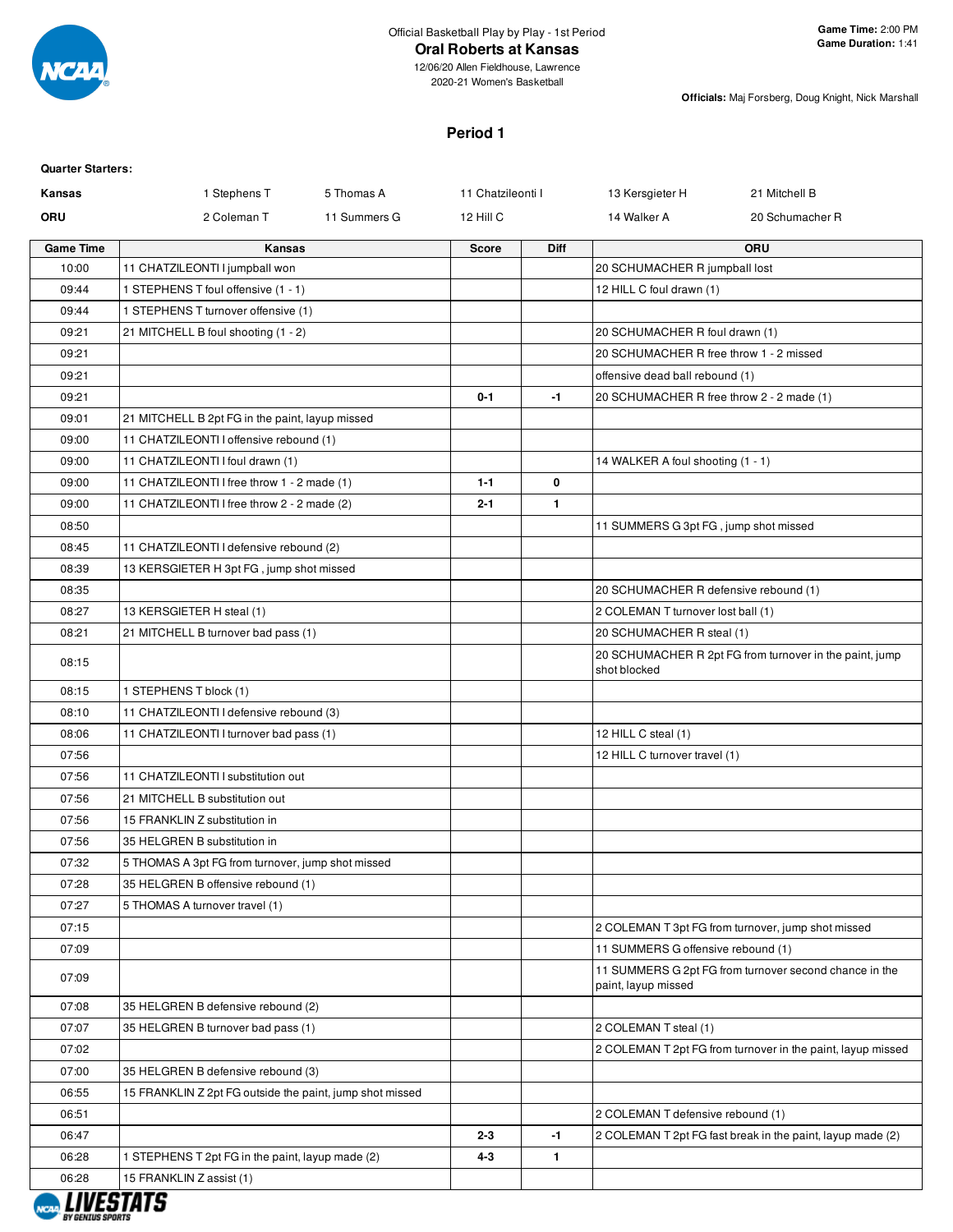

## Official Basketball Play by Play - 1st Period **Oral Roberts at Kansas**

**Officials:** Maj Forsberg, Doug Knight, Nick Marshall

| <b>Game Time</b> | Kansas                                                            | <b>Score</b> | Diff          | <b>ORU</b>                                                 |
|------------------|-------------------------------------------------------------------|--------------|---------------|------------------------------------------------------------|
| 06:15            | 35 HELGREN B steal (1)                                            |              |               | 2 COLEMAN T turnover bad pass (2)                          |
| 06:10            | 35 HELGREN B turnover travel (2)                                  |              |               |                                                            |
| 06:10            | 5 THOMAS A substitution out                                       |              |               |                                                            |
| 06:10            | 35 HELGREN B substitution out                                     |              |               |                                                            |
| 06:10            | 11 CHATZILEONTI I substitution in                                 |              |               |                                                            |
| 06:10            | 20 BROSSEAU J substitution in                                     |              |               |                                                            |
| 06:10            |                                                                   |              |               | 2 COLEMAN T substitution out                               |
| 06:10            |                                                                   |              |               | 11 SUMMERS G substitution out                              |
| 06:10            |                                                                   |              |               | 0 COLEMAN T substitution in                                |
| 06:10            |                                                                   |              |               | 24 LOUDERMILL C substitution in                            |
| 05:56            |                                                                   | $4 - 6$      | -2            | 14 WALKER A 3pt FG from turnover, jump shot made (3)       |
| 05:56            |                                                                   |              |               | 0 COLEMAN T assist (1)                                     |
|                  | 11 CHATZILEONTI I 2pt FG outside the paint, jump shot made        |              |               |                                                            |
| 05:45            | (4)                                                               | 6-6          | 0             |                                                            |
| 05:33            |                                                                   |              |               | 14 WALKER A 2pt FG in the paint, layup missed              |
| 05:30            | 11 CHATZILEONTI I defensive rebound (4)                           |              |               |                                                            |
| 05:20            | 1 STEPHENS T 2pt FG in the paint, layup missed                    |              |               |                                                            |
| 05:17            |                                                                   |              |               | 20 SCHUMACHER R defensive rebound (2)                      |
| 05:09            |                                                                   |              |               | 12 HILL C 3pt FG, jump shot missed                         |
| 05:06            | 11 CHATZILEONTI I defensive rebound (5)                           |              |               |                                                            |
| 05:00            | 20 BROSSEAU J 3pt FG, jump shot missed                            |              |               |                                                            |
| 04:58            | 1 STEPHENS T offensive rebound (1)                                |              |               |                                                            |
| 04:58            | 1 STEPHENS T 2pt FG second chance in the paint, layup made<br>(4) | $8 - 6$      | $\mathbf{2}$  |                                                            |
| 04:58            | 1 STEPHENS T foul drawn (1)                                       |              |               | 12 HILL C foul shooting (1 - 2)                            |
| 04:58            |                                                                   |              | Timeout media |                                                            |
| 04:58            |                                                                   |              |               | 12 HILL C substitution out                                 |
| 04:58            |                                                                   |              |               | 4 GIDDEY H substitution in                                 |
| 04:58            | 1 STEPHENS T free throw 1 - 1 made (5)                            | 9-6          | 3             |                                                            |
| 04:58            | 1 STEPHENS T substitution out                                     |              |               |                                                            |
| 04:58            | 12 JESSEN K substitution in                                       |              |               |                                                            |
| 04:33            | 13 KERSGIETER H steal (2)                                         |              |               | 14 WALKER A turnover lost ball (1)                         |
|                  | 11 CHATZILEONTI I 2pt FG from turnover in the paint, layup        |              |               |                                                            |
| 04:22            | missed                                                            |              |               |                                                            |
| 04:19            |                                                                   |              |               | 24 LOUDERMILL C defensive rebound (1)                      |
| 04:14            |                                                                   | $9 - 8$      | $\mathbf{1}$  | 0 COLEMAN T 2pt FG fast break in the paint, layup made (2) |
| 04:14            |                                                                   |              |               | 24 LOUDERMILL C assist (1)                                 |
| 04:08            | 20 BROSSEAU J 2pt FG fast break in the paint, layup made (2)      | $11 - 8$     | 3             |                                                            |
| 04:08            | 15 FRANKLIN Z assist (2)                                          |              |               |                                                            |
| 04:08            | 20 BROSSEAU J foul drawn (1)                                      |              |               | 0 COLEMAN T foul shooting (1 - 3)                          |
| 04:08            | 20 BROSSEAU J free throw fast break 1 - 1 made (3)                | $12 - 8$     | 4             |                                                            |
| 04:08            |                                                                   |              |               | 14 WALKER A substitution out                               |
| 04:08            |                                                                   |              |               | 11 SUMMERS G substitution in                               |
| 03:50            |                                                                   |              |               | 24 LOUDERMILL C turnover lost ball (1)                     |
| 03:44            | 20 BROSSEAU J 2pt FG from turnover outside the paint, jump        |              |               |                                                            |
| 03:41            | shot missed                                                       |              |               | 4 GIDDEY H defensive rebound (1)                           |
| 03:38            | jump ball situation                                               |              |               |                                                            |
| 03:38            | 13 KERSGIETER H substitution out                                  |              |               |                                                            |
| 03:38            | 5 THOMAS A substitution in                                        |              |               |                                                            |
|                  |                                                                   |              |               |                                                            |

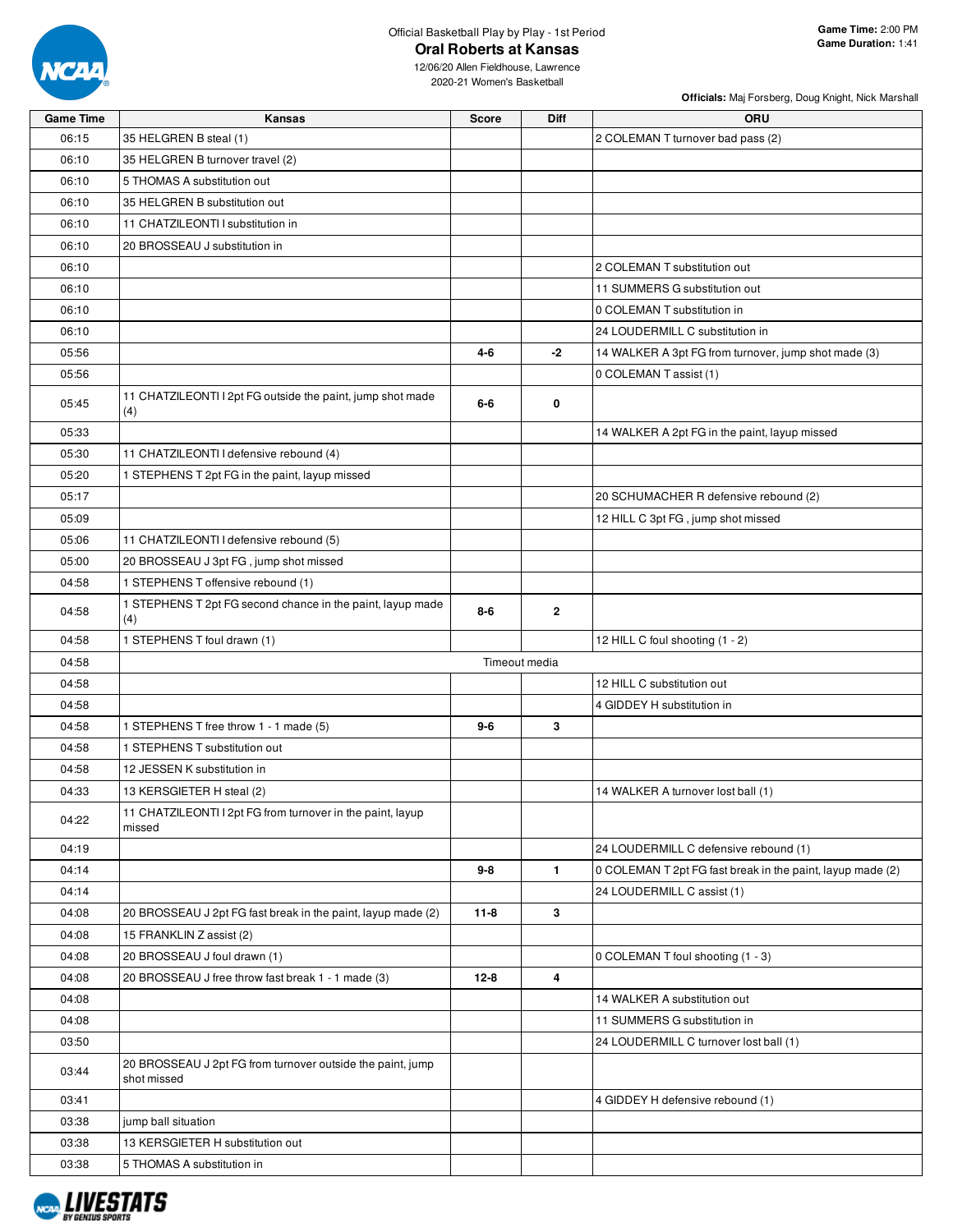

**Officials:** Maj Forsberg, Doug Knight, Nick Marshall

| Game Time | Kansas                                                                   | Score                | Diff         | <b>ORU</b>                                                 |
|-----------|--------------------------------------------------------------------------|----------------------|--------------|------------------------------------------------------------|
| 03:38     |                                                                          |                      |              | 24 LOUDERMILL C substitution out                           |
| 03:38     |                                                                          |                      |              | 2 COLEMAN T substitution in                                |
| 03:34     |                                                                          | $12 - 11$            | $\mathbf{1}$ | 11 SUMMERS G 3pt FG, jump shot made (3)                    |
| 03:14     | 5 THOMAS A 3pt FG, jump shot made (3)                                    | $15 - 11$            | 4            |                                                            |
| 03:14     | 15 FRANKLIN Z assist (3)                                                 |                      |              |                                                            |
| 02:59     |                                                                          |                      |              | 2 COLEMAN T turnover travel (3)                            |
| 02:41     | 11 CHATZILEONTI I turnover travel (2)                                    |                      |              |                                                            |
| 02:25     |                                                                          | $15 - 14$            | $\mathbf{1}$ | 20 SCHUMACHER R 3pt FG from turnover, jump shot made (4)   |
| 02:25     |                                                                          |                      |              | 2 COLEMAN T assist (1)                                     |
| 02:12     | 5 THOMAS A 3pt FG, jump shot made (6)                                    | $18 - 14$            | 4            |                                                            |
| 02:12     | 15 FRANKLIN Z assist (4)                                                 |                      |              |                                                            |
| 01:58     |                                                                          |                      |              | 2 COLEMAN T 2pt FG in the paint, jump shot missed          |
| 01:53     | 5 THOMAS A defensive rebound (1)                                         |                      |              |                                                            |
| 01:53     | 5 THOMAS A foul drawn (1)                                                |                      |              | 2 COLEMAN T foul shooting (1 - 4)                          |
| 01:53     | 11 CHATZILEONTI I substitution out                                       |                      |              |                                                            |
| 01:53     | 1 STEPHENS T substitution in                                             |                      |              |                                                            |
| 01:53     | 5 THOMAS A free throw fast break 1 - 2 made (7)                          | 19-14                | 5            |                                                            |
| 01:53     | 5 THOMAS A free throw fast break 2 - 2 missed                            |                      |              |                                                            |
| 01:51     | 1 STEPHENS T offensive rebound (2)                                       |                      |              |                                                            |
| 01:33     | 1 STEPHENS T 2pt FG second chance outside the paint, jump<br>shot missed |                      |              |                                                            |
| 01:30     |                                                                          |                      |              | 20 SCHUMACHER R defensive rebound (3)                      |
| 01:27     |                                                                          | 19-16                | 3            | 2 COLEMAN T 2pt FG fast break in the paint, layup made (4) |
| 01:27     |                                                                          |                      |              | 0 COLEMAN T assist (2)                                     |
| 01:27     | 20 BROSSEAU J foul shooting (1 - 3)                                      |                      |              | 2 COLEMAN T foul drawn (1)                                 |
| 01:27     | 20 BROSSEAU J substitution out                                           |                      |              |                                                            |
| 01:27     | 13 KERSGIETER H substitution in                                          |                      |              |                                                            |
| 01:27     |                                                                          | 19-17                | $\mathbf{2}$ | 2 COLEMAN T free throw fast break 1 - 1 made (5)           |
| 01:14     | 15 FRANKLIN Z 2pt FG outside the paint, jump shot missed                 |                      |              |                                                            |
| 01:09     | 12 JESSEN K offensive rebound (1)                                        |                      |              |                                                            |
| 01:04     | 12 JESSEN K 2pt FG second chance in the paint, layup blocked             |                      |              |                                                            |
| 01:04     |                                                                          |                      |              | 20 SCHUMACHER R block (1)                                  |
| 00:59     |                                                                          |                      |              | 20 SCHUMACHER R defensive rebound (4)                      |
| 00:56     |                                                                          |                      |              | 0 COLEMAN T 3pt FG, jump shot missed                       |
| 00:53     | 15 FRANKLIN Z defensive rebound (1)                                      |                      |              |                                                            |
| 00:50     | 5 THOMAS A 3pt FG, jump shot missed                                      |                      |              |                                                            |
| 00:45     |                                                                          |                      |              | 20 SCHUMACHER R defensive rebound (5)                      |
| 00:39     |                                                                          |                      |              | 11 SUMMERS G 2pt FG in the paint, layup missed             |
| 00:35     | 5 THOMAS A defensive rebound (2)                                         |                      |              |                                                            |
| 00:30     | 13 KERSGIETER H 2pt FG in the paint, layup made (2)                      | $21 - 17$            | 4            |                                                            |
| 00:01     |                                                                          | $21 - 19$            | $\mathbf{2}$ | 2 COLEMAN T 2pt FG in the paint, jump shot made (7)        |
|           |                                                                          | <b>END OF PERIOD</b> |              |                                                            |
|           |                                                                          | Kansas 21-19 ORU     |              |                                                            |

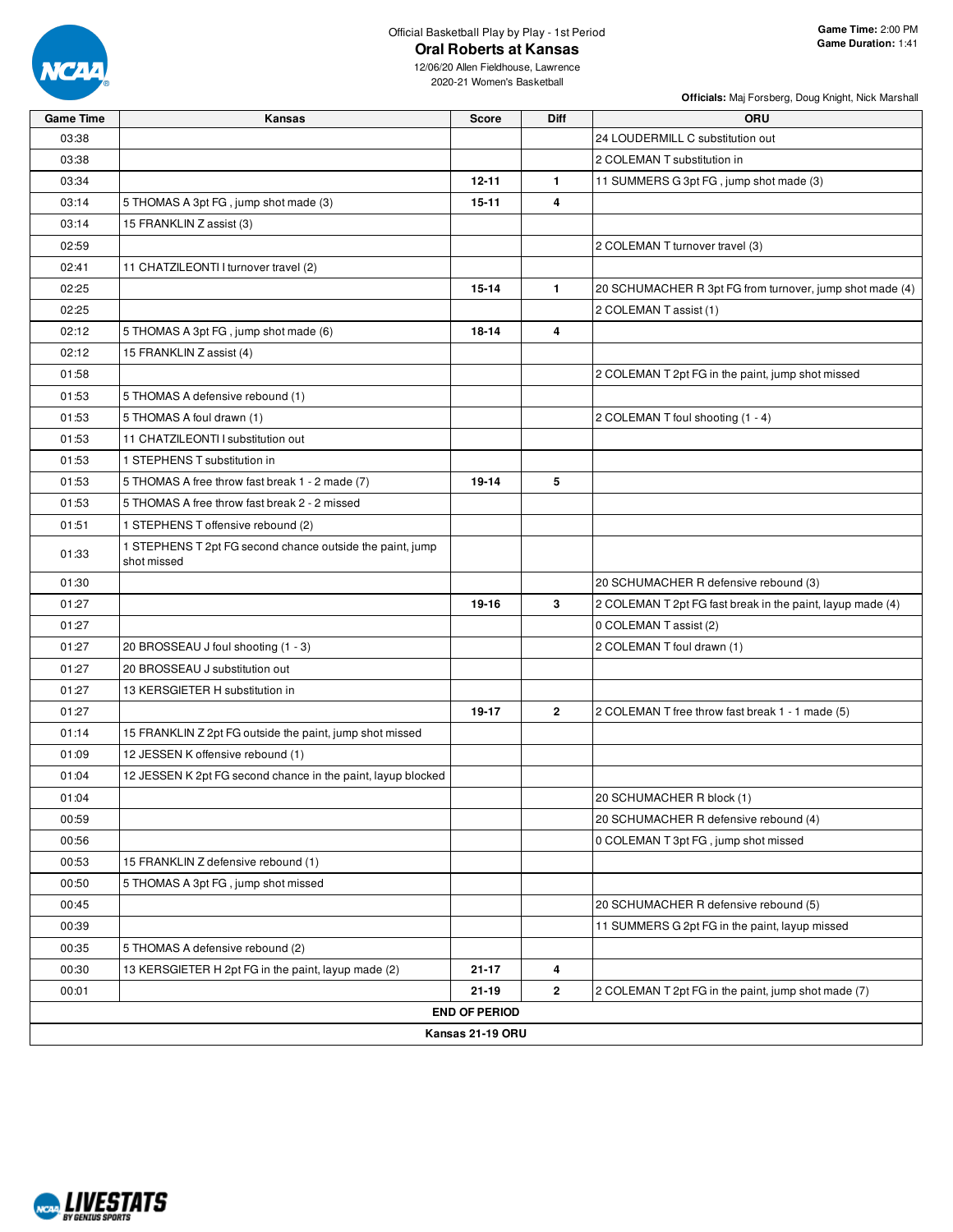

#### Official Basketball Box Score - 1st Period **Oral Roberts at Kansas** 12/06/20 Allen Fieldhouse, Lawrence

2020-21 Women's Basketball

#### **Oral Roberts - 19**

**Officials:** Maj Forsberg, Doug Knight, Nick Marshall

|               |                             |            | FG       | 3P          | <b>FT</b>         |           | <b>Rebounds</b> |            |    | <b>Fouls</b> | <b>TP</b> | <b>AS</b> | <b>TO</b> | <b>ST</b> |           | <b>Blocks</b>         |       |
|---------------|-----------------------------|------------|----------|-------------|-------------------|-----------|-----------------|------------|----|--------------|-----------|-----------|-----------|-----------|-----------|-----------------------|-------|
|               | NO. Name                    | <b>Min</b> | M-A      | M-A         | M-A               | <b>OR</b> | <b>DR</b>       | <b>TOT</b> | PF | <b>FD</b>    |           |           |           |           | <b>BS</b> | <b>BA</b>             | $+/-$ |
| 20            | Regan Schumacher<br>C       | 10:00      | 1-2      | $1 - 1$     | $1-2$             | 0         | 5               | 5          | 0  |              | 4         | 0         | 0         |           |           |                       | $-2$  |
| 2             | <b>Tierney Coleman</b><br>G | 07:28      | $3-6$    | $0 - 1$     | l 1-1             | 0         |                 |            |    |              |           |           | 3         |           | 0         | 0                     |       |
| 11            | <b>Gem Summers</b><br>G     | 07:58      | l -4     | $1 - 2$     | $0 - 0$           |           | $\Omega$        |            | 0  | 0            | 3         |           | 0         | 0         | 0         | $\Omega$              |       |
| 12            | G<br>Camryn Hill            | 05:02      | $0 - 1$  | $0 - 1$     | $0-0$             | $\Omega$  | $\Omega$        | 0          | 1  |              | 0         |           | 4         |           | 0         | $\Omega$              | $-2$  |
| 14            | Ariel Walker<br>G           | 05:52      | 1-2      | $1 - 1$     | $0 - 0$           | 0         | $\Omega$        | 0          |    | 0            | 3         | 0         |           | 0         | 0         | $\Omega$              | -4    |
| 0             | Tyaija Coleman              | 06:10      | $1-2$    | $0 - 1$     | $0-0$             | 0         | $\Omega$        | 0          | 1  | $\Omega$     | 2         | 2         | 0         | 0         | 0         | $\Omega$              | $-1$  |
| 24            | Courtlyn Loudermill         | 02:32      | 0-0      | $0-0$       | $0 - 0$           | 0         |                 |            | 0  | 0            | 0         |           |           | 0         | $\Omega$  | $\Omega$              | -3    |
| 4             | Hannah Giddey               | 04:58      | $0 - 0$  |             | $0 - 0$   $0 - 0$ | 0         |                 |            | 0  | $\Omega$     | 0         | 0         | 0         | 0         | 0         | $\Omega$              | 0     |
| Team          |                             |            |          |             |                   | 0         | 0               | 0          |    |              | 0         |           | 0         |           |           |                       |       |
| <b>Totals</b> |                             |            | $7 - 17$ | $3 - 7$ 2-3 |                   |           | 8               | 9          | 4  | 3            | 19        | 4         | 6         | 3         |           |                       | $-2$  |
|               |                             |            |          |             |                   |           |                 |            |    |              |           |           |           |           |           | Technical Fouls::NONE |       |

|     |        | <b>Shooting By Period</b> |       |
|-----|--------|---------------------------|-------|
| 1st | FG%    | 7-17                      | 41.2% |
|     | 3PT%   | 3-7                       | 42.9% |
|     | FT%    | 2-3                       | 66.7% |
|     | GM FG% | $7 - 17$                  | 41.2% |
|     | 3PT%   | $3 - 7$                   | 42.9% |
|     | FT%    | 2-3                       | 66.7% |

Dead Ball Rebounds: 1, 0

#### **Kansas - 21**

F F G 07:28 G 07:49 G 02:04 **NO.** Name Min  $FG$  **3P**  $FT$  **Rebounds**  $F$  **Fouls**  $TF$  **AS**  $TG$  **ST**  $\begin{bmatrix} \mathsf{FG} \end{bmatrix}$   $\begin{bmatrix} \mathsf{3P} \end{bmatrix}$   $\begin{bmatrix} \mathsf{FT} \end{bmatrix}$   $\begin{bmatrix} \mathsf{Re}} \mathsf{bounds} \end{bmatrix}$   $\begin{bmatrix} \mathsf{FP} \end{bmatrix}$   $\begin{bmatrix} \mathsf{AS} \end{bmatrix}$   $\begin{bmatrix} \mathsf{ST} \end{bmatrix}$   $\begin{bmatrix} \mathsf{BlockS} \ \mathsf{BS} \end{bmatrix}$   $\begin{bmatrix} \mathsf{H}\mathsf{S} \end{bmatrix}$   $\begin{bmatrix} \mathsf{AL$ 1 Tina Stephens F 06:55 2-4 0-0 1-1 2 0 2 1 1 5 0 1 0 1 0 1 11 Ioanna Chatzileonti F | 06:21 | 1-2 | 0-0 | 2-2 | 1 | 4 | 5 | 0 | 1 | 4 | 0 | 2 | 0 | 0 0 | 4 5 Aniya Thomas G | 07:28 | 2-4 | 2-4 | 1-2 | 0 2 2 | 0 1 | 7 | 0 | 1 | 0 | 0 0 | -1 13 Holly Kersgieter G | 07:49 | 1-2 | 0-1 | 0-0 | 0 0 0 0 0 0 0 | 2 | 0 0 0 | 3 21 Brooklyn Mitchell 02:04 0-1 0-0 0-0 0 0 0 1 0 0 0 1 0 0 0 1 15 Zakiyah Franklin | 07:56 | 0-2 | 0-0 | 0-0 | 0 | 0 | 1 | 0 0 | 0 | 4 | 0 | 0 | 0 | 0 | 1 35 Bailey Helgren | 01:46 | 0-0 | 0-0 | 0-0 | 1 2 3 | 0 0 | 0 | 0 | 2 | 1 | 0 0 | 0 20 Julie Brosseau 20 14:43 | 1-3 | 0-1 | 1-1 | 0 0 0 | 1 1 | 1 | 3 | 0 | 0 | 0 | 0 | 2 12 Katrine Jessen 04:58 0-1 0-0 0-0 1 0 1 0 0 0 0 0 0 0 1 -1 Team 0 0 0 | | 0 | | 0 **Totals** 7-19 2-6 5-6 5 9 14 3 4 21 4 7 3 1 1 2

|      |        | <b>Shooting By Period</b> |       |
|------|--------|---------------------------|-------|
| 1 St | FG%    | 7-19                      | 36.8% |
|      | 3PT%   | $2 - 6$                   | 33.3% |
|      | FT%    | $5-6$                     | 83.3% |
|      | GM FG% | $7 - 19$                  | 36.8% |
|      | 3PT%   | $2 - 6$                   | 33.3% |
|      | FT%    | $5-6$                     | 83.3% |

Dead Ball Rebounds: 0, 0

|                                                                                 | <b>ORU</b> | Kansas                           |                       |              |                   |            |                 |                                 |                 |    |                     |
|---------------------------------------------------------------------------------|------------|----------------------------------|-----------------------|--------------|-------------------|------------|-----------------|---------------------------------|-----------------|----|---------------------|
|                                                                                 |            |                                  | <b>Points from</b>    |              | <b>ORU</b> Kansas |            |                 | <b>Period by Period Scoring</b> |                 |    |                     |
| <b>Biggest lead</b>                                                             |            | $2(1^{st}5:56)$ 5 $(1^{st}1:53)$ | <b>Turnovers</b>      |              |                   |            |                 |                                 |                 |    | 1st 2nd 3rd 4th TOT |
| Best Scoring Run $\left  \frac{3(1^\text{st}5.56)}{5(1^\text{st}4.58)} \right $ |            |                                  | <b>Paint</b>          | 8            | 8                 |            |                 |                                 |                 |    |                     |
| <b>Lead Changes</b>                                                             |            |                                  | <b>Second Chancel</b> | $\mathbf{0}$ | 5                 | <b>ORU</b> | 19 <sup>1</sup> | ູ                               | 18 <sup>1</sup> | 19 | 59                  |
| Times Tied                                                                      |            |                                  | <b>Fast Breaks</b>    |              |                   | Kansas 21  |                 | 39 30                           |                 | 10 | 100                 |
| Time with Lead                                                                  | 00:51      | 07:43                            | <b>Bench</b>          | 0            | ົ                 |            |                 |                                 |                 |    |                     |

**Technical Fouls:**:NONE

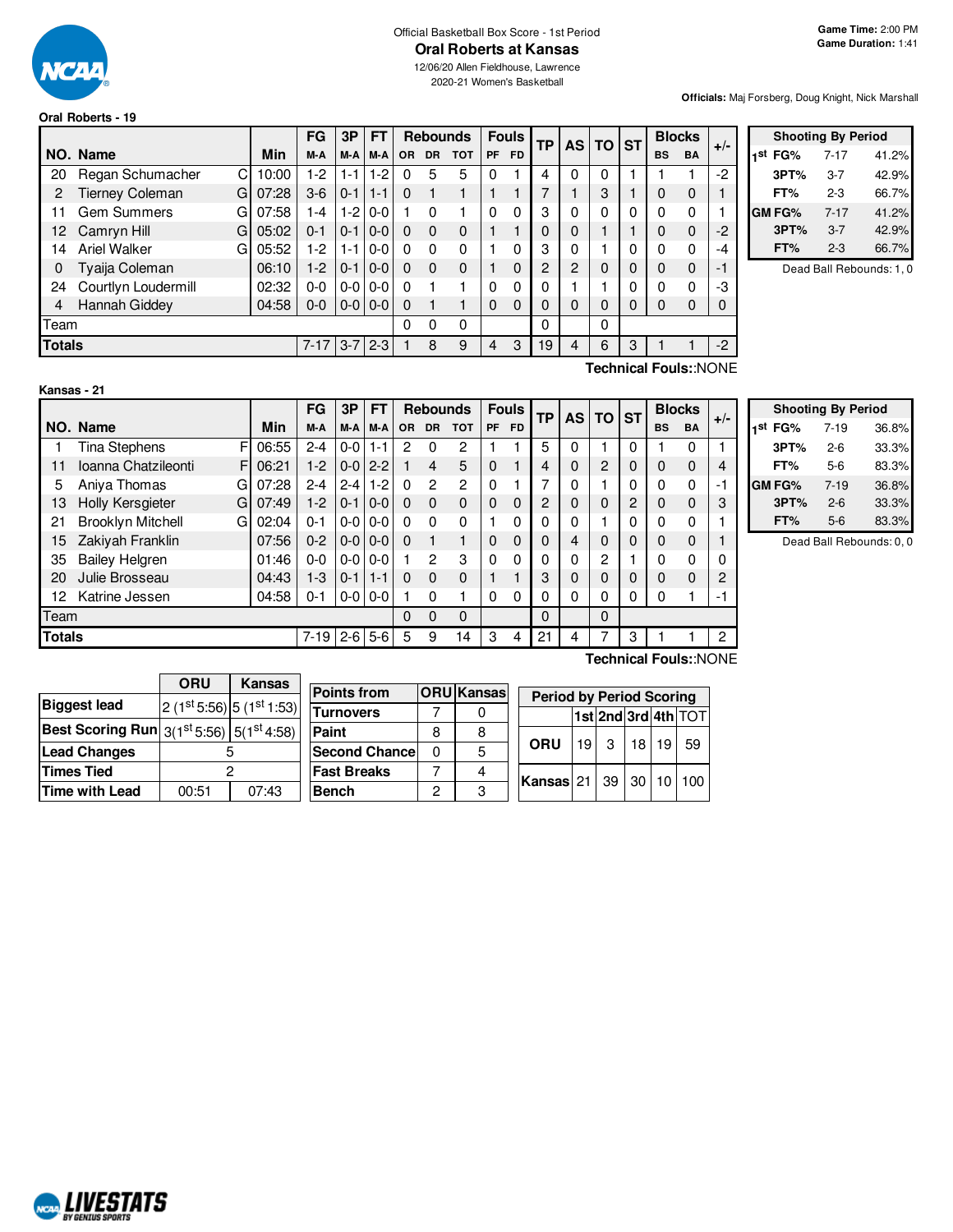

12/06/20 Allen Fieldhouse, Lawrence 2020-21 Women's Basketball

**Officials:** Maj Forsberg, Doug Knight, Nick Marshall

# **Period 2**

| <b>Quarter Starters:</b> |                                                             |            |                   |             |                                                                 |                                                            |
|--------------------------|-------------------------------------------------------------|------------|-------------------|-------------|-----------------------------------------------------------------|------------------------------------------------------------|
| Kansas                   | 1 Stephens T                                                | 5 Thomas A | 11 Chatzileonti I |             | 13 Kersgieter H                                                 | 21 Mitchell B                                              |
| <b>ORU</b>               | 0 Coleman T                                                 | 4 Giddey H | 11 Summers G      |             | 12 Hill C                                                       | 14 Walker A                                                |
| <b>Game Time</b>         | Kansas                                                      |            | <b>Score</b>      | <b>Diff</b> |                                                                 | <b>ORU</b>                                                 |
| 10:00                    | 12 JESSEN K substitution out                                |            |                   |             |                                                                 |                                                            |
| 10:00                    | 15 FRANKLIN Z substitution out                              |            |                   |             |                                                                 |                                                            |
| 10:00                    | 11 CHATZILEONTI I substitution in                           |            |                   |             |                                                                 |                                                            |
| 10:00                    | 21 MITCHELL B substitution in                               |            |                   |             |                                                                 |                                                            |
| 10:00                    |                                                             |            |                   |             | 2 COLEMAN T substitution out                                    |                                                            |
| 10:00                    |                                                             |            |                   |             | 20 SCHUMACHER R substitution out                                |                                                            |
| 10:00                    |                                                             |            |                   |             | 12 HILL C substitution in                                       |                                                            |
| 10:00                    |                                                             |            |                   |             | 14 WALKER A substitution in                                     |                                                            |
| 09:43                    | 1 STEPHENS T 2pt FG in the paint, layup made (7)            |            | 23-19             | 4           |                                                                 |                                                            |
| 09:43                    | 11 CHATZILEONTI I assist (1)                                |            |                   |             |                                                                 |                                                            |
| 09:25                    |                                                             |            |                   |             | 12 HILL C 2pt FG in the paint, jump shot missed                 |                                                            |
| 09:22                    | 11 CHATZILEONTI I defensive rebound (6)                     |            |                   |             |                                                                 |                                                            |
| 09:15                    | 21 MITCHELL B 2pt FG in the paint, layup made (2)           |            | 25-19             | 6           |                                                                 |                                                            |
| 09:01                    |                                                             |            |                   |             | 11 SUMMERS G 2pt FG in the paint, jump shot missed              |                                                            |
| 08:57                    | 13 KERSGIETER H defensive rebound (1)                       |            |                   |             |                                                                 |                                                            |
| 08:49                    | 21 MITCHELL B 2pt FG in the paint, layup missed             |            |                   |             |                                                                 |                                                            |
| 08:49                    |                                                             |            |                   |             | defensive rebound (10)                                          |                                                            |
| 08:30                    |                                                             |            |                   |             | 11 SUMMERS G 2pt FG in the paint, layup missed                  |                                                            |
| 08:27                    |                                                             |            |                   |             | 4 GIDDEY H offensive rebound (2)                                |                                                            |
| 08:27                    |                                                             |            |                   |             |                                                                 | 4 GIDDEY H 2pt FG second chance in the paint, layup missed |
| 08:26                    | 11 CHATZILEONTI I defensive rebound (7)                     |            |                   |             |                                                                 |                                                            |
| 08:14                    | 11 CHATZILEONTI I 2pt FG in the paint, layup made (6)       |            | 27-19             | 8           |                                                                 |                                                            |
| 07:59                    |                                                             |            |                   |             | 12 HILL C 2pt FG in the paint, layup missed                     |                                                            |
| 07:57                    | 11 CHATZILEONTI I defensive rebound (8)                     |            |                   |             |                                                                 |                                                            |
| 07:53                    | 1 STEPHENS T 2pt FG fast break in the paint, layup made (9) |            | $29 - 19$         | 10          |                                                                 |                                                            |
| 07:53                    | 13 KERSGIETER H assist (1)                                  |            |                   |             |                                                                 |                                                            |
| 07:35                    |                                                             |            |                   |             | 0 COLEMAN T 2pt FG in the paint, layup missed                   |                                                            |
| 07:30                    |                                                             |            |                   |             | 0 COLEMAN T offensive rebound (1)                               |                                                            |
| 07:30                    |                                                             |            |                   |             | 0 COLEMAN T 2pt FG second chance in the paint, layup<br>blocked |                                                            |
| 07:30                    | 11 CHATZILEONTI I block (1)                                 |            |                   |             |                                                                 |                                                            |
| 07:27                    | 21 MITCHELL B defensive rebound (1)                         |            |                   |             |                                                                 |                                                            |
| 07:27                    | 5 THOMAS A 2pt FG fast break in the paint, layup made (9)   |            | $31 - 19$         | 12          |                                                                 |                                                            |
| 07:27                    | 21 MITCHELL B assist (1)                                    |            |                   |             |                                                                 |                                                            |
| 07:27                    |                                                             |            |                   |             | Timeout 30 Sec                                                  |                                                            |
| 07:27                    |                                                             |            |                   |             | 4 GIDDEY H substitution out                                     |                                                            |
| 07:27                    |                                                             |            |                   |             | 12 HILL C substitution out                                      |                                                            |
| 07:27                    |                                                             |            |                   |             | 14 WALKER A substitution out                                    |                                                            |
| 07:27                    |                                                             |            |                   |             | 2 COLEMAN T substitution in                                     |                                                            |
| 07:27                    |                                                             |            |                   |             | 20 SCHUMACHER R substitution in                                 |                                                            |
| 07:27                    |                                                             |            |                   |             | 21 JONES S substitution in                                      |                                                            |
| 07:17                    |                                                             |            |                   |             | 2 COLEMAN T 2pt FG in the paint, layup blocked                  |                                                            |
| 07:17                    | 1 STEPHENS T block (2)                                      |            |                   |             |                                                                 |                                                            |

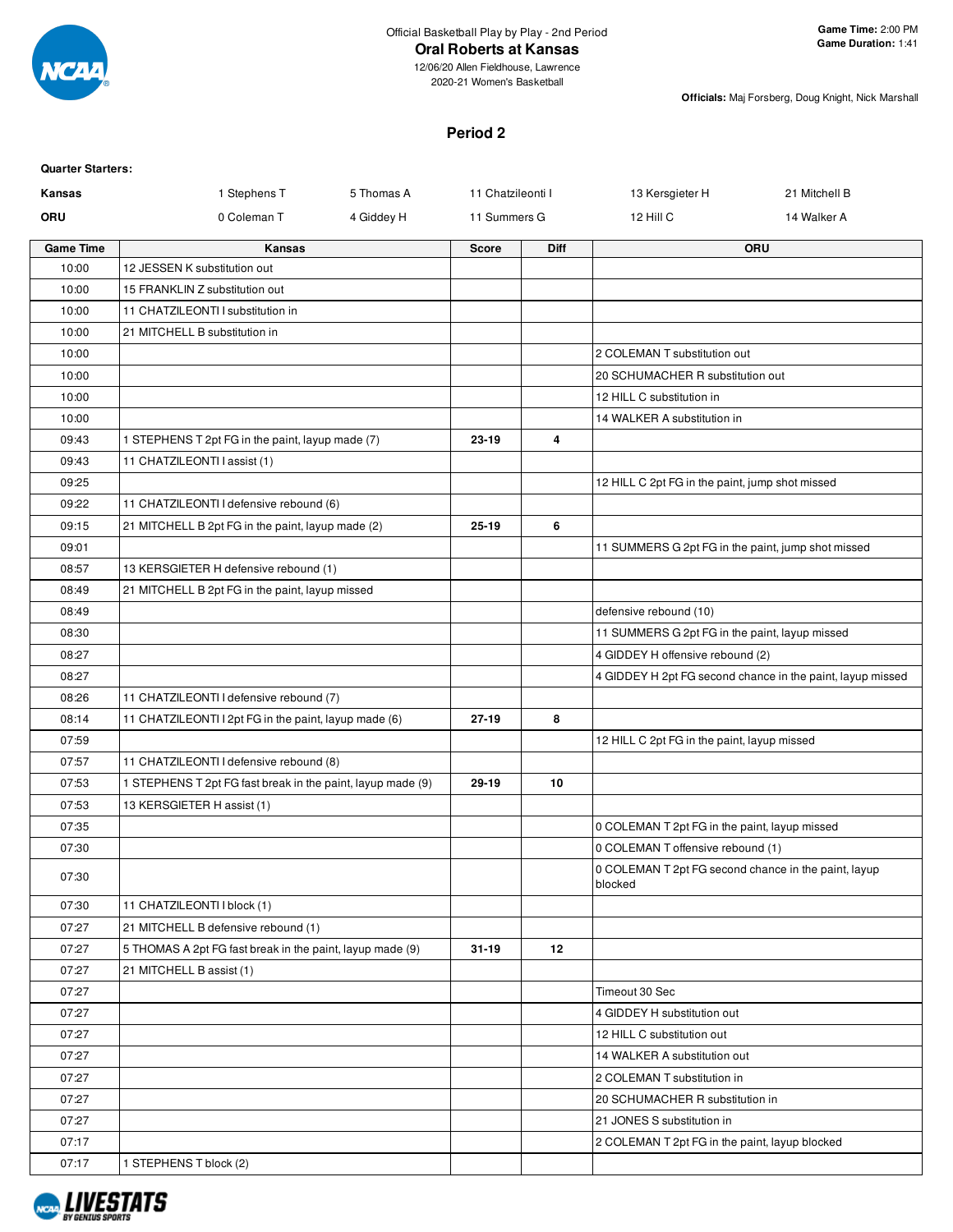

## Official Basketball Play by Play - 2nd Period **Oral Roberts at Kansas**

**Officials:** Maj Forsberg, Doug Knight, Nick Marshall

| <b>Game Time</b> | Kansas                                                                                   | <b>Score</b> | Diff | ORU                                                    |
|------------------|------------------------------------------------------------------------------------------|--------------|------|--------------------------------------------------------|
| 07:13            |                                                                                          |              |      | 2 COLEMAN T offensive rebound (2)                      |
| 07:11            |                                                                                          |              |      | 20 SCHUMACHER R 3pt FG second chance, jump shot missed |
| 07:07            | 21 MITCHELL B defensive rebound (2)                                                      |              |      |                                                        |
| 07:03            | 13 KERSGIETER H 2pt FG fast break in the paint, layup made                               | $33 - 19$    | 14   |                                                        |
|                  | (4)                                                                                      |              |      |                                                        |
| 06:48            |                                                                                          |              |      | 2 COLEMAN T turnover lost ball (4)                     |
| 06:42            | 21 MITCHELL B 2pt FG from turnover outside the paint, jump<br>shot missed                |              |      |                                                        |
| 06:37            | 1 STEPHENS T offensive rebound (3)                                                       |              |      |                                                        |
| 06:26            | 21 MITCHELL B 2pt FG from turnover second chance in the<br>paint, driving layup made (4) | 35-19        | 16   |                                                        |
| 06:15            |                                                                                          |              |      | 2 COLEMAN T 2pt FG in the paint, layup missed          |
| 06:11            | 11 CHATZILEONTI I defensive rebound (9)                                                  |              |      |                                                        |
| 06:05            | 5 THOMAS A substitution out                                                              |              |      |                                                        |
| 06:05            | 4 VUKSIC M substitution in                                                               |              |      |                                                        |
| 06:05            |                                                                                          |              |      | 0 COLEMAN T substitution out                           |
| 06:05            |                                                                                          |              |      | 24 LOUDERMILL C substitution in                        |
| 05:53            | 4 VUKSIC M 3pt FG, jump shot made (3)                                                    | 38-19        | 19   |                                                        |
| 05:53            | 11 CHATZILEONTI I assist (2)                                                             |              |      |                                                        |
| 05:48            |                                                                                          |              |      | 11 SUMMERS G 3pt FG, jump shot missed                  |
| 05:48            | 21 MITCHELL B defensive rebound (3)                                                      |              |      |                                                        |
| 05:48            | 1 STEPHENS T 2pt FG in the paint, layup made (11)                                        | 40-19        | 21   |                                                        |
| 05:48            | 11 CHATZILEONTI I assist (3)                                                             |              |      |                                                        |
| 05:39            | 1 STEPHENS T foul personal (2 - 1)                                                       |              |      | 24 LOUDERMILL C foul drawn (1)                         |
| 05:34            | 1 STEPHENS T substitution out                                                            |              |      |                                                        |
| 05:34            | 11 CHATZILEONTI I substitution out                                                       |              |      |                                                        |
| 05:34            | 21 MITCHELL B substitution out                                                           |              |      |                                                        |
| 05:34            | 12 JESSEN K substitution in                                                              |              |      |                                                        |
| 05:34            | 15 FRANKLIN Z substitution in                                                            |              |      |                                                        |
| 05:34            | 35 HELGREN B substitution in                                                             |              |      |                                                        |
| 05:34            |                                                                                          |              |      | 11 SUMMERS G substitution out                          |
| 05:34            |                                                                                          |              |      | 14 WALKER A substitution in                            |
| 04:57            |                                                                                          |              |      | 24 LOUDERMILL C 3pt FG, jump shot missed               |
| 04:54            | 35 HELGREN B defensive rebound (4)                                                       |              |      |                                                        |
| 04:43            | 4 VUKSIC M 3pt FG, jump shot missed                                                      |              |      |                                                        |
| 04:39            |                                                                                          |              |      | 14 WALKER A defensive rebound (1)                      |
| 04:33            |                                                                                          |              |      | 2 COLEMAN T 2pt FG in the paint, layup missed          |
| 04:30            | 4 VUKSIC M defensive rebound (1)                                                         |              |      |                                                        |
| 04:27            | 13 KERSGIETER H 2pt FG fast break in the paint, layup made<br>(6)                        | 42-19        | 23   |                                                        |
| 04:27            | 15 FRANKLIN Z assist (5)                                                                 |              |      |                                                        |
| 04:09            |                                                                                          |              |      | 24 LOUDERMILL C 2pt FG in the paint, layup blocked     |
| 04:09            | 35 HELGREN B block (1)                                                                   |              |      |                                                        |
| 04:09            | 35 HELGREN B defensive rebound (5)                                                       |              |      |                                                        |
| 04:09            | 13 KERSGIETER H substitution out                                                         |              |      |                                                        |
| 04:09            | 20 BROSSEAU J substitution in                                                            |              |      |                                                        |
| 04:09            |                                                                                          |              |      | 2 COLEMAN T substitution out                           |
| 04:09            |                                                                                          |              |      | 11 SUMMERS G substitution in                           |
| 03:54            | 20 BROSSEAU J 3pt FG, jump shot missed                                                   |              |      |                                                        |
| 03:51            | 35 HELGREN B offensive rebound (6)                                                       |              |      |                                                        |

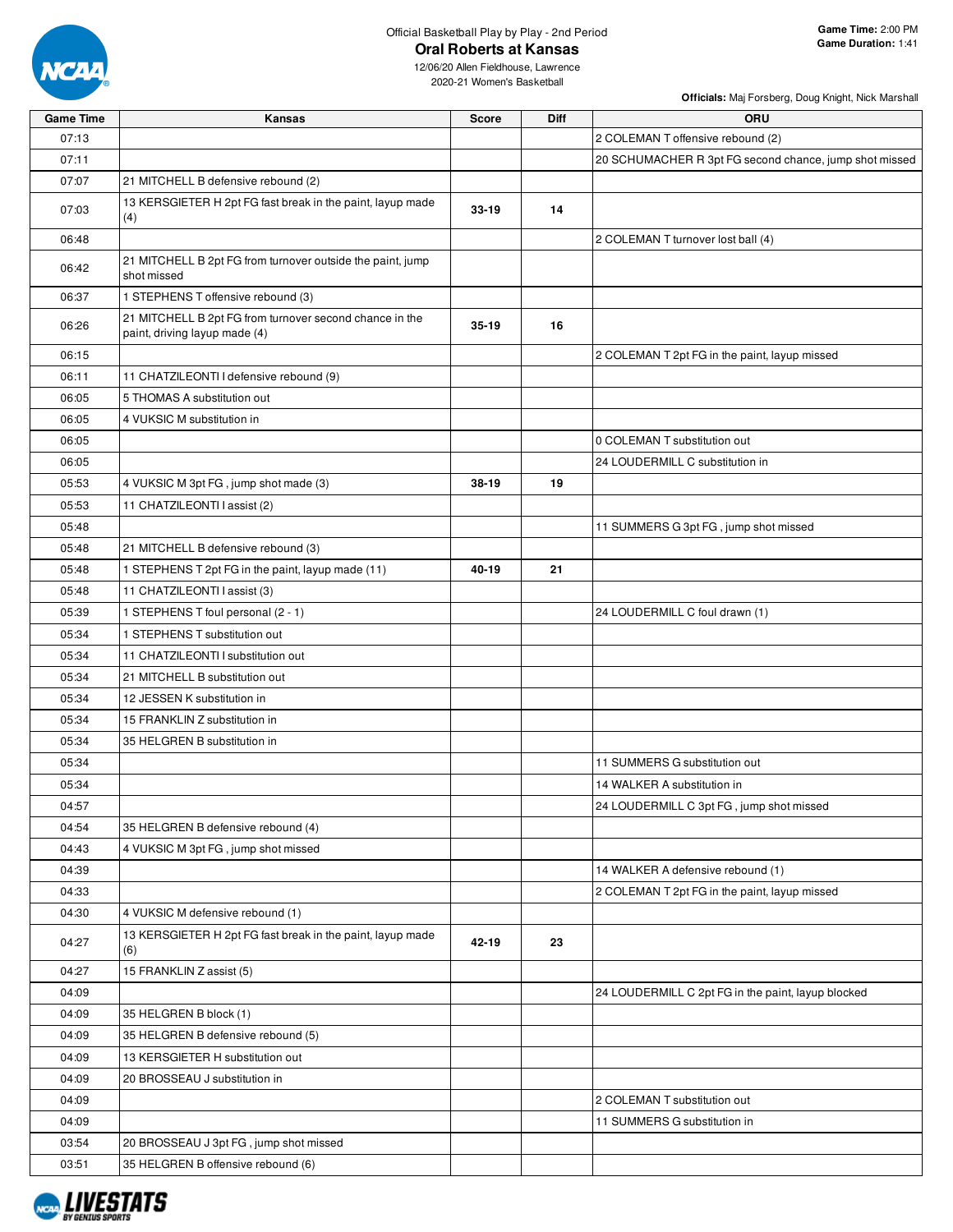

2020-21 Women's Basketball

| <b>Game Time</b> | Kansas                                                                     | <b>Score</b>         | Diff | <b>ORU</b>                                                                              |
|------------------|----------------------------------------------------------------------------|----------------------|------|-----------------------------------------------------------------------------------------|
| 03:48            | 4 VUKSIC M 2pt FG fast break second chance in the paint,<br>layup made (5) | 44-19                | 25   |                                                                                         |
| 03:48            | 15 FRANKLIN Z assist (6)                                                   |                      |      |                                                                                         |
| 03:48            |                                                                            |                      |      | Timeout 30 Sec                                                                          |
| 03:28            |                                                                            |                      |      | 20 SCHUMACHER R turnover bad pass (1)                                                   |
| 03:15            | 4 VUKSIC M 3pt FG from turnover, jump shot made (8)                        | 47-19                | 28   |                                                                                         |
| 03:15            | 15 FRANKLIN Z assist (7)                                                   |                      |      |                                                                                         |
| 02:48            |                                                                            |                      |      | 11 SUMMERS G 2pt FG outside the paint, jump shot missed                                 |
| 02:44            | 20 BROSSEAU J defensive rebound (1)                                        |                      |      |                                                                                         |
| 02:40            | 20 BROSSEAU J 2pt FG in the paint, floating jump shot made<br>(5)          | 49-19                | 30   |                                                                                         |
| 02:12            |                                                                            |                      |      | 11 SUMMERS G 2pt FG outside the paint, jump shot missed                                 |
| 02:06            | 20 BROSSEAU J defensive rebound (2)                                        |                      |      |                                                                                         |
| 02:05            | 4 VUKSIC M 2pt FG fast break in the paint, layup made (10)                 | $51 - 19$            | 32   |                                                                                         |
| 02:05            | 20 BROSSEAU J assist (1)                                                   |                      |      |                                                                                         |
| 02:00            |                                                                            |                      |      | Timeout 30 Sec                                                                          |
| 02:00            |                                                                            |                      |      | 11 SUMMERS G substitution out                                                           |
| 02:00            |                                                                            |                      |      | 21 JONES S substitution out                                                             |
| 02:00            |                                                                            |                      |      | 24 LOUDERMILL C substitution out                                                        |
| 02:00            |                                                                            |                      |      | 0 COLEMAN T substitution in                                                             |
| 02:00            |                                                                            |                      |      | 2 COLEMAN T substitution in                                                             |
| 02:00            |                                                                            |                      |      | 4 GIDDEY H substitution in                                                              |
| 01:52            | 12 JESSEN K foul shooting (1 - 2)                                          |                      |      | 14 WALKER A foul drawn (1)                                                              |
| 01:52            |                                                                            |                      |      | 14 WALKER A free throw 1 - 2 missed                                                     |
| 01:52            |                                                                            |                      |      | offensive dead ball rebound (2)                                                         |
| 01:52            |                                                                            | $51 - 20$            | 31   | 14 WALKER A free throw 2 - 2 made (4)                                                   |
| 01:40            | 20 BROSSEAU J 3pt FG, jump shot made (8)                                   | 54-20                | 34   |                                                                                         |
| 01:22            |                                                                            |                      |      | 2 COLEMAN T 3pt FG, jump shot missed                                                    |
| 01:19            | defensive rebound (30)                                                     |                      |      |                                                                                         |
| 01:06            | 4 VUKSIC M 3pt FG, jump shot made (13)                                     | 57-20                | 37   |                                                                                         |
| 01:06            | 15 FRANKLIN Z assist (8)                                                   |                      |      |                                                                                         |
| 00:49            |                                                                            |                      |      | 0 COLEMAN T 2pt FG in the paint, jump shot missed                                       |
| 00:45            | 12 JESSEN K defensive rebound (2)                                          |                      |      |                                                                                         |
| 00:42            | 15 FRANKLIN Z turnover bad pass (1)                                        |                      |      | 2 COLEMAN T steal (2)                                                                   |
| 00:36            |                                                                            |                      |      | 2 COLEMAN T 3pt FG from turnover, jump shot missed                                      |
| 00:31            |                                                                            |                      |      | 4 GIDDEY H offensive rebound (3)                                                        |
| 00:27            |                                                                            | 57-22                | 35   | 2 COLEMAN T 2pt FG from turnover second chance outside the<br>paint, jump shot made (9) |
| 00:27            |                                                                            |                      |      | 0 COLEMAN T assist (3)                                                                  |
| 00:01            | 20 BROSSEAU J 3pt FG, jump shot made (11)                                  | 60-22                | 38   |                                                                                         |
| 00:01            | 15 FRANKLIN Z assist (9)                                                   |                      |      |                                                                                         |
|                  |                                                                            | <b>END OF PERIOD</b> |      |                                                                                         |
|                  |                                                                            | Kansas 60-22 ORU     |      |                                                                                         |

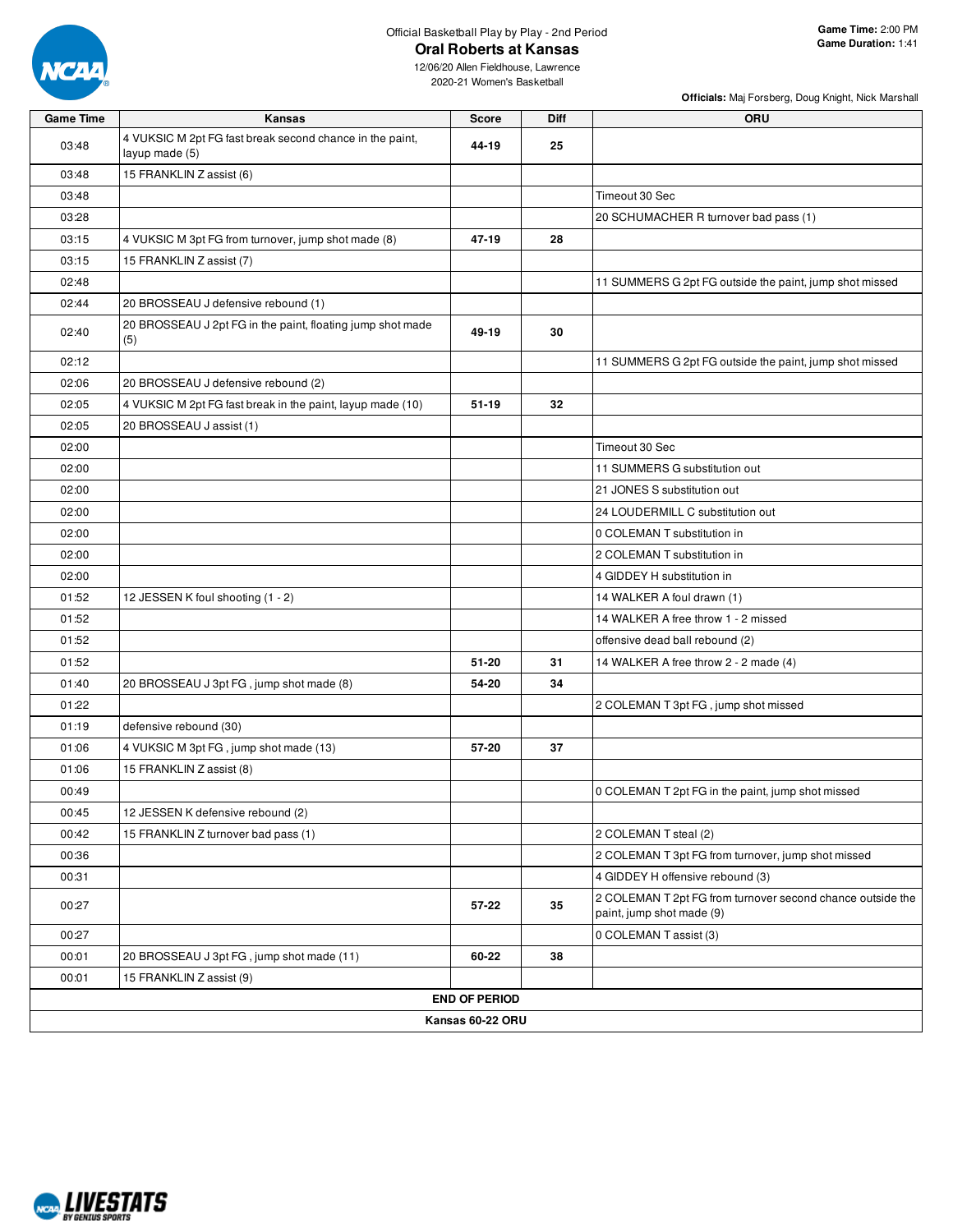

**Oral Roberts - 3**

# Official Basketball Box Score - 2nd Period

12/06/20 Allen Fieldhouse, Lawrence 2020-21 Women's Basketball

#### **Officials:** Maj Forsberg, Doug Knight, Nick Marshall

|     |                                             |       | FG      | 3P      | FT      |          |           | <b>Rebounds</b> | <b>Fouls</b> |              | <b>TP</b>      | <b>AS</b> | <b>TO</b> | <b>ST</b>   |           | <b>Blocks</b> | $+/-$ |
|-----|---------------------------------------------|-------|---------|---------|---------|----------|-----------|-----------------|--------------|--------------|----------------|-----------|-----------|-------------|-----------|---------------|-------|
|     | NO. Name                                    | Min   | M-A     | M-A     | M-A     | OR.      | <b>DR</b> | <b>TOT</b>      | <b>PF</b>    | <b>FD</b>    |                |           |           |             | <b>BS</b> | <b>BA</b>     |       |
| 20  | Regan Schumacher<br>C                       | 07:27 | $0 - 1$ | $0 - 1$ | $0 - 0$ | 0        | $\Omega$  | $\Omega$        | 0            | $\mathbf{0}$ | 0              | 0         |           | $\mathbf 0$ | 0         | 0             | $-26$ |
| 2   | <b>Tierney Coleman</b><br>G                 | 05:18 | $1 - 6$ | $0 - 2$ | $0 - 0$ |          | 0         |                 | $\Omega$     | $\Omega$     | $\overline{c}$ | 0         |           |             | 0         |               | $-17$ |
| 11  | <b>Gem Summers</b><br>G                     | 06:35 | $0 - 5$ | $0 - 1$ | $0 - 0$ | $\Omega$ | $\Omega$  | $\Omega$        | $\Omega$     | 0            |                | 0         | 0         | 0           | $\Omega$  | 0             | $-28$ |
| 12. | Camryn Hill<br>G                            | 02:33 | $0 - 2$ | $0 - 0$ | $0 - 0$ | $\Omega$ | $\Omega$  | $\Omega$        | $\Omega$     | 0            | 0              | 0         | 0         | 0           | $\Omega$  | $\mathbf 0$   | $-10$ |
| 14  | <b>Ariel Walker</b><br>G                    | 08:07 | $0 - 0$ | $0 - 0$ | $1 - 2$ | $\Omega$ |           |                 | $\Omega$     |              |                | 0         | 0         | 0           | 0         | 0             | $-27$ |
| 21  | Sinetra Jones                               | 05:27 | $0 - 0$ | $0-0$   | $0 - 0$ | $\Omega$ | $\Omega$  | $\mathbf 0$     | $\Omega$     | $\Omega$     | 0              | 0         | 0         | 0           | $\Omega$  | $\mathbf 0$   | $-20$ |
| 24  | Courtlyn Loudermill                         | 04:05 | $0 - 2$ | $0 - 1$ | $0 - 0$ | 0        | $\Omega$  | $\Omega$        | $\Omega$     |              |                | 0         | 0         | 0           | 0         |               | $-16$ |
| 0   | Tyaija Coleman                              | 05:55 | $0 - 3$ | $0 - 0$ | $0 - 0$ |          | $\Omega$  |                 | $\Omega$     | 0            | 0              |           | 0         | $\mathbf 0$ | $\Omega$  |               | $-20$ |
| 4   | Hannah Giddey                               | 04:33 | $0 - 1$ | $0 - 0$ | $0 - 0$ | 2        | $\Omega$  | $\overline{c}$  | $\Omega$     | $\Omega$     |                | 0         | 0         | 0           | 0         | 0             | $-16$ |
|     | Team                                        |       |         |         |         |          |           |                 |              |              | 0              |           | $\Omega$  |             |           |               |       |
|     | <b>Totals</b><br>$0 - 5$<br>$1-2$<br>$1-20$ |       |         |         |         |          |           | 6               | 0            | 2            | 3              |           | 2         |             |           | 3             | $-36$ |

|               | <b>Shooting By Period</b> |       |
|---------------|---------------------------|-------|
| 2nd FG%       | $1 - 20$                  | 5.0%  |
| 3PT%          | $0 - 5$                   | 0.0%  |
| FT%           | $1-2$                     | 50%   |
| <b>GM FG%</b> | $1 - 20$                  | 5.0%  |
| 3PT%          | $0 - 5$                   | 0.0%  |
| FT%           | $1 - 2$                   | 50.0% |

Dead Ball Rebounds: 1, 0

| Kansas - 39 |  |  |  |
|-------------|--|--|--|
|-------------|--|--|--|

**Technical Fouls:**:NONE

|        |                               |       | FG      | 3P    | <b>FT</b> | <b>Rebounds</b> |                |                | <b>Fouls</b>   | <b>TP</b> |          | AS TO | <b>ST</b>   | <b>Blocks</b> |                       |             |       |
|--------|-------------------------------|-------|---------|-------|-----------|-----------------|----------------|----------------|----------------|-----------|----------|-------|-------------|---------------|-----------------------|-------------|-------|
|        | NO. Name                      | Min   | M-A     | M-A   | M-A       | <b>OR</b>       | <b>DR</b>      | <b>TOT</b>     | <b>PF</b>      | <b>FD</b> |          |       |             |               | <b>BS</b>             | <b>BA</b>   | $+/-$ |
|        | F<br><b>Tina Stephens</b>     | 04:26 | $3-3$   | $0-0$ | $0-0$     |                 | $\Omega$       |                |                | $\Omega$  | 6        | 0     | 0           | 0             |                       | 0           | 19    |
| 11     | Ioanna Chatzileonti<br>F.     | 04:26 | $1 - 1$ | $0-0$ | $0-0$     | $\Omega$        | 4              | 4              | $\Omega$       | $\Omega$  | 2        | 3     | 0           | $\Omega$      |                       | $\mathbf 0$ | 19    |
| 5      | Aniva Thomas<br>G             | 03:55 | $1 - 1$ | $0-0$ | $0-0$     | $\Omega$        | $\Omega$       | $\Omega$       | $\Omega$       | $\Omega$  | 2        | 0     | $\Omega$    | 0             | $\Omega$              | 0           | 14    |
| 13     | <b>Holly Kersgieter</b><br>G  | 05:51 | $2 - 2$ | $0-0$ | $0 - 0$   | $\Omega$        |                | 1              | $\Omega$       | $\Omega$  | 4        |       | 0           | 0             | 0                     | $\mathbf 0$ | 21    |
| 21     | <b>Brooklyn Mitchell</b><br>G | 04:26 | $2 - 4$ | $0-0$ | $0-0$     | $\Omega$        | 3              | 3              | $\Omega$       | $\Omega$  | 4        |       | 0           | 0             | $\Omega$              | 0           | 19    |
| 4      | Mia Vuksic                    | 06:05 | $5 - 6$ | $3-4$ | $0 - 0$   | $\Omega$        |                | 1              | $\Omega$       | $\Omega$  | 13       | 0     | $\mathbf 0$ | 0             | 0                     | $\mathbf 0$ | 22    |
| 12     | Katrine Jessen                | 05:34 | $0 - 0$ | $0-0$ | $0-0$     | $\Omega$        |                |                |                | $\Omega$  | 0        | 0     | 0           | 0             | 0                     | 0           | 17    |
| 15     | Zakiyah Franklin              | 05:34 | $0 - 0$ | $0-0$ | $0-0$     | $\Omega$        | $\Omega$       | $\mathbf 0$    | $\Omega$       | $\Omega$  | 0        | 5     |             | 0             | 0                     | $\mathbf 0$ | 17    |
| 35     | <b>Bailey Helgren</b>         | 05:34 | $0 - 0$ | $0-0$ | $0-0$     |                 | 2              | 3              | $\Omega$       | $\Omega$  | $\Omega$ | 0     | $\Omega$    | 0             |                       | 0           | 17    |
| 20     | Julie Brosseau                | 04:09 | $3-4$   | $2-3$ | $0-0$     | $\Omega$        | $\overline{2}$ | $\overline{2}$ | $\Omega$       | $\Omega$  | 8        |       | 0           | 0             | 0                     | $\mathbf 0$ | 15    |
| Team   |                               |       |         |       |           | 0               |                | 1              |                |           | $\Omega$ |       | 0           |               |                       |             |       |
| Totals |                               |       | $17-21$ | $5-7$ | $0-0$     | 2               | 15             | 17             | $\overline{2}$ | $\Omega$  | 39       | 11    |             | 0             | 3                     | $\mathbf 0$ | 36    |
|        |                               |       |         |       |           |                 |                |                |                |           |          |       |             |               | Technical Fouls::NONE |             |       |

 $\overline{\phantom{a}}$ 

|                     | <b>Shooting By Period</b> |       |
|---------------------|---------------------------|-------|
| 2 <sup>nd</sup> FG% | $17-21$                   | 81.0% |
| 3PT%                | $5 - 7$                   | 71.4% |
| FT%                 | $0 - 0$                   | 0%    |
| <b>GM FG%</b>       | $17-21$                   | 81.0% |
| 3PT%                | $5 - 7$                   | 71.4% |
| FT%                 | $0 - 0$                   | 0.0%  |

Dead Ball Rebounds: 0, 0

|                                                            | <b>ORU</b> | Kansas                                  |                |
|------------------------------------------------------------|------------|-----------------------------------------|----------------|
|                                                            |            |                                         | <b>Points1</b> |
| <b>Biggest lead</b>                                        |            | 0 (1st 10:00) 38 (2 <sup>nd</sup> 0:01) | Turnov         |
| <b>Best Scoring Run</b> $2(2^{nd} 0.27)$ $30(2^{nd} 2.05)$ |            |                                         | Paint          |
| <b>Lead Changes</b>                                        |            |                                         | Second         |
| <b>Times Tied</b>                                          |            |                                         | <b>Fast Br</b> |
| <b>Time with Lead</b>                                      | 00:00      | 09:43                                   | <b>Bench</b>   |

 $\mathbf{r}$ 

| <b>Points from</b>    |   | <b>ORU</b> Kansas | <b>Period by Period Scoring</b> |                 |           |    |    |                     |  |  |
|-----------------------|---|-------------------|---------------------------------|-----------------|-----------|----|----|---------------------|--|--|
| <b>Turnovers</b>      | 2 | 5                 |                                 |                 |           |    |    | 1st 2nd 3rd 4th TOT |  |  |
| Paint                 |   | 24                |                                 |                 |           |    |    |                     |  |  |
| <b>Second Chancel</b> | 2 |                   | <b>ORU</b>                      | 19 <sup>1</sup> | $\cdot$ 3 | 18 | 19 | 59                  |  |  |
| <b>Fast Breaks</b>    |   | 12                | <b>Kansas 21 39 30 10</b>       |                 |           |    |    | 100                 |  |  |
| <b>Bench</b>          |   | 21                |                                 |                 |           |    |    |                     |  |  |

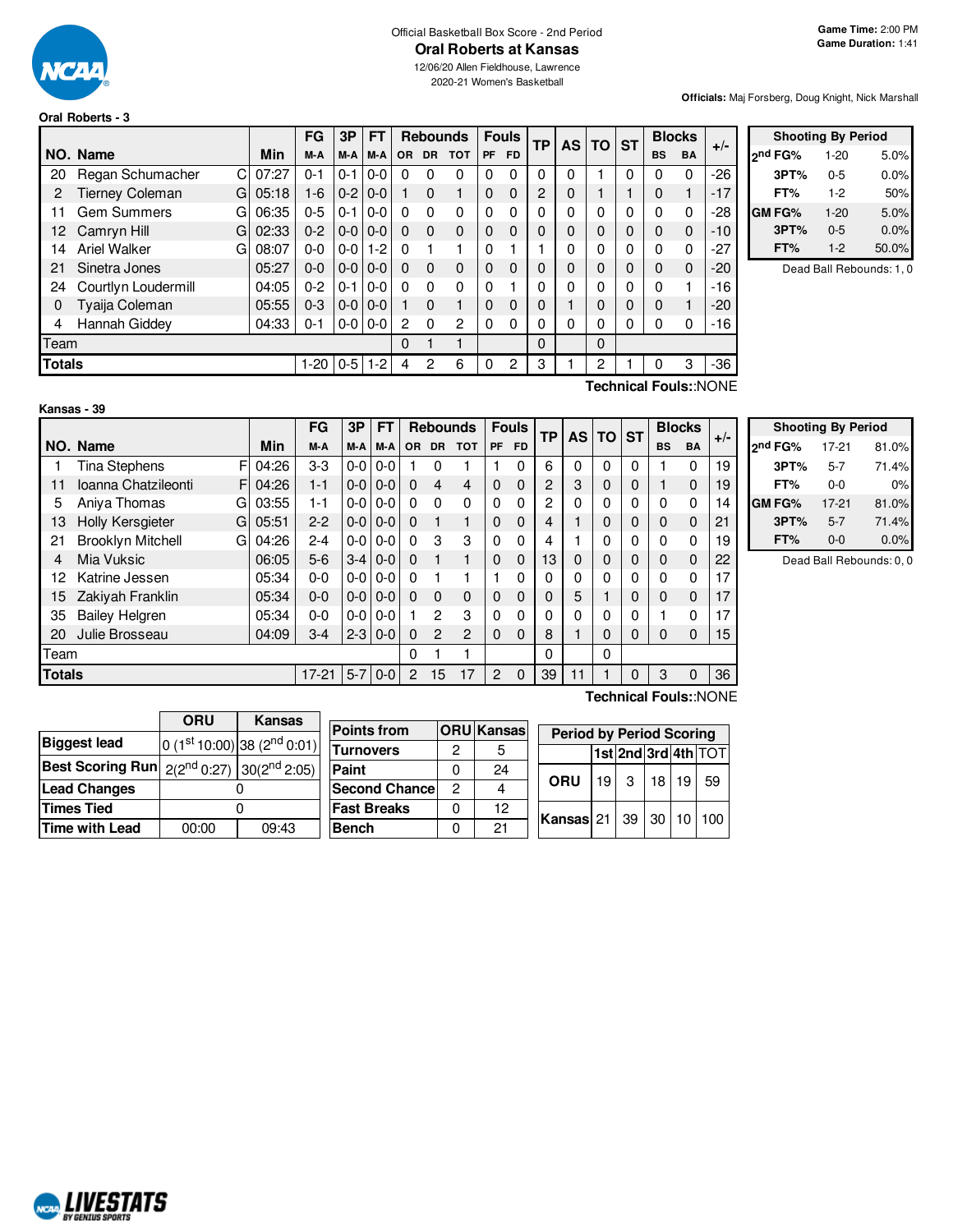

#### Official Basketball Box Score - First Half **Oral Roberts at Kansas** 12/06/20 Allen Fieldhouse, Lawrence

2020-21 Women's Basketball

## **Oral Roberts - 22**

**Officials:** Maj Forsberg, Doug Knight, Nick Marshall

|               |                             |       | <b>FG</b> | 3P         | <b>FT</b> |           |           | <b>Rebounds</b> |           | <b>Fouls</b> | ТP             |   | <b>AS TO</b> | <b>ST</b> |           | <b>Blocks</b> | $+/-$ |
|---------------|-----------------------------|-------|-----------|------------|-----------|-----------|-----------|-----------------|-----------|--------------|----------------|---|--------------|-----------|-----------|---------------|-------|
|               | NO. Name                    | Min   | M-A       | M-A        | M-A       | <b>OR</b> | <b>DR</b> | <b>TOT</b>      | <b>PF</b> | FD.          |                |   |              |           | <b>BS</b> | <b>BA</b>     |       |
| 20            | Regan Schumacher<br>С       | 17:27 | $1-3$     | $1-2$      | $1-2$     | 0         | 5         | 5               | 0         |              | 4              | 0 |              |           |           |               | -28   |
| 2             | <b>Tierney Coleman</b><br>G | 12:46 | $4 - 12$  | $0 - 3$    | $1 - 1$   |           |           | $\overline{2}$  |           |              | 9              |   | 4            | 2         | 0         |               | $-16$ |
| 11            | <b>Gem Summers</b><br>G     | 14:33 | 1-9       | 1-3        | $0 - 0$   |           | 0         |                 | $\Omega$  | $\Omega$     | 3              | 0 | 0            | 0         | $\Omega$  | 0             | -27   |
| 12            | G<br>Camryn Hill            | 07:35 | $0 - 3$   | $0 - 1$    | $0 - 0$   | $\Omega$  | $\Omega$  | $\Omega$        |           |              | 0              | 0 |              |           | 0         | $\mathbf 0$   | $-12$ |
| 14            | Ariel Walker<br>G           | 13:59 | $1-2$     | $1 - 1$    | $1-2$     | $\Omega$  |           |                 |           |              | 4              | 0 |              | 0         | 0         | $\Omega$      | -31   |
| 0             | Tyaija Coleman              | 12:05 | $1-5$     | $0 - 1$    | $0 - 0$   |           | $\Omega$  |                 |           | $\Omega$     | $\overline{c}$ | 3 | 0            | 0         | $\Omega$  | 1             | -21   |
| 24            | Courtlyn Loudermill         | 06:37 | $0 - 2$   | $0 - 1$    | $0 - 0$   | $\Omega$  |           |                 |           |              | 0              |   |              | 0         | 0         | 1             | $-19$ |
| 4             | Hannah Giddey               | 09:31 | $0 - 1$   | $0 - 0$    | $0 - 0$   | 2         | 1         | 3               | 0         | $\Omega$     | $\Omega$       | 0 | 0            | 0         | $\Omega$  | $\Omega$      | $-16$ |
| 21            | Sinetra Jones               | 05:27 | $0-0$     | $0 - 0$    | $0-0$     | $\Omega$  | $\Omega$  | $\Omega$        | $\Omega$  | $\Omega$     | $\Omega$       | 0 | 0            | 0         | $\Omega$  | 0             | $-20$ |
| Team          |                             |       |           |            |           | 0         |           | 1               |           |              | 0              |   | $\Omega$     |           |           |               |       |
| <b>Totals</b> |                             |       | $8 - 37$  | $3-12$ 3-5 |           | 5         | 10        | 15              | 4         | 5            | 22             | 5 | 8            | 4         |           | 4             | $-38$ |
|               |                             |       |           |            |           |           |           |                 |           |              |                |   |              |           |           |               |       |

| <b>Shooting By Period</b> |          |       |  |  |  |  |  |  |  |  |  |
|---------------------------|----------|-------|--|--|--|--|--|--|--|--|--|
| 1 <sup>st</sup> FG%       | 7-17     | 41.2% |  |  |  |  |  |  |  |  |  |
| 3PT%                      | $3 - 7$  | 42.9% |  |  |  |  |  |  |  |  |  |
| FT%                       | 2-3      | 66.7% |  |  |  |  |  |  |  |  |  |
| 2 <sup>nd</sup> FG%       | $1 - 20$ | 5.0%  |  |  |  |  |  |  |  |  |  |
| 3PT%                      | $0 - 5$  | 0.0%  |  |  |  |  |  |  |  |  |  |
| FT%                       | $1 - 2$  | 50%   |  |  |  |  |  |  |  |  |  |
| <b>GM FG%</b>             | $8 - 37$ | 21.6% |  |  |  |  |  |  |  |  |  |
| 3PT%                      | $3 - 12$ | 25.0% |  |  |  |  |  |  |  |  |  |
| FT%                       | 3-5      | 60.0% |  |  |  |  |  |  |  |  |  |
|                           |          |       |  |  |  |  |  |  |  |  |  |

Dead Ball Rebounds: 2, 0

**Kansas - 60**

**Technical Fouls:**:NONE

|               |                               |       | FG        | 3P       | FT      | <b>Rebounds</b> |               | <b>Fouls</b>   |           | <b>TP</b>    | AS I | <b>TO</b> | <b>ST</b> | <b>Blocks</b> |              | $+/-$     |    |
|---------------|-------------------------------|-------|-----------|----------|---------|-----------------|---------------|----------------|-----------|--------------|------|-----------|-----------|---------------|--------------|-----------|----|
|               | NO. Name                      | Min   | M-A       | M-A      | M-A     | <b>OR</b>       | <b>DR</b>     | <b>TOT</b>     | <b>PF</b> | FD.          |      |           |           |               | <b>BS</b>    | <b>BA</b> |    |
|               | <b>Tina Stephens</b><br>F     | 11:21 | $5 - 7$   | $0-0$    | $1 - 1$ | 3               | 0             | 3              | 2         |              | 11   | 0         |           | 0             | 2            | 0         | 20 |
| 11            | Ioanna Chatzileonti<br>F      | 10:47 | $2 - 3$   | $0-0$    | $2 - 2$ |                 | 8             | 9              | 0         |              | 6    | 3         | 2         | $\Omega$      |              | 0         | 23 |
| 5             | Aniva Thomas<br>G             | 11:23 | $3-5$     | $2 - 4$  | $1-2$   | $\Omega$        | $\mathcal{P}$ | $\overline{2}$ | 0         |              | 9    | 0         |           | 0             | 0            | $\Omega$  | 13 |
| 13            | <b>Holly Kersgieter</b><br>G  | 13:40 | $3-4$     | $0 - 1$  | $0-0$   | $\Omega$        |               | 1              | 0         | $\Omega$     | 6    |           | 0         | 2             | $\mathbf{0}$ | 0         | 24 |
| 21            | <b>Brooklyn Mitchell</b><br>G | 06:30 | $2 - 5$   | $0-0$    | $0 - 0$ | $\Omega$        | 3             | 3              |           | 0            | 4    |           |           | 0             | 0            | $\Omega$  | 20 |
| 15            | Zakiyah Franklin              | 13:30 | $0 - 2$   | $0 - 0$  | $0 - 0$ | $\Omega$        |               | 1              | 0         | $\mathbf{0}$ | 0    | 9         |           | $\Omega$      | 0            | $\Omega$  | 18 |
| 35            | <b>Bailey Helgren</b>         | 07:20 | $0 - 0$   | $0-0$    | $0-0$   | 2               | 4             | 6              | 0         | 0            | 0    | 0         | 2         |               |              | 0         | 17 |
| 20            | Julie Brosseau                | 08:52 | $4 - 7$   | $2 - 4$  | 1-1     | $\Omega$        | $\mathcal{P}$ | 2              |           |              | 11   |           | $\Omega$  | $\Omega$      | $\mathbf 0$  | $\Omega$  | 17 |
| 12            | Katrine Jessen                | 10:32 | $0 - 1$   | $0-0$    | $0-0$   |                 |               | $\mathbf{2}$   |           | 0            | 0    | 0         | 0         | 0             | 0            |           | 16 |
| 4             | Mia Vuksic                    | 06:05 | $5-6$     | $3-4$    | $0 - 0$ | $\Omega$        |               |                | 0         | $\Omega$     | 13   | 0         | $\Omega$  | $\Omega$      | $\mathbf{0}$ | 0         | 22 |
|               | Team                          |       |           |          |         | 0               |               |                |           |              | 0    |           | 0         |               |              |           |    |
| <b>Totals</b> |                               |       | $24 - 40$ | $7 - 13$ | $5-6$   | 7               | 24            | 31             | 5         | 4            | 60   | 15        | 8         | 3             | 4            |           | 38 |

|                     | <b>Shooting By Period</b> |       |
|---------------------|---------------------------|-------|
| 1 <sup>st</sup> FG% | $7 - 19$                  | 36.8% |
| 3PT%                | $2-6$                     | 33.3% |
| FT%                 | $5-6$                     | 83.3% |
| 2 <sup>nd</sup> FG% | $17-21$                   | 81.0% |
| 3PT%                | $5 - 7$                   | 71.4% |
| FT%                 | $0 - 0$                   | 0%    |
| GM FG%              | $24 - 40$                 | 60.0% |
| 3PT%                | $7 - 13$                  | 53.8% |
| FT%                 | 5-6                       | 83.3% |

Dead Ball Rebounds: 0, 0

|                                                          | <b>ORU</b> | <b>Kansas</b>              |                    |
|----------------------------------------------------------|------------|----------------------------|--------------------|
| <b>Biggest lead</b>                                      |            | $2(1st 5:56) 38(2nd 0:01)$ | <b>Points from</b> |
|                                                          |            |                            | <b>Turnovers</b>   |
| <b>Best Scoring Run</b> $3(1^{st}5:56)$ $30(2^{nd}2:05)$ |            |                            | Paint              |
| <b>Lead Changes</b>                                      |            |                            | Second Ch          |
| <b>Times Tied</b>                                        |            | 2                          | <b>Fast Breaks</b> |
| Time with Lead                                           | 00:51      | 17:43                      | <b>Bench</b>       |
|                                                          |            |                            |                    |

| Points from           |   | <b>ORU</b> Kansas | <b>Period by Period Scoring</b>       |    |   |    |    |                     |  |  |  |
|-----------------------|---|-------------------|---------------------------------------|----|---|----|----|---------------------|--|--|--|
| <b>Turnovers</b>      |   | 5                 |                                       |    |   |    |    | 1st 2nd 3rd 4th TOT |  |  |  |
| Paint                 | 8 | 32                |                                       |    |   | 18 |    |                     |  |  |  |
| <b>Second Chancel</b> | 2 | 9                 | ORU                                   | 19 | 3 |    | 19 | 59                  |  |  |  |
| <b>Fast Breaks</b>    |   | 16                | <b>Kansas</b> 21   39   30   10   100 |    |   |    |    |                     |  |  |  |
| <b>Bench</b>          | 2 | 24                |                                       |    |   |    |    |                     |  |  |  |
|                       |   |                   |                                       |    |   |    |    |                     |  |  |  |

**Technical Fouls:**:NONE

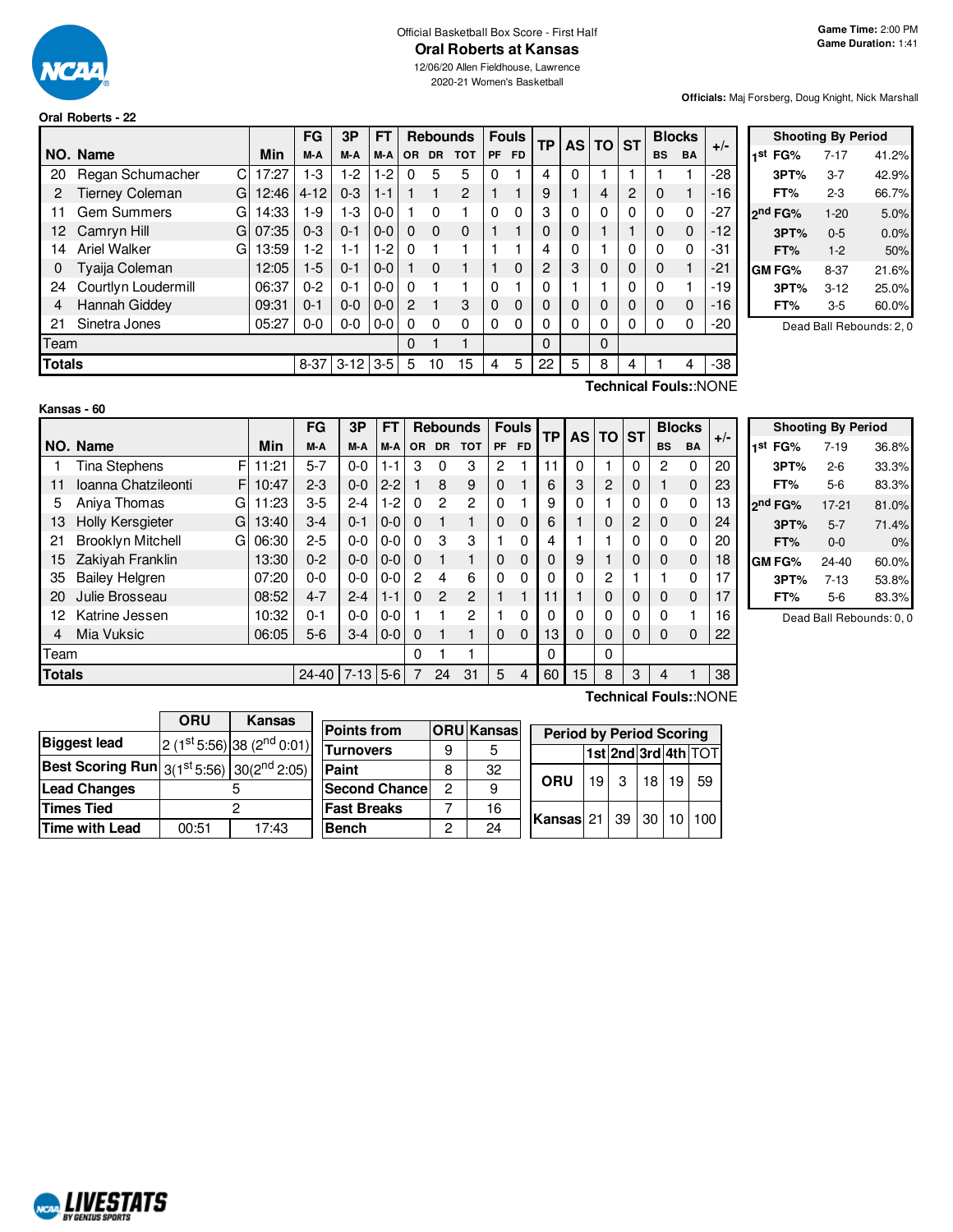

# **Oral Roberts at Kansas**

12/06/20 Allen Fieldhouse, Lawrence 2020-21 Women's Basketball

**Officials:** Maj Forsberg, Doug Knight, Nick Marshall

# **Period 3**

| <b>Quarter Starters:</b> |                                                                               |              |                   |             |                                                 |                                                     |
|--------------------------|-------------------------------------------------------------------------------|--------------|-------------------|-------------|-------------------------------------------------|-----------------------------------------------------|
| Kansas                   | 1 Stephens T                                                                  | 5 Thomas A   | 11 Chatzileonti I |             | 13 Kersgieter H                                 | 21 Mitchell B                                       |
| ORU                      | 2 Coleman T                                                                   | 11 Summers G | 12 Hill C         |             | 14 Walker A                                     | 20 Schumacher R                                     |
| <b>Game Time</b>         | Kansas                                                                        |              | <b>Score</b>      | <b>Diff</b> |                                                 | ORU                                                 |
| 10:00                    | 4 VUKSIC M substitution out                                                   |              |                   |             |                                                 |                                                     |
| 10:00                    | 12 JESSEN K substitution out                                                  |              |                   |             |                                                 |                                                     |
| 10:00                    | 15 FRANKLIN Z substitution out                                                |              |                   |             |                                                 |                                                     |
| 10:00                    | 20 BROSSEAU J substitution out                                                |              |                   |             |                                                 |                                                     |
| 10:00                    | 35 HELGREN B substitution out                                                 |              |                   |             |                                                 |                                                     |
| 10:00                    | 1 STEPHENS T substitution in                                                  |              |                   |             |                                                 |                                                     |
| 10:00                    | 5 THOMAS A substitution in                                                    |              |                   |             |                                                 |                                                     |
| 10:00                    | 11 CHATZILEONTI I substitution in                                             |              |                   |             |                                                 |                                                     |
| 10:00                    | 13 KERSGIETER H substitution in                                               |              |                   |             |                                                 |                                                     |
| 10:00                    | 21 MITCHELL B substitution in                                                 |              |                   |             |                                                 |                                                     |
| 10:00                    |                                                                               |              |                   |             | 0 COLEMAN T substitution out                    |                                                     |
| 10:00                    |                                                                               |              |                   |             | 4 GIDDEY H substitution out                     |                                                     |
| 10:00                    |                                                                               |              |                   |             | 11 SUMMERS G substitution in                    |                                                     |
| 10:00                    |                                                                               |              |                   |             | 12 HILL C substitution in                       |                                                     |
| 09:49                    |                                                                               |              | 60-24             | 36          |                                                 | 20 SCHUMACHER R 2pt FG in the paint, layup made (6) |
| 09:33                    | 13 KERSGIETER H 2pt FG in the paint, layup made (8)                           |              | 62-24             | 38          |                                                 |                                                     |
| 09:33                    | 1 STEPHENS T assist (1)                                                       |              |                   |             |                                                 |                                                     |
| 09:25                    |                                                                               |              | 62-27             | 35          | 12 HILL C 3pt FG, jump shot made (3)            |                                                     |
| 09:25                    |                                                                               |              |                   |             | 2 COLEMAN T assist (2)                          |                                                     |
| 09:04                    | 11 CHATZILEONTI I 2pt FG in the paint, hook shot made (8)                     |              | 64-27             | 37          |                                                 |                                                     |
| 09:04                    | 5 THOMAS A assist (1)                                                         |              |                   |             |                                                 |                                                     |
| 08:39                    |                                                                               |              |                   |             | 12 HILL C 2pt FG in the paint, jump shot missed |                                                     |
| 08:35                    | 11 CHATZILEONTI I defensive rebound (10)                                      |              |                   |             |                                                 |                                                     |
| 08:33                    | 5 THOMAS A 2pt FG fast break in the paint, layup made (11)                    |              | 66-27             | 39          |                                                 |                                                     |
| 08:33                    | 21 MITCHELL B assist (2)                                                      |              |                   |             |                                                 |                                                     |
| 08:05                    | 13 KERSGIETER H foul shooting (1 - 1)                                         |              |                   |             | 2 COLEMAN T foul drawn (2)                      |                                                     |
| 08:05                    |                                                                               |              |                   |             | 11 SUMMERS G substitution out                   |                                                     |
| 08:05                    |                                                                               |              |                   |             | 0 COLEMAN T substitution in                     |                                                     |
| 08:05                    |                                                                               |              |                   |             | 2 COLEMAN T free throw 1 - 2 missed             |                                                     |
| 08:05                    |                                                                               |              |                   |             | offensive dead ball rebound (3)                 |                                                     |
| 08:05                    |                                                                               |              |                   |             | 2 COLEMAN T free throw 2 - 2 missed             |                                                     |
| 08:04                    | 1 STEPHENS T defensive rebound (4)                                            |              |                   |             |                                                 |                                                     |
| 07:58                    | 11 CHATZILEONTI I 2pt FG in the paint, layup missed                           |              |                   |             |                                                 |                                                     |
| 07:53                    |                                                                               |              |                   |             | 0 COLEMAN T defensive rebound (2)               |                                                     |
| 07:48                    | 5 THOMAS A steal (1)                                                          |              |                   |             | 2 COLEMAN T turnover bad pass (5)               |                                                     |
| 07:45                    | 5 THOMAS A 2pt FG fast break from turnover in the paint, layup<br>made $(13)$ |              | 68-27             | 41          |                                                 |                                                     |
| 07:45                    | 5 THOMAS A foul drawn (2)                                                     |              |                   |             | 2 COLEMAN T foul shooting (2 - 1)               |                                                     |
| 07:44                    | 5 THOMAS A free throw fast break 1 - 1 missed                                 |              |                   |             |                                                 |                                                     |
| 07:42                    |                                                                               |              |                   |             | 12 HILL C defensive rebound (1)                 |                                                     |
| 07:27                    |                                                                               |              |                   |             | 14 WALKER A 3pt FG, jump shot missed            |                                                     |
| 07:24                    | 13 KERSGIETER H defensive rebound (2)                                         |              |                   |             |                                                 |                                                     |
| 07:18                    | 13 KERSGIETER H foul drawn (1)                                                |              |                   |             | 20 SCHUMACHER R foul shooting (1 - 2)           |                                                     |

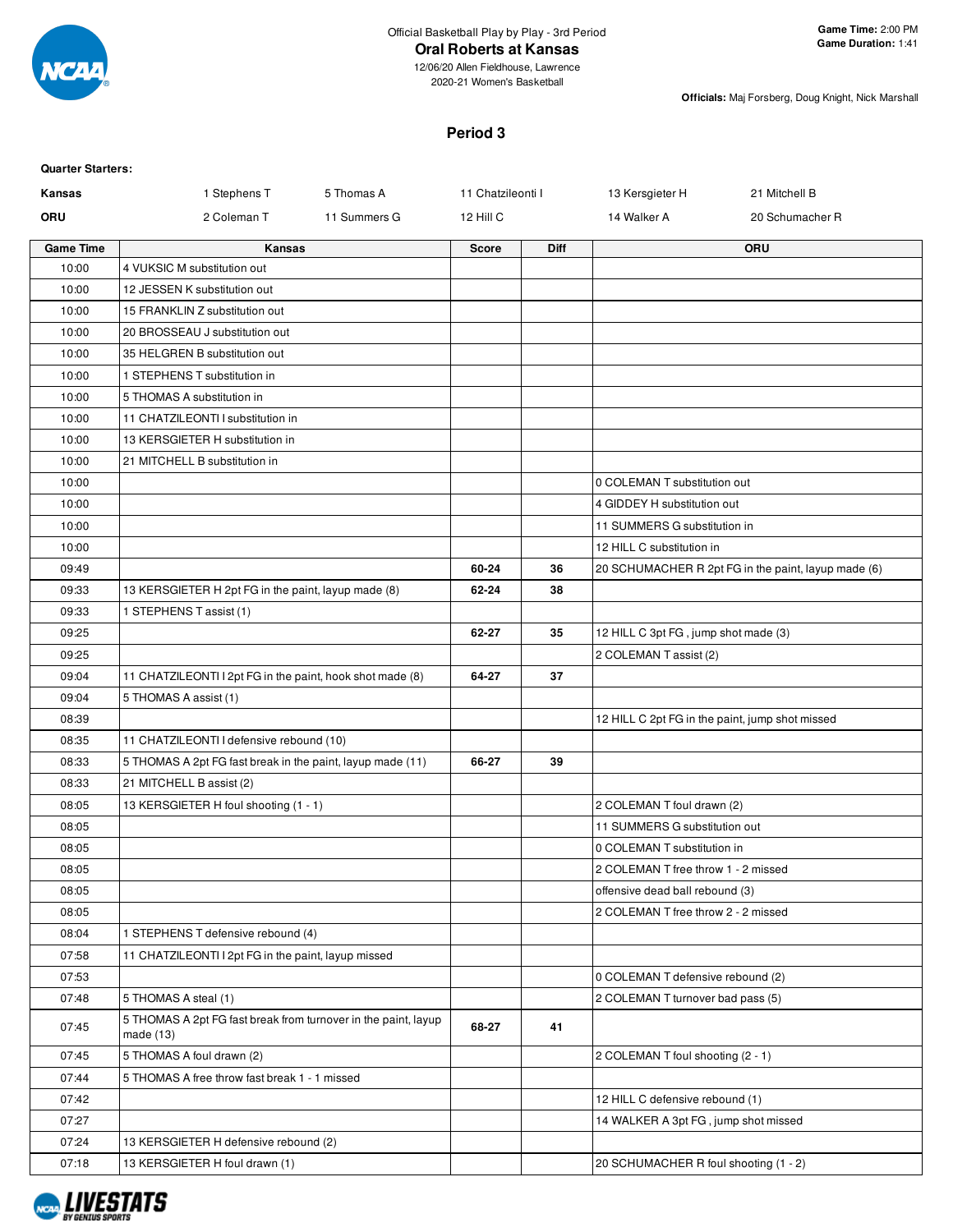

# Official Basketball Play by Play - 3rd Period **Oral Roberts at Kansas**

|                  |                                                                               |              |               | Officials: Maj Forsberg, Doug Knight, Nick Marshall           |
|------------------|-------------------------------------------------------------------------------|--------------|---------------|---------------------------------------------------------------|
| <b>Game Time</b> | Kansas                                                                        | <b>Score</b> | <b>Diff</b>   | ORU                                                           |
| 07:18            | 13 KERSGIETER H free throw 1 - 2 made (9)                                     | 69-27        | 42            |                                                               |
| 07:18            | 13 KERSGIETER H free throw 2 - 2 made (10)                                    | 70-27        | 43            |                                                               |
| 07:09            |                                                                               |              |               | 2 COLEMAN T turnover bad pass (6)                             |
| 07:07            |                                                                               |              |               | 2 COLEMAN T substitution out                                  |
| 07:07            |                                                                               |              |               | 24 LOUDERMILL C substitution in                               |
| 06:48            | 21 MITCHELL B foul drawn (1)                                                  |              |               | 12 HILL C foul shooting (2 - 3)                               |
| 06:48            | 21 MITCHELL B free throw 1 - 2 missed                                         |              |               |                                                               |
| 06:48            | offensive dead ball rebound (1)                                               |              |               |                                                               |
| 06:48            | 21 MITCHELL B free throw 2 - 2 made (5)                                       | $71 - 27$    | 44            |                                                               |
| 06:34            | 5 THOMAS A foul drawn (3)                                                     |              |               | 0 COLEMAN T foul offensive (2 - 4)                            |
| 06:34            |                                                                               |              |               | 0 COLEMAN T turnover offensive (1)                            |
| 06:16            | 5 THOMAS A 3pt FG from turnover, jump shot missed                             |              |               |                                                               |
| 06:15            | 11 CHATZILEONTI I offensive rebound (11)                                      |              |               |                                                               |
| 06:15            | 11 CHATZILEONTI I foul drawn (2)                                              |              |               | 20 SCHUMACHER R foul shooting (2 - 5)                         |
| 06:15            | 21 MITCHELL B substitution out                                                |              |               |                                                               |
| 06:15            | 15 FRANKLIN Z substitution in                                                 |              |               |                                                               |
| 06:15            | 11 CHATZILEONTI I free throw 1 - 2 made (9)                                   | 72-27        | 45            |                                                               |
| 06:15            | 11 CHATZILEONTI I free throw 2 - 2 missed                                     |              |               |                                                               |
| 06:15            |                                                                               |              |               | 0 COLEMAN T defensive rebound (3)                             |
| 06:15            |                                                                               | 72-29        | 43            | 20 SCHUMACHER R 2pt FG in the paint, layup made (8)           |
| 05:47            | 1 STEPHENS T foul drawn (2)                                                   |              |               | 12 HILL C foul shooting (3 - 6)                               |
| 05:47            | 11 CHATZILEONTI I substitution out                                            |              |               |                                                               |
| 05:47            | 35 HELGREN B substitution in                                                  |              |               |                                                               |
| 05:47            |                                                                               |              |               | 12 HILL C substitution out                                    |
| 05:47            |                                                                               |              |               | 4 GIDDEY H substitution in                                    |
| 05:47            | 1 STEPHENS T free throw 1 - 2 missed                                          |              |               |                                                               |
| 05:47            | offensive dead ball rebound (2)                                               |              |               |                                                               |
| 05:47            | 1 STEPHENS T free throw 2 - 2 made (12)                                       | 73-29        | 44            |                                                               |
| 05:47            | 5 THOMAS A substitution out                                                   |              |               |                                                               |
| 05:47            | 20 BROSSEAU J substitution in                                                 |              |               |                                                               |
|                  |                                                                               |              |               | 20 SCHUMACHER R 2pt FG in the paint, turnaround jump shot     |
| 05:35            |                                                                               | 73-31        | 42            | made $(10)$                                                   |
| 05:28            | 13 KERSGIETER H 3pt FG, jump shot missed                                      |              |               |                                                               |
| 05:26            | 35 HELGREN B offensive rebound (7)                                            |              |               |                                                               |
| 05:21            | 1 STEPHENS T 2pt FG second chance in the paint, jump shot<br>missed           |              |               |                                                               |
| 05:16            | 13 KERSGIETER H offensive rebound (3)                                         |              |               |                                                               |
| 05:12            | 13 KERSGIETER H 2pt FG second chance in the paint, driving<br>layup made (12) | 75-31        | 44            |                                                               |
| 04:46            |                                                                               |              |               | 14 WALKER A 3pt FG, jump shot missed                          |
| 04:43            | 13 KERSGIETER H defensive rebound (4)                                         |              |               |                                                               |
| 04:31            | 20 BROSSEAU J 3pt FG, jump shot missed                                        |              |               |                                                               |
| 04:27            | 1 STEPHENS T offensive rebound (5)                                            |              |               |                                                               |
| 04:24            | 1 STEPHENS T 2pt FG second chance outside the paint, jump<br>shot missed      |              |               |                                                               |
| 04:22            |                                                                               |              |               | defensive rebound (19)                                        |
| 04:22            |                                                                               |              | Timeout media |                                                               |
| 04:22            | 1 STEPHENS T substitution out                                                 |              |               |                                                               |
| 04:22            | 12 JESSEN K substitution in                                                   |              |               |                                                               |
| 04:04            |                                                                               |              |               | 20 SCHUMACHER R 2pt FG outside the paint, jump shot<br>missed |

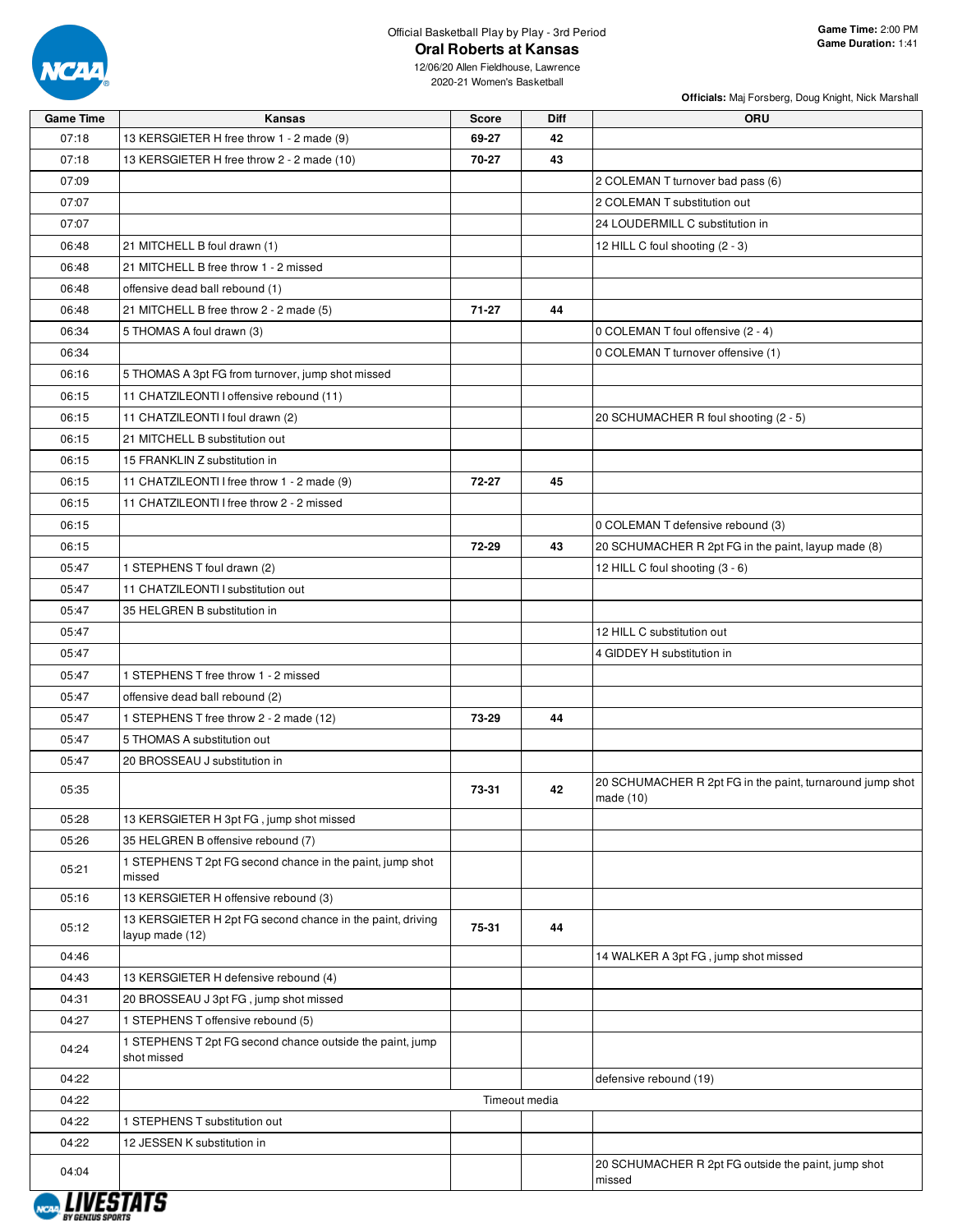

# Official Basketball Play by Play - 3rd Period **Oral Roberts at Kansas**

**Officials:** Maj Forsberg, Doug Knight, Nick Marshall

| <b>Game Time</b> | <b>Kansas</b>                                                         | <b>Score</b>         | <b>Diff</b> | ORU                                               |
|------------------|-----------------------------------------------------------------------|----------------------|-------------|---------------------------------------------------|
| 04:01            | defensive rebound (40)                                                |                      |             |                                                   |
| 03:50            | 20 BROSSEAU J foul drawn (2)                                          |                      |             | 24 LOUDERMILL C foul personal (1 - 7)             |
| 03:50            | 20 BROSSEAU J free throw 1 - 2 made (12)                              | 76-31                | 45          |                                                   |
| 03:50            | 20 BROSSEAU J free throw 2 - 2 made (13)                              | 77-31                | 46          |                                                   |
| 03:38            |                                                                       | 77-34                | 43          | 24 LOUDERMILL C 3pt FG, jump shot made (3)        |
| 03:38            |                                                                       |                      |             | 0 COLEMAN T assist (4)                            |
| 03:17            | 12 JESSEN K 2pt FG outside the paint, jump shot missed                |                      |             |                                                   |
| 03:14            | offensive rebound (41)                                                |                      |             |                                                   |
| 03:14            | 13 KERSGIETER H substitution out                                      |                      |             |                                                   |
| 03:14            | 4 VUKSIC M substitution in                                            |                      |             |                                                   |
| 03:02            | 20 BROSSEAU J 3pt FG second chance, jump shot made (16)               | 80-34                | 46          |                                                   |
| 03:02            | 15 FRANKLIN Z assist (10)                                             |                      |             |                                                   |
| 02:47            |                                                                       |                      |             | 20 SCHUMACHER R 2pt FG in the paint, layup missed |
| 02:44            | 15 FRANKLIN Z defensive rebound (2)                                   |                      |             |                                                   |
| 02:43            | 20 BROSSEAU J 2pt FG fast break in the paint, layup made (18)         | 82-34                | 48          |                                                   |
| 02:43            | 15 FRANKLIN Z assist (11)                                             |                      |             |                                                   |
| 02:43            | 20 BROSSEAU J foul drawn (3)                                          |                      |             | 4 GIDDEY H foul shooting (1 - 8)                  |
| 02:43            |                                                                       |                      |             | 0 COLEMAN T substitution out                      |
| 02:43            |                                                                       |                      |             | 24 LOUDERMILL C substitution out                  |
| 02:43            |                                                                       |                      |             | 2 COLEMAN T substitution in                       |
| 02:43            |                                                                       |                      |             | 11 SUMMERS G substitution in                      |
| 02:43            | 20 BROSSEAU J free throw fast break 1 - 1 made (19)                   | 83-34                | 49          |                                                   |
| 02:15            |                                                                       | 83-36                | 47          | 4 GIDDEY H 2pt FG in the paint, layup made (2)    |
| 02:15            |                                                                       |                      |             | 2 COLEMAN T assist (3)                            |
| 02:06            | 35 HELGREN B 2pt FG in the paint, layup missed                        |                      |             |                                                   |
| 02:03            | 35 HELGREN B offensive rebound (8)                                    |                      |             |                                                   |
| 02:03            | jump ball situation                                                   |                      |             |                                                   |
| 02:01            | 20 BROSSEAU J 3pt FG second chance, jump shot missed                  |                      |             |                                                   |
| 01:58            | offensive rebound (44)                                                |                      |             |                                                   |
| 01:58            | 20 BROSSEAU J 2pt FG second chance in the paint, layup<br>made $(21)$ | 85-36                | 49          |                                                   |
| 01:58            |                                                                       |                      |             | 14 WALKER A 3pt FG, jump shot missed              |
| 01:58            | 4 VUKSIC M defensive rebound (2)                                      |                      |             |                                                   |
| 01:22            | 20 BROSSEAU J foul drawn (4)                                          |                      |             | 11 SUMMERS G foul personal (1 - 9)                |
| 01:22            | 35 HELGREN B substitution out                                         |                      |             |                                                   |
| 01:22            | 11 CHATZILEONTI I substitution in                                     |                      |             |                                                   |
| 01:22            |                                                                       |                      |             | 11 SUMMERS G substitution out                     |
| 01:22            |                                                                       |                      |             | 24 LOUDERMILL C substitution in                   |
| 01:22            | 20 BROSSEAU J free throw 1 - 2 made (22)                              | 86-36                | 50          |                                                   |
| 01:22            | 20 BROSSEAU J free throw 2 - 2 made (23)                              | 87-36                | 51          |                                                   |
| 01:02            |                                                                       |                      |             | 2 COLEMAN T turnover bad pass (7)                 |
| 00:49            | 15 FRANKLIN Z 3pt FG from turnover, jump shot made (3)                | 90-36                | 54          |                                                   |
| 00:49            | 12 JESSEN K assist (1)                                                |                      |             |                                                   |
| 00:39            |                                                                       | 90-38                | 52          | 14 WALKER A 2pt FG in the paint, layup made (6)   |
| 00:19            | 11 CHATZILEONTI I 2pt FG in the paint, jump shot blocked              |                      |             |                                                   |
| 00:19            |                                                                       |                      |             | 24 LOUDERMILL C block (1)                         |
| 00:15            |                                                                       |                      |             | 20 SCHUMACHER R defensive rebound (6)             |
| 00:02            |                                                                       | 90-40                | 50          | 2 COLEMAN T 2pt FG in the paint, layup made (11)  |
|                  |                                                                       | <b>END OF PERIOD</b> |             |                                                   |

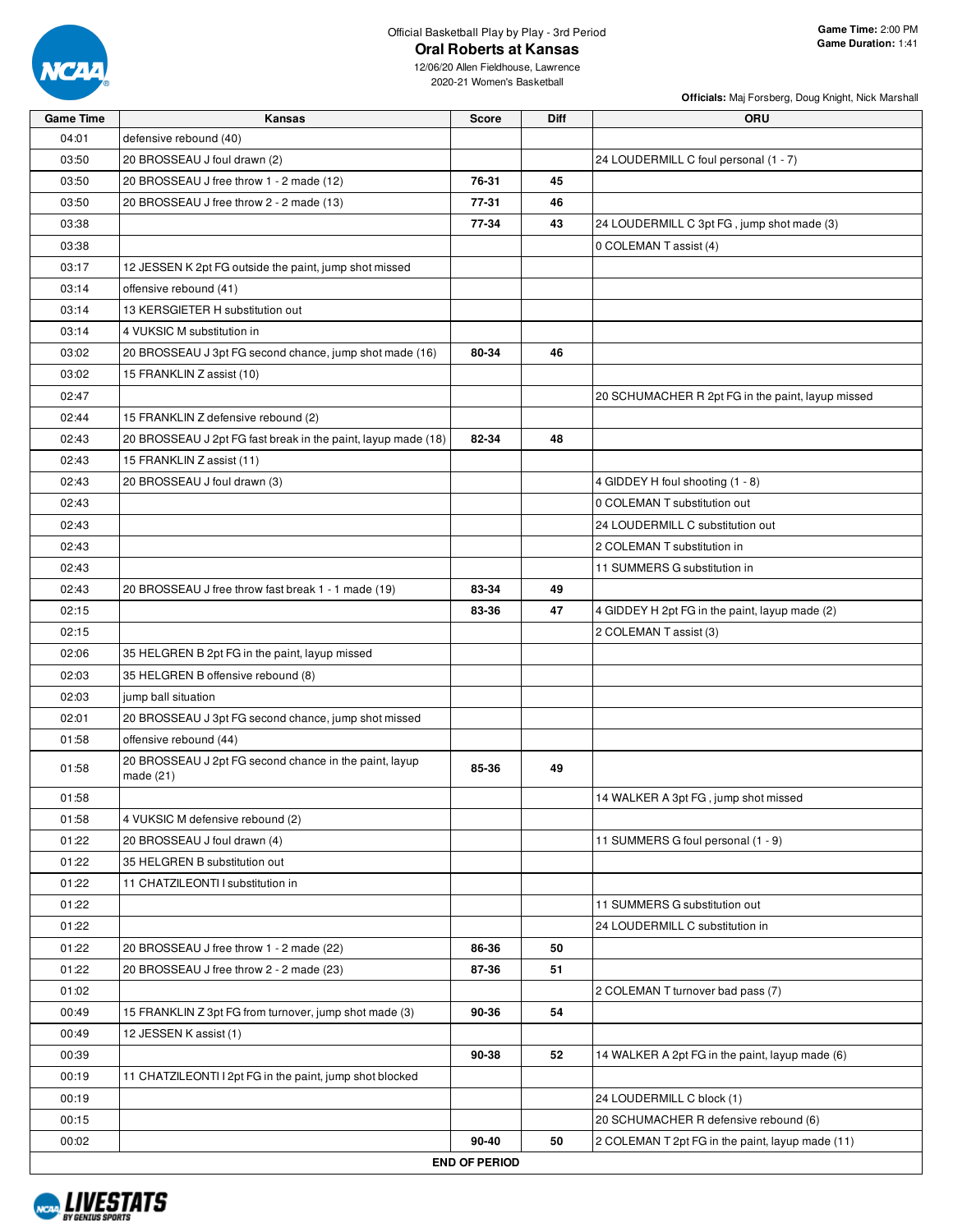Official Basketball Play by Play - 3rd Period 3rd Period Ga<br>**SaS** Ga<br>rence all

# Oral Roberts at Kansas

12/06/20 Allen Fieldhouse, Lawrence 2020-21 Women's Basketba

**a m e Tim e:** 2:0 0 P M **G a m e D u r a tio n:** 1:4 1

**Officials:** Maj Forsberg, Doug Knight, Nick Marshall



**K a n s a s 9 0 - 4 0 O R U G a m e Tim e K a n s a s S c o r e Dif f O R U**

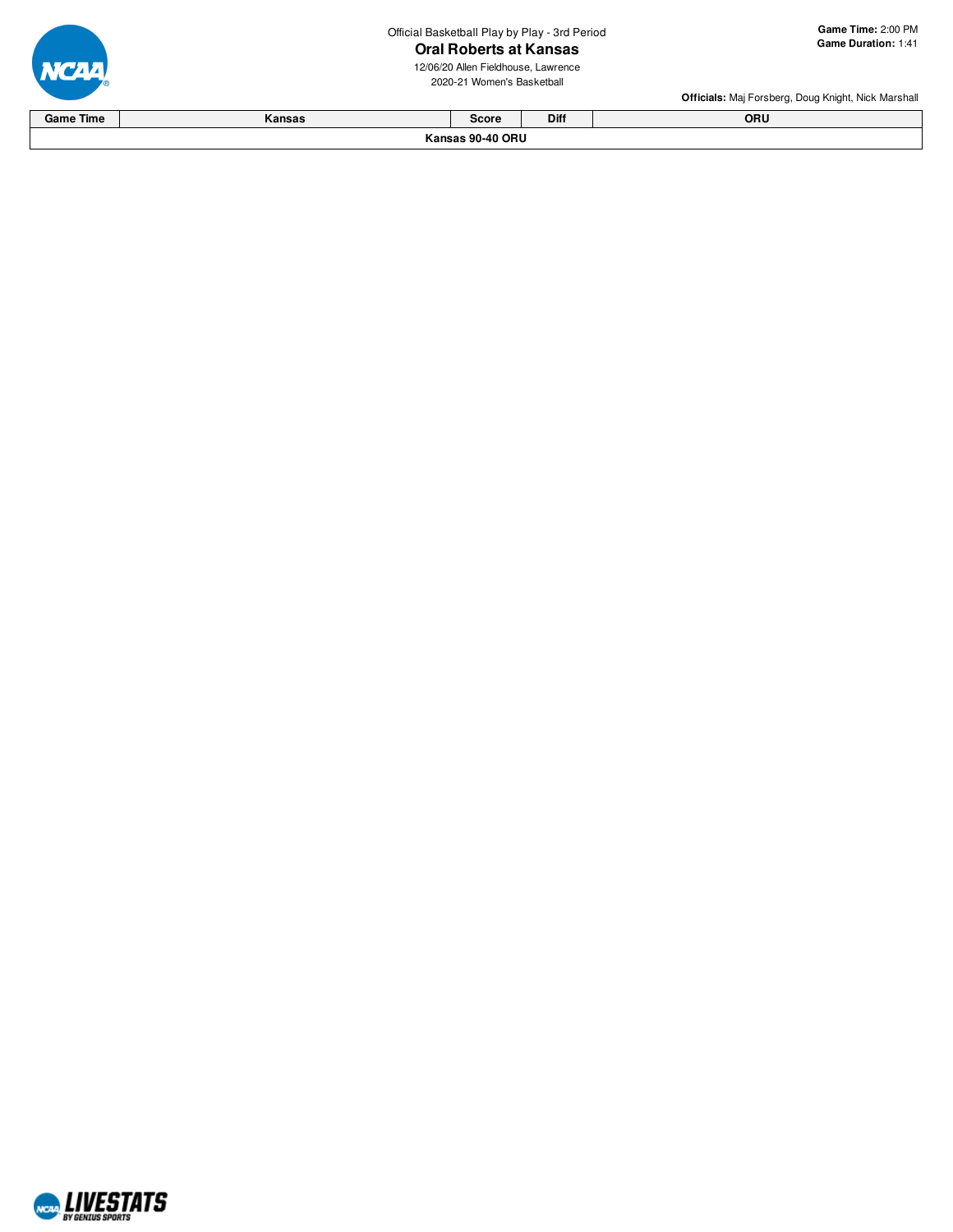

#### Official Basketball Box Score - 3rd Period **Oral Roberts at Kansas**

12/06/20 Allen Fieldhouse, Lawrence 2020-21 Women's Basketball

#### **Oral Roberts - 18**

**Officials:** Maj Forsberg, Doug Knight, Nick Marshall

|               |                          |       | <b>FG</b> | 3P            | <b>FT</b> | <b>Rebounds</b> |                | <b>Fouls</b> |          | <b>TP</b> | AS             | <b>TO</b> | <b>ST</b> | <b>Blocks</b> |           | $+/-$     |       |
|---------------|--------------------------|-------|-----------|---------------|-----------|-----------------|----------------|--------------|----------|-----------|----------------|-----------|-----------|---------------|-----------|-----------|-------|
|               | NO. Name                 | Min   | M-A       | M-A           | M-A       | <b>OR</b>       | <b>DR</b>      | <b>TOT</b>   | PF       | <b>FD</b> |                |           |           |               | <b>BS</b> | <b>BA</b> |       |
| 20            | Regan Schumacher<br>C    | 10:00 | $3-5$     | $0-0$   $0-0$ |           | $\Omega$        |                |              | 2        | 0         | 6              | 0         | 0         | 0             | 0         | 0         | $-12$ |
| 2             | Tierney Coleman<br>G     | 05:36 | 1-1       | $0 - 0 0 - 2$ |           | $\Omega$        | $\Omega$       | $\Omega$     |          |           | $\overline{2}$ | 2         | 3         | $\Omega$      | 0         | 0         | $-7$  |
| 11            | <b>Gem Summers</b><br>G  | 03:16 | $0 - 0$   | $0-0$   $0-0$ |           | $\Omega$        | 0              | $\Omega$     |          | 0         | 0              | 0         | 0         | $\Omega$      | 0         | 0         | $-2$  |
| 12.           | Camryn Hill<br>G         | 04:13 | $1-2$     | $1 - 1$       | $0-0$     | $\Omega$        |                |              | 2        | $\Omega$  | 3              | $\Omega$  | 0         | $\Omega$      | $\Omega$  | 0         | $-5$  |
| 14            | <b>Ariel Walker</b><br>G | 10:00 | -4        | $0 - 3$       | $0-0$     | $\Omega$        | 0              | $\Omega$     | $\Omega$ | 0         | 2              | 0         | 0         |               | $\Omega$  | 0         | $-12$ |
| 0             | Tyaija Coleman           | 05:22 | $0 - 0$   | $0-0$   $0-0$ |           | $\Omega$        | $\overline{2}$ | 2            |          | $\Omega$  | 0              |           |           | 0             | $\Omega$  | 0         | -9    |
| 24            | Courtlyn Loudermill      | 05:46 | 1-1       | $1 - 1$       | $0 - 0$   | $\Omega$        | $\Omega$       | 0            |          | 0         | 3              | 0         | 0         | 0             |           | 0         | -6    |
| 4             | Hannah Giddey            | 05:47 | 1-1       | $0 - 0 0 - 0$ |           | <sup>0</sup>    | $\Omega$       | $\mathbf{0}$ |          | $\Omega$  | 2              | $\Omega$  | 0         |               | 0         | 0         | $-7$  |
|               | Team                     |       |           |               |           | 0               |                |              |          |           | $\Omega$       |           | 0         |               |           |           |       |
| <b>Totals</b> |                          |       | $8 - 14$  | $2-5$ 0-2     |           | $\Omega$        | 5              | 5            | 9        |           | 18             | 3         | 4         |               |           | 0         | $-12$ |

|                 |        | <b>Shooting By Period</b> |       |
|-----------------|--------|---------------------------|-------|
| <sub>2</sub> rd | FG%    | $8 - 14$                  | 57.1% |
|                 | 3PT%   | 2-5                       | 40.0% |
|                 | FT%    | $0 - 2$                   | 0%    |
|                 | GM FG% | $8 - 14$                  | 57.1% |
|                 | 3PT%   | $2 - 5$                   | 40.0% |
|                 | FT%    | $0 - 2$                   | 0.0%  |

Dead Ball Rebounds: 1, 0

## **Kansas - 30**

**Technical Fouls:**:NONE

|               |                               |            | FG       | 3P      | FT        | <b>Rebounds</b> |           | <b>Fouls</b> |           |           | <b>TP</b> |          | <b>AS</b><br><b>TO</b> |           | <b>Blocks</b> |             |       |
|---------------|-------------------------------|------------|----------|---------|-----------|-----------------|-----------|--------------|-----------|-----------|-----------|----------|------------------------|-----------|---------------|-------------|-------|
|               | NO. Name                      | <b>Min</b> | M-A      | M-A     | M-A       | 0R              | <b>DR</b> | <b>TOT</b>   | <b>PF</b> | <b>FD</b> |           |          |                        | <b>ST</b> | <b>BS</b>     | <b>BA</b>   | $+/-$ |
|               | <b>Tina Stephens</b>          | 05:38      | $0 - 2$  | $0-0$   | $1-2$     |                 |           | 2            | 0         |           |           |          | 0                      | $\Omega$  | 0             | 0           | 6     |
| 11            | Ioanna Chatzileonti<br>F      | 05:35      | $1 - 3$  | $0-0$   | $1-2$     |                 |           | 2            | $\Omega$  |           | 3         | 0        | 0                      | 0         | 0             |             | 6     |
| 5             | Aniya Thomas<br>G             | 04:13      | $2 - 3$  | $0 - 1$ | $0 - 1$   | $\Omega$        | 0         | 0            | 0         | 2         | 4         |          | 0                      |           | 0             | 0           | 6     |
| 13            | Holly Kersgieter<br>G         | 06:46      | $2 - 3$  | $0 - 1$ | $2 - 2$   | 1               | 2         | 3            |           |           | 6         | $\Omega$ | 0                      | 0         | <sup>0</sup>  | $\mathbf 0$ | 5     |
| 21            | <b>Brooklyn Mitchell</b><br>G | 03:45      | $0-0$    | $0-0$   | $1-2$     | 0               | 0         | 0            | 0         |           |           |          | 0                      | 0         | 0             | 0           | 6     |
| 15            | Zakiyah Franklin              | 06:15      | 1-1      | $1 - 1$ | $0 - 0$   | $\Omega$        |           |              | $\Omega$  | $\Omega$  | 3         | 2        | 0                      | 0         | 0             | $\mathbf 0$ | 6     |
| 20            | Julie Brosseau                | 05:47      | $3-5$    | $1-3$   | 5-5       | 0               | 0         | 0            | $\Omega$  | 3         | 12        | 0        | 0                      | 0         | O             | 0           | 6     |
| 35            | <b>Bailey Helgren</b>         | 04:25      | $0 - 1$  | $0-0$   | $0 - 0$   | 2               | 0         | 2            | 0         | $\Omega$  |           | 0        | 0                      | 0         | 0             | $\mathbf 0$ | 6     |
| 12            | Katrine Jessen                | 04:22      | $0 - 1$  | $0-0$   | $0 - 0$   | $\Omega$        | 0         | 0            | 0         | 0         |           |          |                        | 0         |               | 0           | 6     |
| 4             | Mia Vuksic                    | 03:14      | $0-0$    | $0-0$   | $0 - 0$   | $\Omega$        |           |              | 0         | $\Omega$  |           | $\Omega$ | 0                      | 0         | $\Omega$      | 0           |       |
| Team          |                               |            |          |         |           | 2               |           | 3            |           |           | $\Omega$  |          | 0                      |           |               |             |       |
| <b>Totals</b> |                               |            | $9 - 19$ | $2 - 6$ | $10 - 14$ |                 |           | 14           |           | 9         | 30        | 6        | 0                      |           | $\Omega$      |             | 12    |
|               | Technical Fouls::NONE         |            |          |         |           |                 |           |              |           |           |           |          |                        |           |               |             |       |

**Shooting By Period 3 rd FG%** 9-19 47.4% **3PT%** 2-6 33.3% **FT%** 10-14 71.4%

> **FT%** 10-14 71.4% Dead Ball Rebounds: 2, 0

**GM FG%** 9-19 47.4% **3PT%** 2-6 33.3%

|                                                                   | <b>ORU</b> | Kansas                                  |                      |    |                   |                                 |    |   |       |                 |                     |  |  |
|-------------------------------------------------------------------|------------|-----------------------------------------|----------------------|----|-------------------|---------------------------------|----|---|-------|-----------------|---------------------|--|--|
| <b>Biggest lead</b>                                               |            |                                         | <b>Points from</b>   |    | <b>ORU</b> Kansas | <b>Period by Period Scoring</b> |    |   |       |                 |                     |  |  |
|                                                                   |            | $0(1st10:00)$ 54 (3 <sup>rd</sup> 0:49) | <b>Turnovers</b>     |    |                   |                                 |    |   |       |                 | 1st 2nd 3rd 4th TOT |  |  |
| <b>Best Scoring Run</b> $4(3^{rd} 0:02)$ 10(3 <sup>rd</sup> 6:15) |            |                                         | Paint                | 12 | 14                |                                 |    |   |       |                 |                     |  |  |
| <b>Lead Changes</b>                                               |            |                                         | <b>Second Chance</b> |    |                   | ORU                             | 19 | 3 | 18    | 19              | -59                 |  |  |
| Times Tied                                                        |            |                                         | <b>Fast Breaks</b>   |    |                   |                                 |    |   | $-30$ | 10 <sup>1</sup> | 100 <sub>1</sub>    |  |  |
| Time with Lead                                                    | 00:00      | 09:49                                   | <b>Bench</b>         |    | 15                | Kansas $21$ 39                  |    |   |       |                 |                     |  |  |

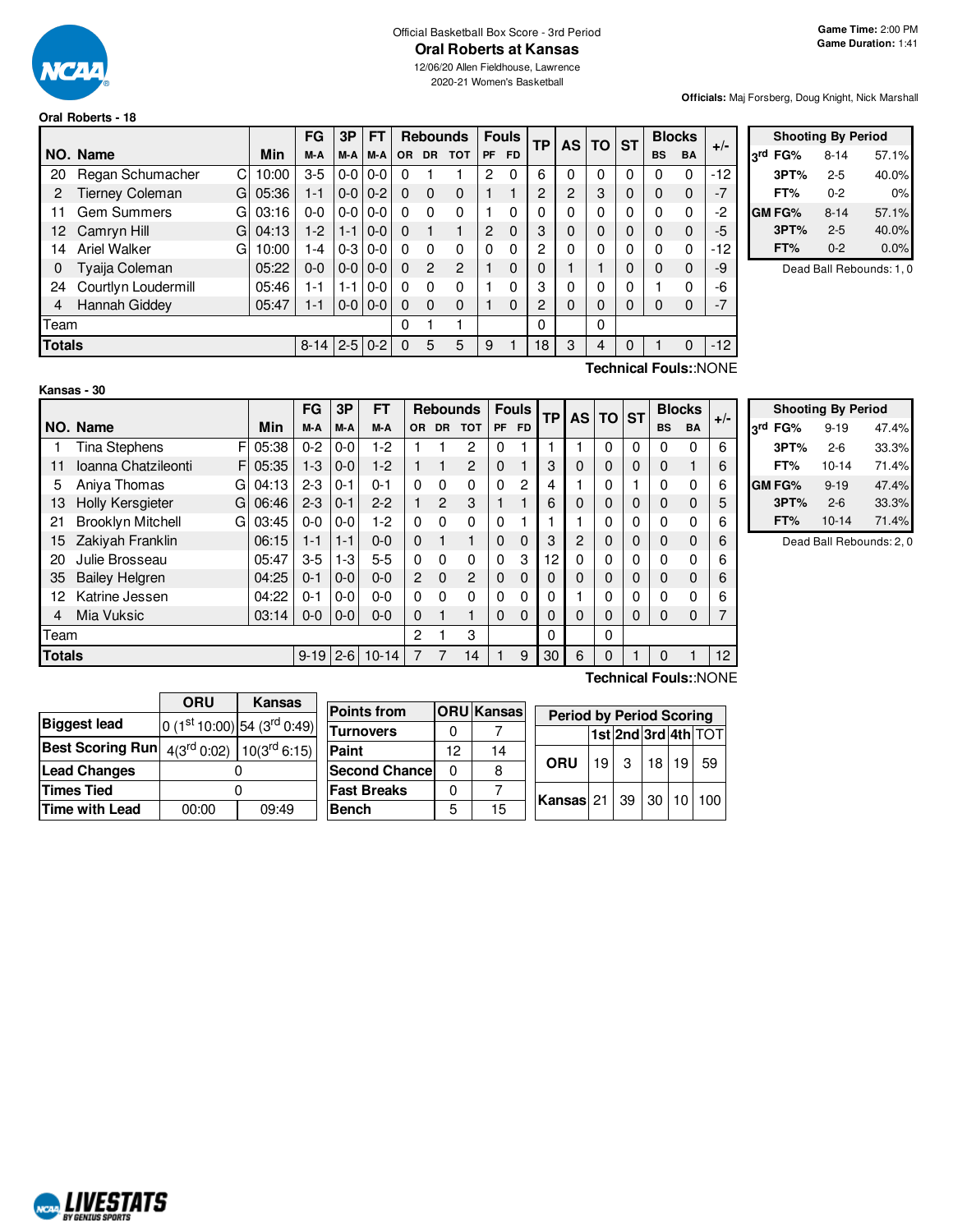

#### **Oral Roberts at Kansas**

12/06/20 Allen Fieldhouse, Lawrence 2020-21 Women's Basketball

**Officials:** Maj Forsberg, Doug Knight, Nick Marshall

# **Period 4**

#### **Quarter Starters:**

| Kansas           | 4 Vuksic M                                                              | 11 Chatzileonti I | 12 Jessen K  |      | 15 Franklin Z<br>20 Brosseau J                |                                                           |  |  |
|------------------|-------------------------------------------------------------------------|-------------------|--------------|------|-----------------------------------------------|-----------------------------------------------------------|--|--|
| <b>ORU</b>       | 2 Coleman T                                                             | 4 Giddey H        | 14 Walker A  |      | 20 Schumacher R                               | 24 Loudermill C                                           |  |  |
| <b>Game Time</b> | Kansas                                                                  |                   | <b>Score</b> | Diff |                                               | ORU                                                       |  |  |
| 09:37            |                                                                         |                   |              |      |                                               | 2 COLEMAN T 2pt FG outside the paint, jump shot missed    |  |  |
| 09:34            | 4 VUKSIC M defensive rebound (3)                                        |                   |              |      |                                               |                                                           |  |  |
| 09:18            | 11 CHATZILEONTI I turnover 3 seconds (3)                                |                   |              |      |                                               |                                                           |  |  |
| 09:05            | 11 CHATZILEONTI I foul personal (1 - 1)                                 |                   |              |      | 20 SCHUMACHER R foul drawn (2)                |                                                           |  |  |
| 08:57            |                                                                         |                   |              |      |                                               | 14 WALKER A 3pt FG from turnover, jump shot missed        |  |  |
| 08:53            | 11 CHATZILEONTI I defensive rebound (12)                                |                   |              |      |                                               |                                                           |  |  |
| 08:50            | 4 VUKSIC M foul offensive (1 - 2)                                       |                   |              |      | 24 LOUDERMILL C foul drawn (2)                |                                                           |  |  |
| 08:50            | 4 VUKSIC M turnover offensive (1)                                       |                   |              |      |                                               |                                                           |  |  |
| 08:39            |                                                                         |                   |              |      |                                               | 24 LOUDERMILL C 2pt FG in the paint, jump shot missed     |  |  |
| 08:34            | 4 VUKSIC M defensive rebound (4)                                        |                   |              |      |                                               |                                                           |  |  |
| 08:31            | 15 FRANKLIN Z 2pt FG in the paint, driving layup made (5)               |                   | 92-40        | 52   |                                               |                                                           |  |  |
| 08:09            |                                                                         |                   |              |      | 2 COLEMAN T 3pt FG, jump shot missed          |                                                           |  |  |
| 08:05            | 11 CHATZILEONTI I defensive rebound (13)                                |                   |              |      |                                               |                                                           |  |  |
| 08:01            | 20 BROSSEAU J 3pt FG, jump shot missed                                  |                   |              |      |                                               |                                                           |  |  |
| 08:00            | 11 CHATZILEONTI I offensive rebound (14)                                |                   |              |      |                                               |                                                           |  |  |
| 08:00            | 11 CHATZILEONTI I foul drawn (3)                                        |                   |              |      | 2 COLEMAN T foul personal (3 - 1)             |                                                           |  |  |
| 08:00            | 4 VUKSIC M substitution out                                             |                   |              |      |                                               |                                                           |  |  |
| 08:00            | 12 JESSEN K substitution out                                            |                   |              |      |                                               |                                                           |  |  |
| 08:00            | 15 FRANKLIN Z substitution out                                          |                   |              |      |                                               |                                                           |  |  |
| 08:00            | 20 BROSSEAU J substitution out                                          |                   |              |      |                                               |                                                           |  |  |
| 08:00            | 1 STEPHENS T substitution in                                            |                   |              |      |                                               |                                                           |  |  |
| 08:00            | 5 THOMAS A substitution in                                              |                   |              |      |                                               |                                                           |  |  |
| 08:00            | 13 KERSGIETER H substitution in                                         |                   |              |      |                                               |                                                           |  |  |
| 08:00            | 21 MITCHELL B substitution in                                           |                   |              |      |                                               |                                                           |  |  |
| 08:00            |                                                                         |                   |              |      | 24 LOUDERMILL C substitution out              |                                                           |  |  |
| 08:00            |                                                                         |                   |              |      | 0 COLEMAN T substitution in                   |                                                           |  |  |
| 07:50            | 11 CHATZILEONTI I 2pt FG second chance in the paint, layup<br>made (11) |                   | 94-40        | 54   |                                               |                                                           |  |  |
| 07:30            |                                                                         |                   |              |      | 2 COLEMAN T 2pt FG in the paint, layup missed |                                                           |  |  |
| 07:26            |                                                                         |                   |              |      | 0 COLEMAN T offensive rebound (4)             |                                                           |  |  |
| 07:25            | 5 THOMAS A steal (2)                                                    |                   |              |      | 0 COLEMAN T turnover lost ball (2)            |                                                           |  |  |
| 07:20            | 11 CHATZILEONTI I foul offensive (2 - 3)                                |                   |              |      | 2 COLEMAN T foul drawn (3)                    |                                                           |  |  |
| 07:20            | 11 CHATZILEONTI I turnover offensive (4)                                |                   |              |      |                                               |                                                           |  |  |
| 07:20            | 11 CHATZILEONTI I substitution out                                      |                   |              |      |                                               |                                                           |  |  |
| 07:20            | 45 AJEKWU C substitution in                                             |                   |              |      |                                               |                                                           |  |  |
| 07:09            |                                                                         |                   |              |      | 0 COLEMAN T turnover bad pass (3)             |                                                           |  |  |
| 06:54            | 13 KERSGIETER H 3pt FG from turnover, jump shot missed                  |                   |              |      |                                               |                                                           |  |  |
| 06:50            |                                                                         |                   |              |      | 14 WALKER A defensive rebound (2)             |                                                           |  |  |
| 06:47            |                                                                         |                   | 94-42        | 52   |                                               | 4 GIDDEY H 2pt FG fast break in the paint, layup made (4) |  |  |
| 06:47            |                                                                         |                   |              |      | 14 WALKER A assist (1)                        |                                                           |  |  |
| 06:29            | 13 KERSGIETER H 2pt FG in the paint, layup blocked                      |                   |              |      |                                               |                                                           |  |  |
| 06:29            |                                                                         |                   |              |      | 0 COLEMAN T block (1)                         |                                                           |  |  |
| 06:29            | offensive rebound (51)                                                  |                   |              |      |                                               |                                                           |  |  |

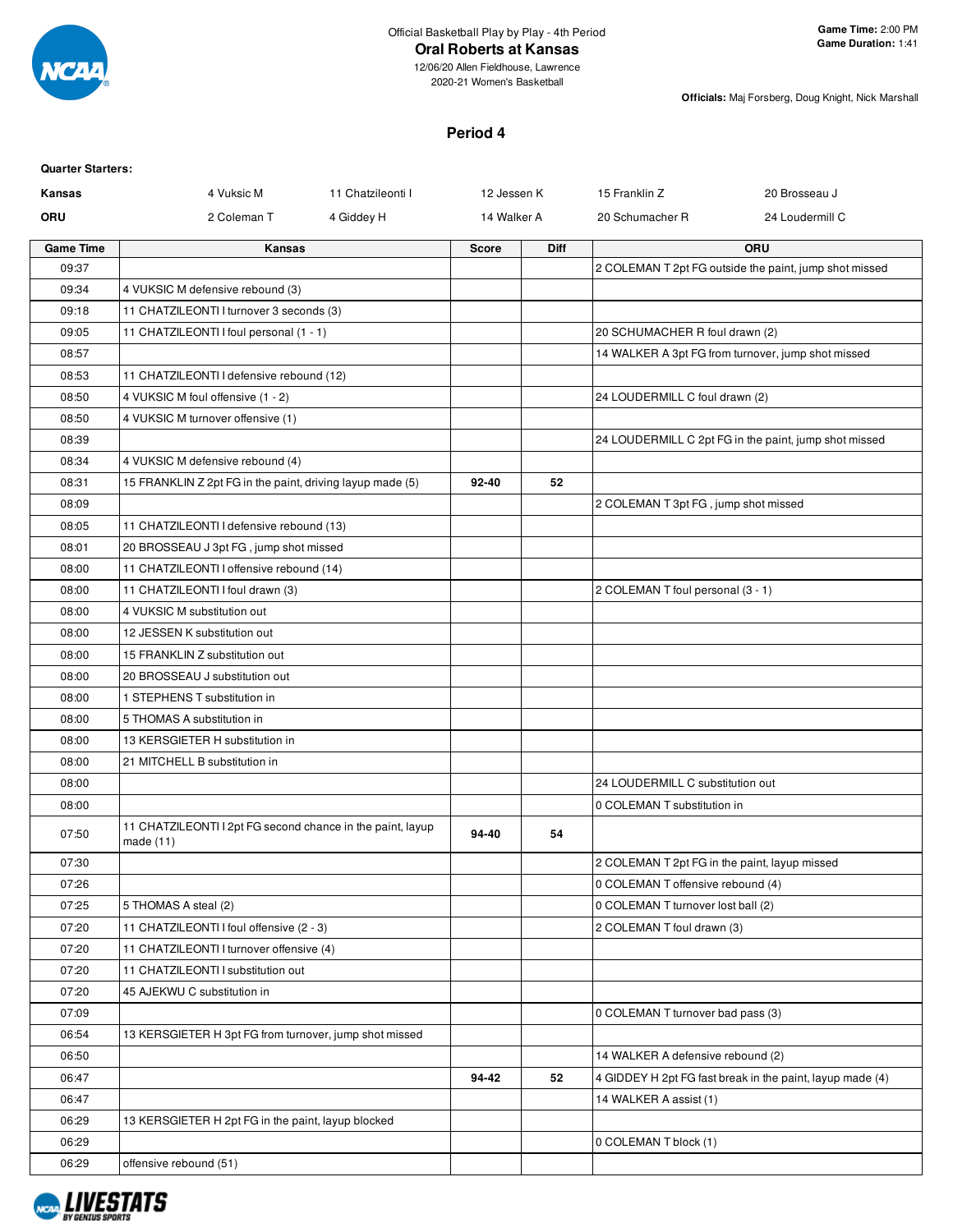

# Official Basketball Play by Play - 4th Period **Oral Roberts at Kansas**

**Officials:** Maj Forsberg, Doug Knight, Nick Marshall

| <b>Game Time</b> | Kansas                                                               | <b>Score</b> | Diff          | ORU                                                                       |
|------------------|----------------------------------------------------------------------|--------------|---------------|---------------------------------------------------------------------------|
| 06:29            | 13 KERSGIETER H substitution out                                     |              |               |                                                                           |
| 06:29            | 25 PRATER C substitution in                                          |              |               |                                                                           |
| 06:29            |                                                                      |              |               | 0 COLEMAN T substitution out                                              |
| 06:29            |                                                                      |              |               | 11 SUMMERS G substitution in                                              |
| 06:25            | 5 THOMAS A 3pt FG second chance, jump shot missed                    |              |               |                                                                           |
| 06:21            |                                                                      |              |               | 11 SUMMERS G defensive rebound (2)                                        |
| 06:20            |                                                                      | 94-44        | 50            | 2 COLEMAN T 2pt FG fast break in the paint, layup made (13)               |
| 06:20            |                                                                      |              |               | 11 SUMMERS G assist (1)                                                   |
| 05:59            | 21 MITCHELL B 2pt FG in the paint, layup missed                      |              |               |                                                                           |
| 05:56            | 21 MITCHELL B offensive rebound (4)                                  |              |               |                                                                           |
| 05:46            | 21 MITCHELL B turnover bad pass (2)                                  |              |               | 20 SCHUMACHER R steal (2)                                                 |
| 05:30            |                                                                      | 94-47        | 47            | 14 WALKER A 3pt FG from turnover, jump shot made (9)                      |
| 05:16            | 1 STEPHENS T 2pt FG in the paint, driving layup made (14)            | 96-47        | 49            |                                                                           |
| 04:58            |                                                                      |              |               | 20 SCHUMACHER R 2pt FG outside the paint, jump shot<br>missed             |
| 04:55            | 21 MITCHELL B defensive rebound (5)                                  |              |               |                                                                           |
| 04:53            | 21 MITCHELL B turnover lost ball (3)                                 |              |               | 2 COLEMAN T steal (3)                                                     |
| 04:53            |                                                                      |              | Timeout media |                                                                           |
| 04:53            | 1 STEPHENS T substitution out                                        |              |               |                                                                           |
| 04:53            | 5 THOMAS A substitution out                                          |              |               |                                                                           |
| 04:53            | 21 MITCHELL B substitution out                                       |              |               |                                                                           |
| 04:53            | 45 AJEKWU C substitution out                                         |              |               |                                                                           |
| 04:53            | 10 MERRIWEATHER E substitution in                                    |              |               |                                                                           |
| 04:53            | 12 JESSEN K substitution in                                          |              |               |                                                                           |
| 04:53            | 15 FRANKLIN Z substitution in                                        |              |               |                                                                           |
| 04:53            | 20 BROSSEAU J substitution in                                        |              |               |                                                                           |
| 04:53            |                                                                      |              |               | 4 GIDDEY H substitution out                                               |
| 04:53            |                                                                      |              |               | 12 HILL C substitution in                                                 |
| 04:39            |                                                                      | 96-49        | 47            | 12 HILL C 2pt FG from turnover outside the paint, jump shot<br>made $(5)$ |
| 04:20            | 20 BROSSEAU J turnover travel (1)                                    |              |               |                                                                           |
| 04:10            |                                                                      |              |               | 12 HILL C 3pt FG from turnover, jump shot missed                          |
| 04:07            | 25 PRATER C defensive rebound (1)                                    |              |               |                                                                           |
| 03:55            | 20 BROSSEAU J 3pt FG, jump shot missed                               |              |               |                                                                           |
| 03:52            | 10 MERRIWEATHER E offensive rebound (1)                              |              |               |                                                                           |
| 03:50            | 10 MERRIWEATHER E turnover dribbling violation (1)                   |              |               |                                                                           |
| 03:44            |                                                                      |              |               | 11 SUMMERS G 2pt FG from turnover in the paint, layup<br>blocked          |
| 03:44            | 20 BROSSEAU J block (1)                                              |              |               |                                                                           |
| 03:40            | 25 PRATER C defensive rebound (2)                                    |              |               |                                                                           |
| 03:37            | 25 PRATER C 2pt FG in the paint, jump shot missed                    |              |               |                                                                           |
| 03:32            | 10 MERRIWEATHER E offensive rebound (2)                              |              |               |                                                                           |
| 03:32            | 10 MERRIWEATHER E 2pt FG second chance in the paint,<br>layup missed |              |               |                                                                           |
| 03:32            | 12 JESSEN K offensive rebound (3)                                    |              |               |                                                                           |
| 03:32            | 12 JESSEN K foul drawn (1)                                           |              |               | 20 SCHUMACHER R foul shooting (3 - 2)                                     |
| 03:32            | 12 JESSEN K free throw 1 - 2 missed                                  |              |               |                                                                           |
| 03:32            | offensive dead ball rebound (3)                                      |              |               |                                                                           |
| 03:32            | 12 JESSEN K free throw 2 - 2 missed                                  |              |               |                                                                           |
| 03:31            | 10 MERRIWEATHER E offensive rebound (3)                              |              |               |                                                                           |

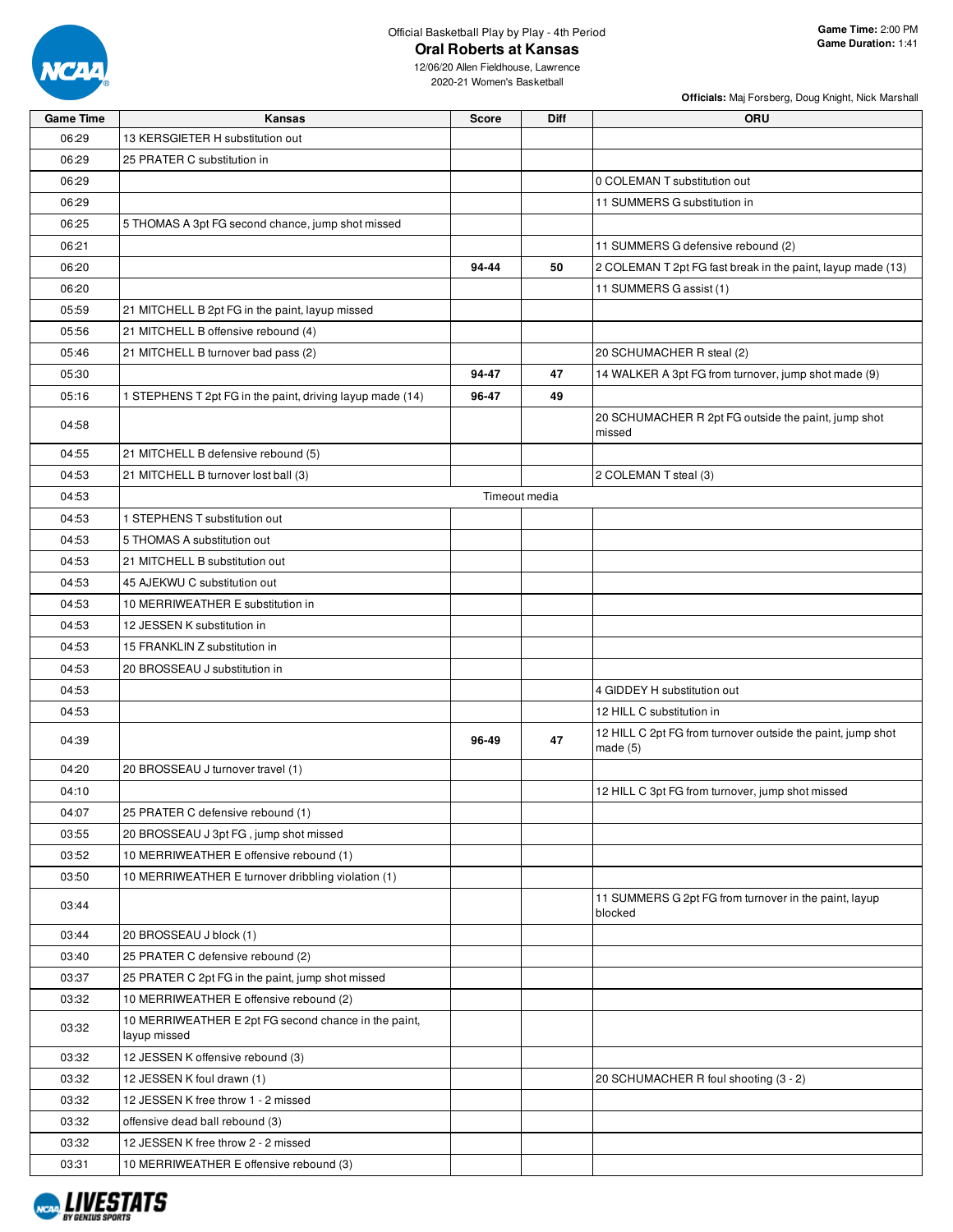

# Official Basketball Play by Play - 4th Period

**Officials:** Maj Forsberg, Doug Knight, Nick Marshall

| <b>Game Time</b> | <b>Kansas</b>                                                                     | <b>Score</b> | Diff | ORU                                                                          |
|------------------|-----------------------------------------------------------------------------------|--------------|------|------------------------------------------------------------------------------|
| 03:23            | 25 PRATER C 3pt FG second chance, jump shot missed                                |              |      |                                                                              |
| 03:20            | 25 PRATER C offensive rebound (3)                                                 |              |      |                                                                              |
| 03:17            | 25 PRATER C turnover bad pass (1)                                                 |              |      | 11 SUMMERS G steal (1)                                                       |
| 03:14            |                                                                                   | 96-51        | 45   | 2 COLEMAN T 2pt FG fast break from turnover in the paint,<br>layup made (15) |
| 03:14            |                                                                                   |              |      | 11 SUMMERS G assist (2)                                                      |
| 03:14            | 15 FRANKLIN Z foul shooting (1 - 4)                                               |              |      | 2 COLEMAN T foul drawn (4)                                                   |
| 03:14            | 20 BROSSEAU J substitution out                                                    |              |      |                                                                              |
| 03:14            | 4 VUKSIC M substitution in                                                        |              |      |                                                                              |
| 03:14            |                                                                                   | 96-52        | 44   | 2 COLEMAN T free throw fast break 1 - 1 made (16)                            |
| 03:00            | 12 JESSEN K foul drawn (2)                                                        |              |      | 12 HILL C foul shooting (4 - 3)                                              |
| 03:00            | 12 JESSEN K free throw 1 - 2 missed                                               |              |      |                                                                              |
| 03:00            | offensive dead ball rebound (4)                                                   |              |      |                                                                              |
| 03:00            | 12 JESSEN K free throw 2 - 2 missed                                               |              |      |                                                                              |
| 03:00            |                                                                                   |              |      | defensive dead ball rebound (4)                                              |
| 02:46            |                                                                                   | 96-55        | 41   | 14 WALKER A 3pt FG, jump shot made (12)                                      |
| 02:46            |                                                                                   |              |      | 12 HILL C assist (1)                                                         |
| 02:38            | 15 FRANKLIN Z 2pt FG outside the paint, jump shot missed                          |              |      |                                                                              |
| 02:37            | 10 MERRIWEATHER E offensive rebound (4)                                           |              |      |                                                                              |
| 02:35            | 10 MERRIWEATHER E foul drawn (1)                                                  |              |      | 14 WALKER A foul shooting (2 - 4)                                            |
| 02:06            | 12 JESSEN K substitution out                                                      |              |      |                                                                              |
| 02:06            | 15 FRANKLIN Z substitution out                                                    |              |      |                                                                              |
| 02:06            | 20 BROSSEAU J substitution in                                                     |              |      |                                                                              |
| 02:06            | 31 FRANKLIN B substitution in                                                     |              |      |                                                                              |
| 02:05            | 10 MERRIWEATHER E free throw 1 - 2 missed                                         |              |      |                                                                              |
| 02:05            | offensive dead ball rebound (5)                                                   |              |      |                                                                              |
| 01:58            | 10 MERRIWEATHER E free throw 2 - 2 missed                                         |              |      |                                                                              |
| 01:58            |                                                                                   |              |      | 20 SCHUMACHER R defensive rebound (7)                                        |
| 01:58            |                                                                                   |              |      | 12 HILL C 2pt FG outside the paint, jump shot missed                         |
| 01:55            | 31 FRANKLIN B defensive rebound (1)                                               |              |      |                                                                              |
| 01:53            | 20 BROSSEAU J foul drawn (5)                                                      |              |      | 2 COLEMAN T foul shooting (4 - 5)                                            |
| 01:53            | 20 BROSSEAU J free throw fast break 1 - 2 made (24)                               | 97-55        | 42   |                                                                              |
| 01:53            | 20 BROSSEAU J free throw fast break 2 - 2 made (25)                               | 98-55        | 43   |                                                                              |
| 01:31            |                                                                                   |              |      | 11 SUMMERS G 2pt FG in the paint, layup missed                               |
| 01:27            | 20 BROSSEAU J defensive rebound (3)                                               |              |      |                                                                              |
| 01:26            | 25 PRATER C 2pt FG in the paint, layup missed                                     |              |      |                                                                              |
| 01:21            | 10 MERRIWEATHER E offensive rebound (5)                                           |              |      |                                                                              |
| 01:21            | 10 MERRIWEATHER E 2pt FG fast break second chance in the<br>paint, layup made (2) | 100-55       | 45   |                                                                              |
| 01:06            | 31 FRANKLIN B foul personal (1 - 5)                                               |              |      | 12 HILL C foul drawn (2)                                                     |
| 01:06            |                                                                                   | 100-56       | 44   | 12 HILL C free throw 1 - 2 made (6)                                          |
| 01:06            |                                                                                   | 100-57       | 43   | 12 HILL C free throw 2 - 2 made (7)                                          |
| 00:50            | 25 PRATER C 2pt FG in the paint, jump shot missed                                 |              |      |                                                                              |
| 00:47            | 10 MERRIWEATHER E offensive rebound (6)                                           |              |      |                                                                              |
| 00:45            | 4 VUKSIC M 3pt FG second chance, jump shot missed                                 |              |      |                                                                              |
| 00:41            |                                                                                   |              |      | 20 SCHUMACHER R defensive rebound (8)                                        |
| 00:34            |                                                                                   | 100-59       | 41   | 14 WALKER A 2pt FG in the paint, layup made (14)                             |
| 00:18            | 31 FRANKLIN B foul offensive (2 - 6)                                              |              |      | 11 SUMMERS G foul drawn (1)                                                  |
| 00:18            | 31 FRANKLIN B turnover offensive (1)                                              |              |      |                                                                              |
| 00:15            |                                                                                   |              |      | 12 HILL C 3pt FG from turnover, jump shot missed                             |
|                  |                                                                                   |              |      |                                                                              |

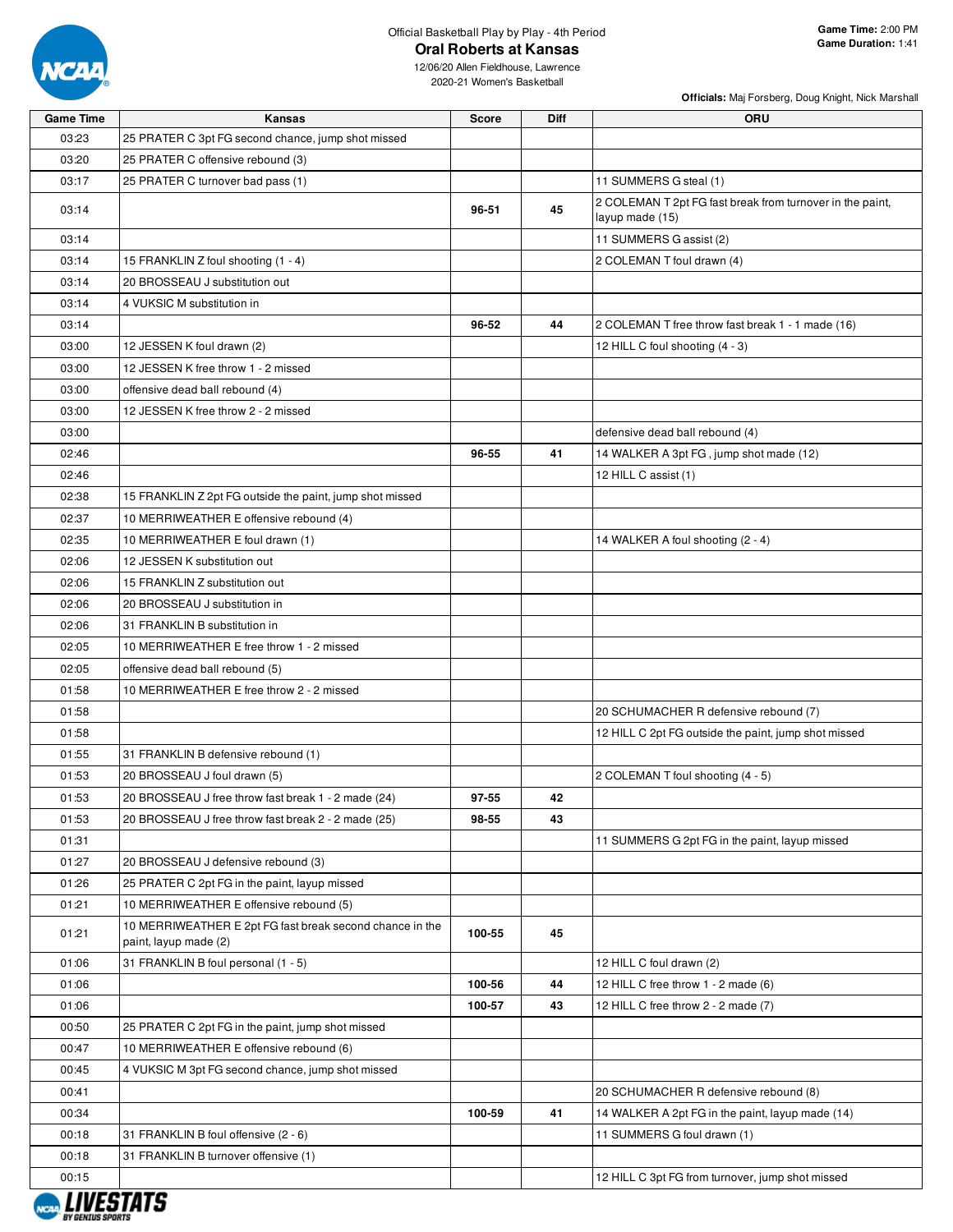

# **Oral Roberts at Kansas**



**Game Time:** 2:00 PM **Game Duration:** 1:41





| <b>Game Time</b>   | ORU<br><b>Diff</b><br>Kansas<br><b>Score</b> |  |  |  |  |  |  |  |  |  |  |
|--------------------|----------------------------------------------|--|--|--|--|--|--|--|--|--|--|
| 00:12              | 10 MERRIWEATHER E defensive rebound (7)      |  |  |  |  |  |  |  |  |  |  |
| <b>END OF GAME</b> |                                              |  |  |  |  |  |  |  |  |  |  |
| Kansas 100-59 ORU  |                                              |  |  |  |  |  |  |  |  |  |  |

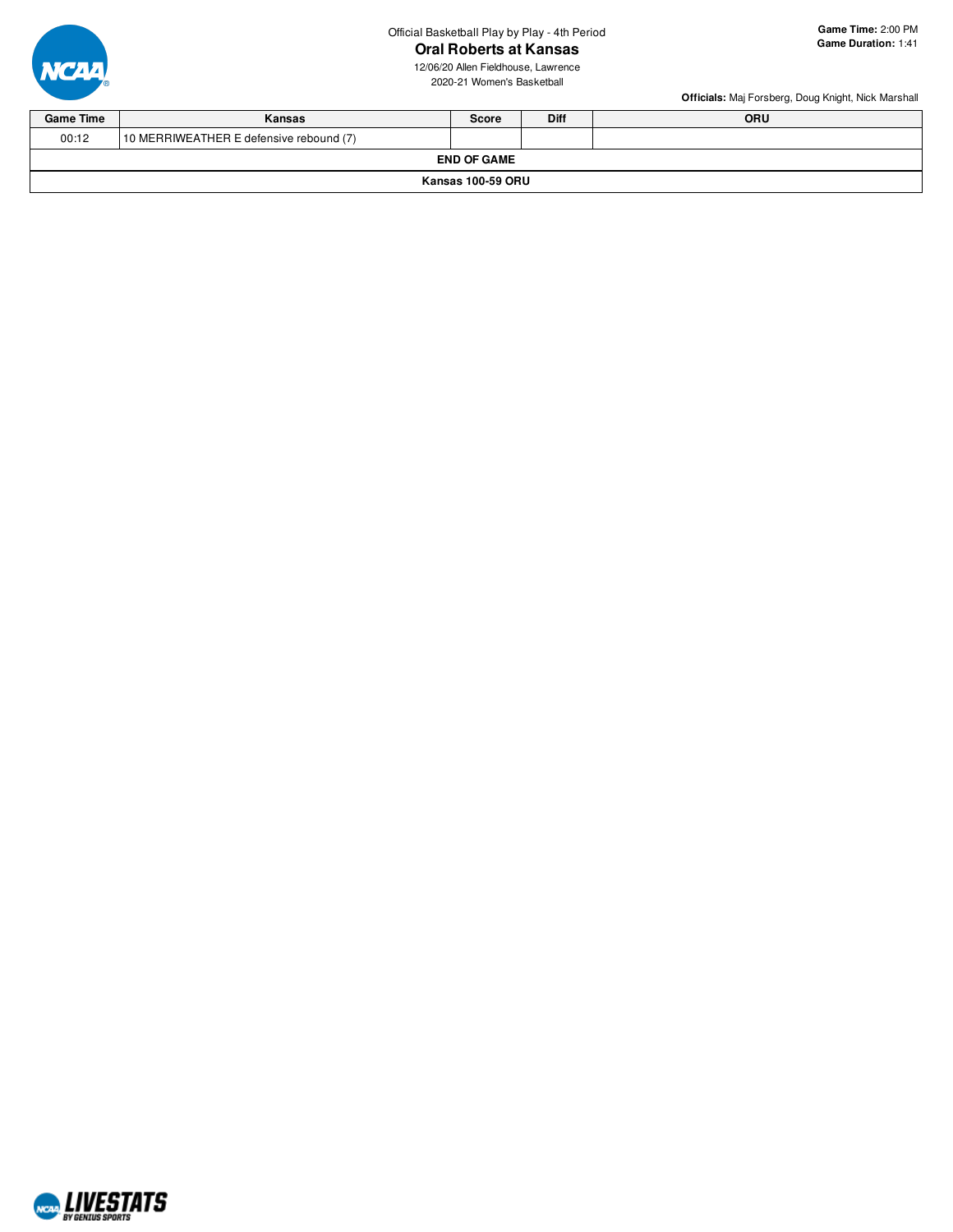

# Official Basketball Box Score - 4th Period

12/06/20 Allen Fieldhouse, Lawrence 2020-21 Women's Basketball

#### **Oral Roberts - 19**

**Officials:** Maj Forsberg, Doug Knight, Nick Marshall

|               |                             |       | FG       | 3P      | <b>FT</b> |           |           |            | <b>Rebounds</b> |                |               |          | <b>Fouls</b>   |   |           | ΤP       | <b>AS</b> | <b>TO</b> | <b>ST</b> |  | <b>Blocks</b> |  |
|---------------|-----------------------------|-------|----------|---------|-----------|-----------|-----------|------------|-----------------|----------------|---------------|----------|----------------|---|-----------|----------|-----------|-----------|-----------|--|---------------|--|
|               | NO. Name                    | Min   | M-A      | M-A     | M-A       | <b>OR</b> | <b>DR</b> | <b>TOT</b> | <b>PF</b>       | <b>FD</b>      |               |          |                |   | <b>BS</b> | BA       | $+/-$     |           |           |  |               |  |
| 20            | Regan Schumacher<br>С       | 10:00 | $0 - 1$  | $0 - 0$ | $0 - 0$   | 0         | 2         | 2          |                 |                | 0             |          | 0              |   | 0         | 0        | 9         |           |           |  |               |  |
| 2             | <b>Tierney Coleman</b><br>G | 10:00 | $2 - 5$  | $0 - 1$ | $1 - 1$   | $\Omega$  | $\Omega$  | $\Omega$   | $\overline{c}$  | $\overline{2}$ | 5             | $\Omega$ | 0              |   | 0         | $\Omega$ | 9         |           |           |  |               |  |
| 11            | <b>Gem Summers</b><br>G     | 06:29 | $0 - 2$  | $0-0$   | $0 - 0$   | 0         |           |            | $\Omega$        |                | 0             | 2        | 0              |   | 0         |          | 11        |           |           |  |               |  |
| 12.           | G<br>Camryn Hill            | 04:53 | $1 - 4$  | $0 - 2$ | $2 - 2$   | $\Omega$  | $\Omega$  | 0          |                 |                | 4             |          | 0              | 0 | $\Omega$  | $\Omega$ | 8         |           |           |  |               |  |
| 14            | <b>Ariel Walker</b><br>G    | 10:00 | $3-4$    | $2 - 3$ | $0 - 0$   | 0         |           |            |                 | 0              | 8             |          | 0              | 0 | 0         | 0        | 9         |           |           |  |               |  |
| 4             | Hannah Giddey               | 05:07 | 1-1      | $0-0$   | $0 - 0$   | 0         | $\Omega$  | 0          | $\Omega$        | $\Omega$       | $\mathcal{P}$ | $\Omega$ | 0              | 0 | 0         | $\Omega$ |           |           |           |  |               |  |
| 24            | Courtlyn Loudermill         | 02:00 | $0 - 1$  | $0 - 0$ | $0 - 0$   | 0         | $\Omega$  | 0          | $\Omega$        |                | 0             |          | 0              | 0 | 0         | 0        | -2        |           |           |  |               |  |
| 0             | Tyaija Coleman              | 01:31 | $0 - 0$  | $0 - 0$ | $0 - 0$   |           | $\Omega$  |            | $\Omega$        | $\Omega$       | 0             | 0        | $\overline{2}$ | 0 |           | $\Omega$ | 0         |           |           |  |               |  |
| Team          |                             |       |          |         |           | 0         | 0         | 0          |                 |                | 0             |          | 0              |   |           |          |           |           |           |  |               |  |
| <b>Totals</b> |                             |       | $7 - 18$ | $2 - 6$ | $3-3$     |           | 4         | 5          | 5               | 6              | 19            | 4        | 2              | 3 |           |          | 9         |           |           |  |               |  |

|     |        | <b>Shooting By Period</b> |        |
|-----|--------|---------------------------|--------|
| ⊿th | FG%    | 7-18                      | 38.9%  |
|     | 3PT%   | $2-6$                     | 33.3%  |
|     | FT%    | 3-3                       | 100%   |
|     | GM FG% | $7-18$                    | 38.9%  |
|     | 3PT%   | $2 - 6$                   | 33.3%  |
|     | FT%    | 3-3                       | 100.0% |

Dead Ball Rebounds: 0, 1

# **Kansas - 10**

**Technical Fouls:**:NONE

|               |                               |       | <b>FG</b> | 3P      | <b>FT</b> |          | <b>Rebounds</b> |                |                | <b>Fouls</b> | <b>TP</b> | <b>AS</b> | <b>TO</b>    | <b>ST</b> |           | <b>Blocks</b> | $+/-$                 |
|---------------|-------------------------------|-------|-----------|---------|-----------|----------|-----------------|----------------|----------------|--------------|-----------|-----------|--------------|-----------|-----------|---------------|-----------------------|
|               | NO. Name                      | Min   | M-A       | M-A     | M-A       | OR.      | <b>DR</b>       | <b>TOT</b>     | <b>PF</b>      | <b>FD</b>    |           |           |              |           | <b>BS</b> | BA            |                       |
|               | F<br>Tina Stephens            | 03:07 | $1 - 1$   | $0-0$   | $0 - 0$   | 0        | 0               | 0              | 0              | 0            | 2         | 0         | $\Omega$     | 0         | 0         | 0             | -3                    |
| 11            | Ioanna Chatzileonti<br>F      | 02:40 | $1 - 1$   | $0-0$   | $0 - 0$   |          | $\overline{2}$  | 3              | $\overline{c}$ |              | 2         | 0         | 2            | 0         | 0         | $\mathbf 0$   | 4                     |
| 5             | Aniya Thomas<br>G             | 03:07 | $0 - 1$   | $0 - 1$ | $0-0$     | 0        | 0               | 0              | 0              | 0            | 0         | 0         | 0            |           | 0         | $\Omega$      | -3                    |
| 13            | <b>Holly Kersgieter</b><br>G  | 01:31 | $0 - 2$   | $0 - 1$ | $0 - 0$   | $\Omega$ | $\mathbf 0$     | $\mathbf 0$    | $\mathbf 0$    | 0            | 0         | 0         | 0            | 0         | 0         |               | 0                     |
| 21            | <b>Brooklyn Mitchell</b><br>G | 03:07 | $0 - 1$   | $0-0$   | $0 - 0$   |          |                 | $\mathbf{2}$   | 0              | 0            | 0         | 0         | 2            | 0         | 0         | 0             | -3                    |
| 45            | Chisom Ajekwu                 | 02:27 | $0-0$     | $0-0$   | $0 - 0$   | $\Omega$ | $\mathbf 0$     | $\Omega$       | $\mathbf 0$    | 0            | 0         | 0         | 0            | 0         | 0         | $\mathbf 0$   | -5                    |
| 25            | <b>Chandler Prater</b>        | 06:29 | $0 - 4$   | $0 - 1$ | $0 - 0$   |          | $\mathcal{P}$   | 3              | 0              | 0            | 0         | 0         |              | 0         | 0         | 0             | -11                   |
| 10            | Emma Merriweather             | 04:53 | $1-2$     | $0-0$   | $0 - 2$   | 6        |                 | 7              | $\mathbf 0$    |              | 2         | 0         |              | 0         | 0         | $\mathbf 0$   | -8                    |
| 12            | Katrine Jessen                | 04:47 | $0 - 0$   | $0-0$   | $0 - 4$   |          | 0               |                | 0              | 2            | 0         | 0         | 0            | 0         | 0         | $\Omega$      | -6                    |
| 15            | Zakiyah Franklin              | 04:47 | $1-2$     | $0-0$   | $0 - 0$   | $\Omega$ | $\mathbf 0$     | $\mathbf{0}$   | 1              | 0            | 2         | 0         | 0            | 0         | 0         | $\mathbf 0$   | -6                    |
| 20            | Julie Brosseau                | 05:45 | $0 - 2$   | $0 - 2$ | $2 - 2$   | 0        |                 |                | 0              |              | 2         | 0         |              | 0         |           | $\Omega$      | $-2$                  |
| 4             | Mia Vuksic                    | 05:14 | $0 - 1$   | $0 - 1$ | $0 - 0$   | 0        | $\overline{c}$  | $\overline{2}$ | $\mathbf{1}$   | 0            | 0         | 0         |              | 0         | 0         | $\mathbf 0$   | $-2$                  |
| 31            | <b>Brittany Franklin</b>      | 02:06 | $0 - 0$   | $0-0$   | $0 - 0$   | 0        |                 |                | $\overline{2}$ | 0            | 0         | 0         |              | 0         | 0         | $\Omega$      | 0                     |
| Team          |                               |       |           |         |           |          | $\Omega$        |                |                |              | 0         |           | $\mathbf{0}$ |           |           |               |                       |
| <b>Totals</b> |                               |       | $4 - 17$  | $0 - 6$ | $2 - 8$   | 11       | 10              | 21             | 6              | 5            | 10        | $\Omega$  | 9            |           |           |               | -9                    |
|               |                               |       |           |         |           |          |                 |                |                |              |           |           |              |           |           |               | Technical Fouls::NONE |

|     |        | <b>Shooting By Period</b> |       |
|-----|--------|---------------------------|-------|
| лth | FG%    | $4 - 17$                  | 23.5% |
|     | 3PT%   | $0 - 6$                   | 0.0%  |
|     | FT%    | $2 - 8$                   | 25%   |
|     | GM FG% | $4 - 17$                  | 23.5% |
|     | 3PT%   | $0 - 6$                   | 0.0%  |
|     | FT%    | $2 - 8$                   | 25.0% |

Dead Ball Rebounds: 3, 0

|                                    | <b>ORU</b> | Kansas                          |                      |   |                   |                                 |      |    |      |    |                     |
|------------------------------------|------------|---------------------------------|----------------------|---|-------------------|---------------------------------|------|----|------|----|---------------------|
|                                    |            |                                 | <b>Points from</b>   |   | <b>ORU</b> Kansas | <b>Period by Period Scoring</b> |      |    |      |    |                     |
| <b>Biggest lead</b>                |            | 0 $(1st 10:00)$ 54 $(4th 7:50)$ | <b>Turnovers</b>     | 8 |                   |                                 |      |    |      |    | 1st 2nd 3rd 4th TOT |
| Best Scoring Run $ 8(4^{th}2:46) $ |            | $4(4^{\text{th}} 7:50)$         | Paint                | 8 |                   |                                 |      |    |      |    |                     |
| <b>Lead Changes</b>                |            |                                 | <b>Second Chance</b> |   | 4                 | ORU                             | 19 I | 3  | 18 I | 19 | 59                  |
| Times Tied                         |            |                                 | <b>Fast Breaks</b>   |   | 4                 |                                 |      | 39 |      |    | 30 10 100           |
| Time with Lead                     | 00:00      | 09:37                           | <b>Bench</b>         | റ | 6                 | Kansas 21                       |      |    |      |    |                     |
|                                    |            |                                 |                      |   |                   |                                 |      |    |      |    |                     |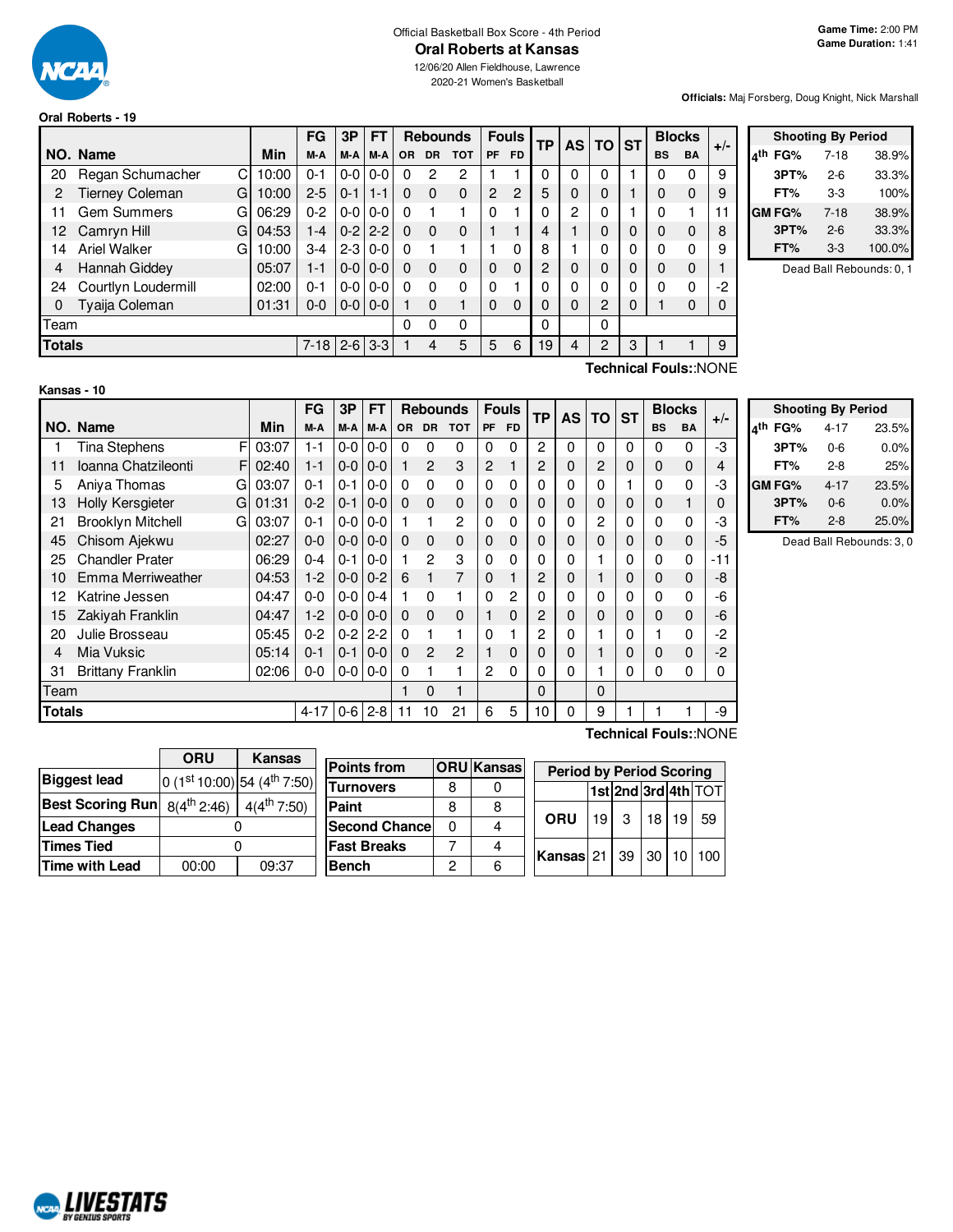

# Official Basketball Box Score - Second Half

12/06/20 Allen Fieldhouse, Lawrence 2020-21 Women's Basketball

#### **Officials:** Maj Forsberg, Doug Knight, Nick Marshall

|  |  | Oral Roberts - 37 |  |  |  |
|--|--|-------------------|--|--|--|
|--|--|-------------------|--|--|--|

|               |                              |       | FG      | 3P       | FT      |          |               | <b>Rebounds</b> |    | <b>Fouls</b> | <b>TP</b> |                | <b>AS TO</b> |          |           |                              | <b>ST</b> | <b>Blocks</b> |  |  |
|---------------|------------------------------|-------|---------|----------|---------|----------|---------------|-----------------|----|--------------|-----------|----------------|--------------|----------|-----------|------------------------------|-----------|---------------|--|--|
|               | NO. Name                     | Min   | M-A     | M-A      | M-A     | OR.      | DR.           | <b>TOT</b>      | PF | <b>FD</b>    |           |                |              |          | <b>BS</b> | <b>BA</b>                    | $+/-$     |               |  |  |
| 20            | Regan Schumacher<br>C.       | 20:00 | $3-6$   | $0 - 0$  | 0-0     | $\Omega$ | 3             | 3               | 3  |              | 6         | $\Omega$       | 0            |          |           | 0                            | -3        |               |  |  |
| 2             | <b>Tierney Coleman</b><br>GI | 15:36 | $3-6$   | $0 - 1$  | $1 - 3$ | $\Omega$ | $\Omega$      | $\Omega$        | 3  | 3            | 7         | $\overline{2}$ | 3            |          |           | $\mathbf 0$                  | 2         |               |  |  |
| 11            | <b>Gem Summers</b><br>GI     | 09:45 | $0 - 2$ | $0 - 0$  | $0 - 0$ | $\Omega$ |               |                 |    |              | 0         | $\mathcal{P}$  | 0            |          |           |                              | 9         |               |  |  |
| 12.           | Camryn Hill<br>GI            | 09:06 | $2-6$   | $1-3$    | $2 - 2$ | $\Omega$ |               |                 | 3  |              |           |                | 0            | 0        |           | $\mathbf 0$                  |           |               |  |  |
| 14            | <b>Ariel Walker</b><br>G     | 20:00 | 4-8     | $2-6$    | $0-0$   | $\Omega$ |               |                 |    | $\Omega$     | 10        |                | 0            | 0        |           | 0                            | -3        |               |  |  |
| 0             | Tyaija Coleman               | 06:53 | $0 - 0$ | $0 - 0$  | $0 - 0$ |          | $\mathcal{P}$ | 3               |    | $\Omega$     | 0         |                | 3            | $\Omega$ |           | $\mathbf 0$                  | -9        |               |  |  |
| 24            | Courtlyn Loudermill          | 07:46 | 1-2     | $1 - 1$  | $0 - 0$ | $\Omega$ | 0             | $\Omega$        |    |              | 3         | 0              | 0            |          |           | 0                            | -8        |               |  |  |
| 4             | Hannah Giddey                | 10:54 | $2 - 2$ | $0-0$    | $0-0$   | $\Omega$ | 0             | $\Omega$        |    | $\Omega$     | 4         | $\Omega$       | 0            | 0        |           | $\mathbf 0$                  | -6        |               |  |  |
| Team          |                              |       |         |          |         | 0        |               |                 |    |              | 0         |                | 0            |          |           |                              |           |               |  |  |
| <b>Totals</b> |                              |       | $15-32$ | $4 - 11$ | $3-5$   |          | 9             | 10              | 14 | 7            | 37        |                | 6            | 3        | 2         |                              | $-3$      |               |  |  |
|               |                              |       |         |          |         |          |               |                 |    |              |           |                |              |          |           | <b>Technical Fouls::NONE</b> |           |               |  |  |

|     |        | <b>Shooting By Period</b> |       |
|-----|--------|---------------------------|-------|
| 3rd | FG%    | $8 - 14$                  | 57.1% |
|     | 3PT%   | $2 - 5$                   | 40.0% |
|     | FT%    | 0-2                       | 0%    |
| ⊿th | FG%    | $7 - 18$                  | 38.9% |
|     | 3PT%   | $2-6$                     | 33.3% |
|     | FT%    | $3-3$                     | 100%  |
|     | GM FG% | 15-32                     | 46.9% |
|     | 3PT%   | 4-11                      | 36.4% |
|     | FT%    | 3-5                       | 60.0% |

Dead Ball Rebounds: 1, 1

#### **Kansas - 40**

|        |                               |         | <b>FG</b> | 3P       | <b>FT</b> |                | <b>Rebounds</b> |        | <b>Fouls</b> | ТP        | <b>AS</b><br><b>TO</b> |          | <b>ST</b> |              | <b>Blocks</b> |             |                       |  |
|--------|-------------------------------|---------|-----------|----------|-----------|----------------|-----------------|--------|--------------|-----------|------------------------|----------|-----------|--------------|---------------|-------------|-----------------------|--|
|        | NO. Name                      | Min     | M-A       | M-A      | M-A       | OR.            |                 | DR TOT | <b>PF</b>    | <b>FD</b> |                        |          |           |              | <b>BS</b>     | <b>BA</b>   | $+/-$                 |  |
|        | F<br><b>Tina Stephens</b>     | 08:45   | $1 - 3$   | $0 - 0$  | 1-2       |                |                 | 2      | $\Omega$     |           | 3                      |          | $\Omega$  | $\mathbf{0}$ | $\Omega$      | $\Omega$    | 3                     |  |
| 11     | Ioanna Chatzileonti           | F108:15 | $2 - 4$   | $0 - 0$  | $1 - 2$   | $\overline{2}$ | 3               | 5      | 2            | 2         | 5                      | 0        | 2         | 0            | $\mathbf 0$   | 1           | 10                    |  |
| 5      | Aniva Thomas<br>G             | 07:20   | $2 - 4$   | $0 - 2$  | $0 - 1$   | 0              | 0               | 0      | 0            | 2         | 4                      |          | 0         | 2            | 0             | 0           | 3                     |  |
| 13     | <b>Holly Kersgieter</b><br>G  | 08:17   | $2 - 5$   | $0 - 2$  | $2 - 2$   | 1              | $\mathfrak{p}$  | 3      | 1            | 1         | 6                      | 0        | 0         | 0            | $\Omega$      | 1           | 5                     |  |
| 21     | <b>Brooklyn Mitchell</b><br>G | 06:52   | $0 - 1$   | $0 - 0$  | $1-2$     | 1              |                 | 2      | $\Omega$     |           |                        |          | 2         | 0            | $\Omega$      | 0           | 3                     |  |
| 15     | Zakiyah Franklin              | 11:02   | $2 - 3$   | $1 - 1$  | $0 - 0$   | 0              |                 |        |              | 0         | 5                      | 2        | 0         | 0            | $\mathbf 0$   | 0           | 0                     |  |
| 20     | Julie Brosseau                | 11:32   | $3 - 7$   | $1-5$    | 7-7       | 0              |                 |        | 0            | 4         | 14                     | 0        |           | 0            |               | 0           | 4                     |  |
| 35     | <b>Bailey Helgren</b>         | 04:25   | $0 - 1$   | $0 - 0$  | $0 - 0$   | $\overline{2}$ | $\mathbf 0$     | 2      | $\mathbf{0}$ | 0         | 0                      | $\Omega$ | 0         | 0            | $\mathbf 0$   | 0           | 6                     |  |
| 12     | Katrine Jessen                | 09:09   | $0 - 1$   | $0 - 0$  | $0 - 4$   | 1              | 0               |        | 0            | 2         | 0                      |          | 0         | 0            | 0             | 0           | 0                     |  |
| 4      | Mia Vuksic                    | 08:28   | $0 - 1$   | $0 - 1$  | $0 - 0$   | 0              | 3               | 3      |              | 0         | 0                      | 0        |           | 0            | 0             | 0           | 5                     |  |
| 45     | Chisom Ajekwu                 | 02:27   | $0 - 0$   | $0 - 0$  | $0 - 0$   | 0              | 0               | 0      | 0            | 0         |                        | 0        | 0         | 0            | 0             | 0           | -5                    |  |
| 25     | <b>Chandler Prater</b>        | 06:29   | $0 - 4$   | $0 - 1$  | $0 - 0$   | 1              | $\mathfrak{p}$  | 3      | $\mathbf{0}$ | 0         | 0                      | 0        |           | 0            | $\mathbf 0$   | $\mathbf 0$ | $-11$                 |  |
| 10     | Emma Merriweather             | 04:53   | $1 - 2$   | $0 - 0$  | $0 - 2$   | 6              |                 | 7      | $\Omega$     |           | 2                      | 0        |           | 0            | $\Omega$      | 0           | -8                    |  |
| 31     | <b>Brittany Franklin</b>      | 02:06   | $0 - 0$   | $0 - 0$  | $0 - 0$   | 0              |                 | 1      | 2            | 0         | O                      | 0        |           | 0            | $\Omega$      | 0           | 0                     |  |
| Team   |                               |         |           |          |           |                |                 | 4      |              |           | 0                      |          | 0         |              |               |             |                       |  |
| Totals |                               |         | $13 - 36$ | $2 - 12$ | 12-22     | 18             | 17              | 35     | 7            | 14        | 40                     | 6        | 9         | 2            |               | 2           | 3                     |  |
|        |                               |         |           |          |           |                |                 |        |              |           |                        |          |           |              |               |             | Technical Fouls::NONE |  |

|     | <b>Shooting By Period</b> |           |       |  |  |  |  |  |  |  |  |  |  |  |
|-----|---------------------------|-----------|-------|--|--|--|--|--|--|--|--|--|--|--|
| لاء | FG%                       | $9 - 19$  | 47.4% |  |  |  |  |  |  |  |  |  |  |  |
|     | 3PT%                      | $2 - 6$   | 33.3% |  |  |  |  |  |  |  |  |  |  |  |
|     | FT%                       | $10 - 14$ | 71.4% |  |  |  |  |  |  |  |  |  |  |  |
| ⊿th | FG%                       | $4 - 17$  | 23.5% |  |  |  |  |  |  |  |  |  |  |  |
|     | 3PT%                      | $0 - 6$   | 0.0%  |  |  |  |  |  |  |  |  |  |  |  |
|     | FT%                       | $2 - 8$   | 25%   |  |  |  |  |  |  |  |  |  |  |  |
|     | GM FG%                    | 13-36     | 36.1% |  |  |  |  |  |  |  |  |  |  |  |
|     | 3PT%                      | $2 - 12$  | 16.7% |  |  |  |  |  |  |  |  |  |  |  |
|     | FT%                       | 12-22     | 54.5% |  |  |  |  |  |  |  |  |  |  |  |

Dead Ball Rebounds: 5, 0

|                         | ORU<br><b>Kansas</b>                      |                             |  |  |  |  |  |  |
|-------------------------|-------------------------------------------|-----------------------------|--|--|--|--|--|--|
| <b>Biggest lead</b>     |                                           | 0 (1st 10:00) 54 (3rd 0:49) |  |  |  |  |  |  |
| <b>Best Scoring Run</b> | $8(4^{th} 2:46)$ 10(3 <sup>rd</sup> 6:15) |                             |  |  |  |  |  |  |
| <b>Lead Changes</b>     |                                           |                             |  |  |  |  |  |  |
| <b>Times Tied</b>       |                                           |                             |  |  |  |  |  |  |
| <b>Time with Lead</b>   | 00:00<br>19:49                            |                             |  |  |  |  |  |  |

**NORD LIVESTATS** 

| <b>Points from</b> |    | <b>ORU</b> Kansas | <b>Period by Period Scoring</b> |      |              |    |    |                     |
|--------------------|----|-------------------|---------------------------------|------|--------------|----|----|---------------------|
| Turnovers          |    |                   |                                 |      |              |    |    | 1st 2nd 3rd 4th TOT |
| Paint              | 20 | 22                |                                 |      |              |    |    |                     |
| Second Chancel     |    | 12                | <b>ORU</b>                      | 19 I | $\mathbf{3}$ | 18 | 19 | 59                  |
| <b>Fast Breaks</b> |    | 11                |                                 |      |              |    |    |                     |
| Bench              |    | 21                | Kansas 21   39   30   10   100  |      |              |    |    |                     |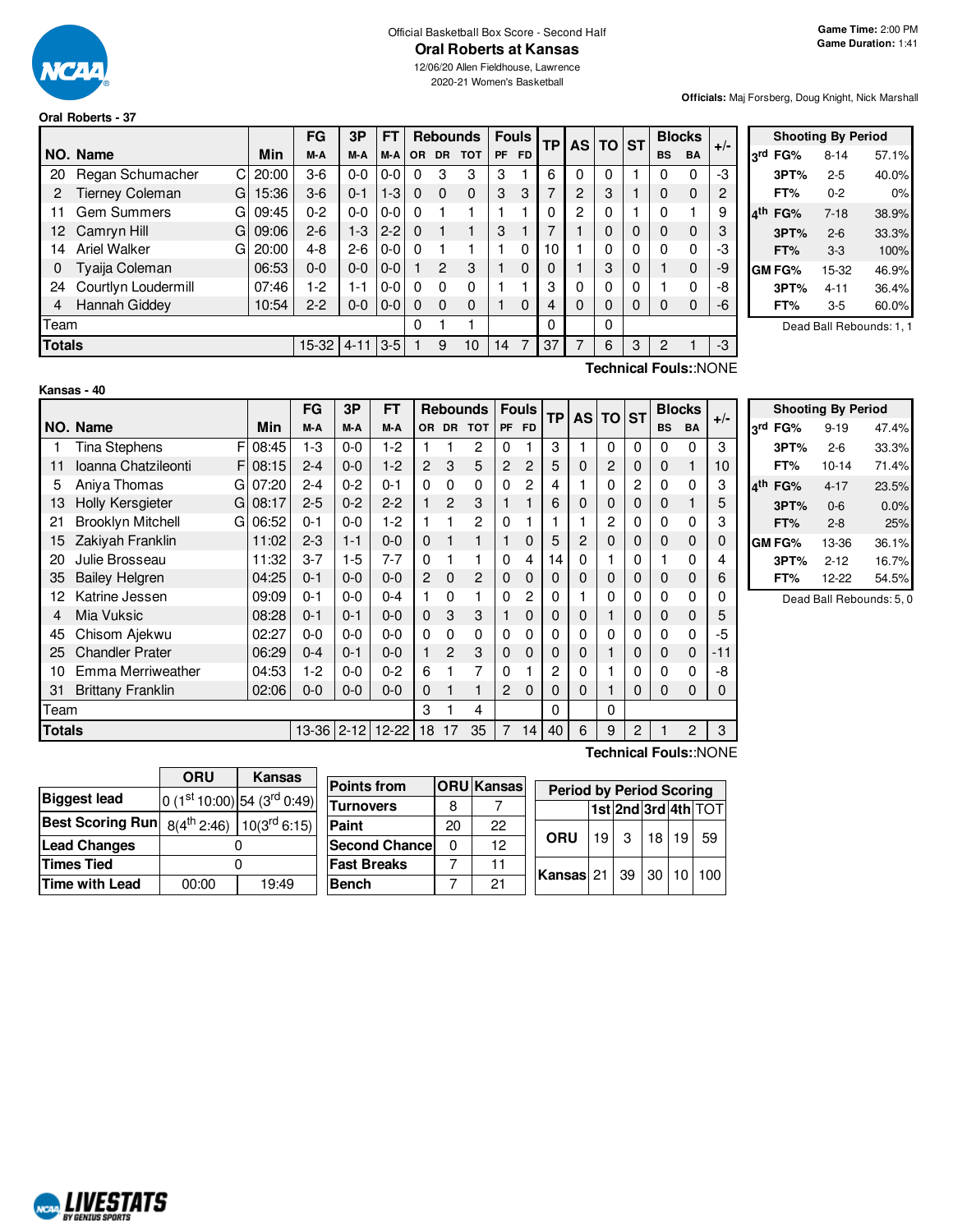

12/06/20 Allen Fieldhouse, Lawrence 2020-21 Women's Basketball



**Officials:** Maj Forsberg, Doug Knight, Nick Marshall

{ Players => All; } FG Types => All; Results => All;

{ Players => 0, 1, 2, 3, 4, 5, 10, 11, 12, 14, 20, 21, 22, 24, 32, 33; } FG Types => All; Results => All;



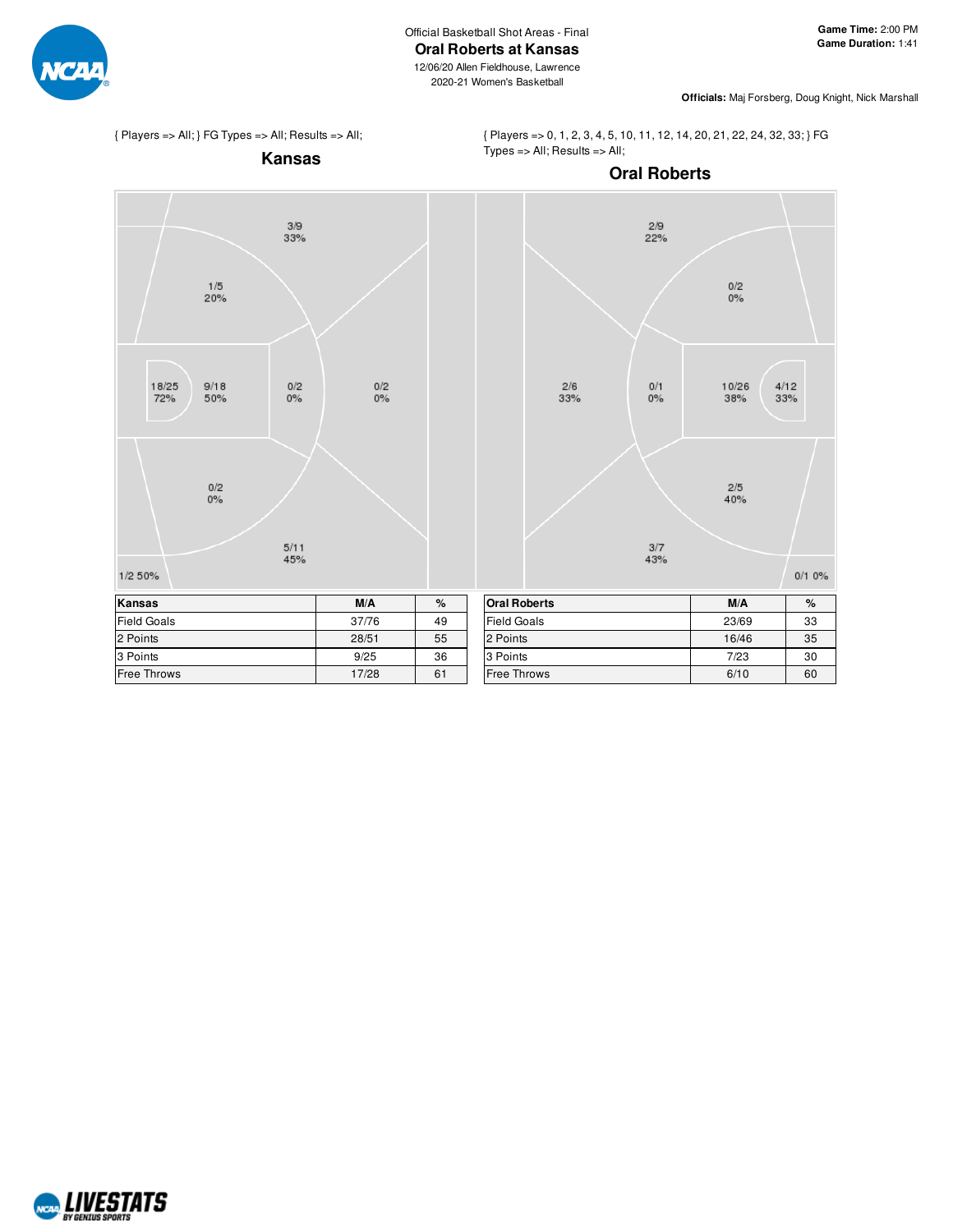

2020-21 Women's Basketball

# **Oral Roberts**

**Officials:** Maj Forsberg, Doug Knight, Nick Marshall

| <b>No</b>      | Name                   |       | <b>Mins</b> |           | <b>Score</b> |       | <b>Points Diff</b> |       | Points per Min |              | <b>Assists</b> |                | <b>Rebounds</b> |    | <b>Steals</b> |     | <b>Turnovers</b> |
|----------------|------------------------|-------|-------------|-----------|--------------|-------|--------------------|-------|----------------|--------------|----------------|----------------|-----------------|----|---------------|-----|------------------|
|                |                        | On    | Off         | <b>On</b> | Off          | On    | Off                | On    | Off            | On           | Off            | On             | Off             | On | Off           | On  | Off              |
| 0              | Tvaija Coleman         | 18:58 | 21:02       | $28 - 58$ | $-42$<br>31  | $-30$ | $-11$              | 1.48  | 1.47           |              |                | 17             | 8               |    | 6             | 9   |                  |
| $\overline{2}$ | <b>Tierney Coleman</b> | 28:22 | 11:38       | $47 - 61$ | $12 - 39$    | $-14$ | $-27$              | 1.66  | 0.03           | 9            | 3              | 17             | 8               |    | 0             | 10  |                  |
|                | Hannah Giddey          | 20:25 | 19:35       | $34 - 56$ | $25 - 44$    | $-22$ | $-19$              | 1.67  | .28            | 8            |                | 14             |                 | 3  |               | 6   |                  |
| 11             | <b>Gem Summers</b>     | 24:18 | 15:42       | $38 - 56$ | $21 - 44$    | $-18$ | $-23$              | 1.56  | 1.34           |              | 5              | 14             |                 | 6  |               |     |                  |
| 12             | Camrvn Hill            | 16:41 | 23:19       | $25 - 34$ | $34 - 66$    | -9    | $-32$              | i .50 | 1.46           |              | 8              | 12             | 13              |    | 3             | 6   | 8                |
| 14             | <b>Ariel Walker</b>    | 33:59 | 06:01       | $48 - 82$ | $11 - 18$    | $-34$ | $-7$               | 1.41  | 1.83           | 10           | $\overline{2}$ | 20             | 5               |    | 0             | . . | 3                |
| 20             | Regan Schumacher       | 37:27 | 02:33       | $59 - 90$ | $0 - 10$     | $-31$ | $-10$              | .58   | 0.00           | 12           |                | 22             | 3               |    | 0             | 14  |                  |
| 21             | Sinetra Jones          | 05:27 | 34:33       | $0 - 20$  | $-80$<br>59  | $-20$ | $-21$              | 0.00  | 1.71           | $\mathbf{0}$ | 12             | $\overline{2}$ | 23              | 0  | -             | 2   | 12               |
| 24             | Courtlyn Loudermill    | 14:23 | 25:37       | $16 - 43$ | $43 - 57$    | $-27$ | $-14$              | 1.11  | .68            | 3            | 9              |                | 18              |    |               | 5   | 9                |

#### **Kansas**

| <b>No</b>      | Name                     |       | Mins  |           | Score     |          | <b>Points Diff</b> |      | Points per Min |          | <b>Assists</b> |    | <b>Rebounds</b> |                | <b>Steals</b>  |           | <b>Turnovers</b> |
|----------------|--------------------------|-------|-------|-----------|-----------|----------|--------------------|------|----------------|----------|----------------|----|-----------------|----------------|----------------|-----------|------------------|
|                |                          | On    | Off   | On        | Off       | On       | Off                | On   | Off            | On       | Off            | On | Off             | On             | Off            | <b>On</b> | Off              |
|                | <b>Tina Stephens</b>     | 20:06 | 19:54 | $50 - 27$ | $50 - 32$ | 23       | 18                 | 2.49 | 2.51           | 9        | 12             | 33 | 33              | 4              |                | 9         | 8                |
| $\overline{4}$ | Mia Vuksic               | 14:33 | 25:27 | $44 - 17$ | $56 - 42$ | 27       | 14                 | 3.02 | 2.20           | 11       | 10             | 24 | 42              | $\Omega$       | 5              | 4         | 13               |
| 5              | Aniya Thomas             | 18:43 | 21:17 | 44 - 28   | $56 - 31$ | 16       | 25                 | 2.35 | 2.63           | 9        | 12             | 26 | 40              | 4              |                | 10        | 7                |
| 10             | Emma Merriweather        | 04:53 | 35:07 | $4 - 12$  | $96 - 47$ | -8       | 49                 | 0.82 | 2.73           | $\Omega$ | 21             | 13 | 53              | 0              | 5              | 4         | 13               |
| 11             | Ioanna Chatzileonti      | 19:02 | 20:58 | $56 - 23$ | $44 - 36$ | 33       | 8                  | 2.94 | 2.10           | 12       | 9              | 25 | 41              | 4              |                |           | 10               |
| 12             | Katrine Jessen           | 19:41 | 20:19 | $49 - 33$ | $51 - 26$ | 16       | 25                 | 2.49 | 2.51           | 12       | 9              | 32 | 34              |                | 4              |           | 10               |
| 13             | Holly Kersgieter         | 21:57 | 18:03 | $54 - 25$ | $46 - 34$ | 29       | 12                 | 2.46 | 2.55           | 11       | 10             | 35 | 31              | 5              | 0              |           | 10               |
| 15             | Zakiyah Franklin         | 24:32 | 15:28 | $60 - 42$ | $40 - 17$ | 18       | 23                 | 2.45 | 2.59           | 13       | 8              | 42 | 24              | $\overline{2}$ | 3              | 10        | $\overline{7}$   |
| 20             | Julie Brosseau           | 20:24 | 19:36 | $56 - 35$ | 44 - 24   | 21       | 20                 | 2.75 | 2.24           | 11       | 10             | 37 | 29              |                | 4              | 8         | 9                |
| 21             | <b>Brooklyn Mitchell</b> | 13:22 | 26:38 | $36 - 13$ | $64 - 46$ | 23       | 18                 | 2.69 | 2.40           | 8        | 13             | 19 | 47              | 3              | $\overline{2}$ | 6         | 11               |
| 25             | <b>Chandler Prater</b>   | 06:29 | 33:31 | $6 - 17$  | $94 - 42$ | $-11$    | 52                 | 0.93 | 2.80           | $\Omega$ | 21             | 15 | 51              | $\Omega$       | 5              | 6         | 11               |
| 31             | <b>Brittany Franklin</b> | 02:06 | 37:54 | $4 - 4$   | $96 - 55$ | $\Omega$ | 41                 | 1.90 | 2.53           | $\Omega$ | 21             | 5  | 61              | $\Omega$       | 5              |           | 16               |
| 35             | <b>Bailey Helgren</b>    | 11:45 | 28:15 | $35 - 12$ | $65 - 47$ | 23       | 18                 | 2.98 | 2.30           | 9        | 12             | 21 | 45              |                | 4              | 4         | 13               |
| 45             | Chisom Ajekwu            | 02:27 | 37:33 | $2 - 7$   | $98 - 52$ | -5       | 46                 | 0.82 | 2.61           | $\Omega$ | 21             | 3  | 63              | $\Omega$       | 5              | 2         | 15               |

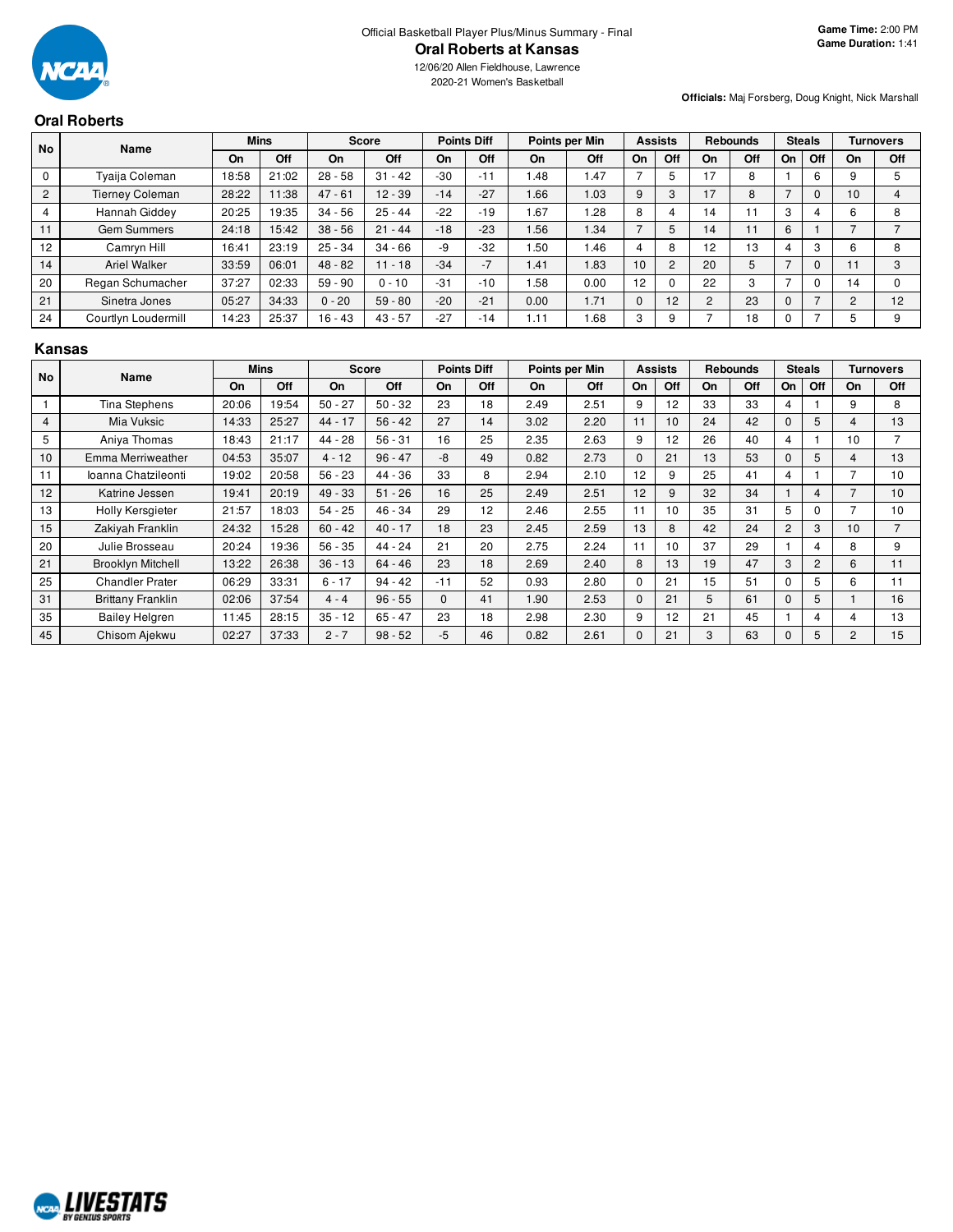

**Officials:** Maj Forsberg, Doug Knight, Nick Marshall

### Players => 0, 1, 2, 3, 4, 5, 10, 11, 12, 14, 20, 21, 22, 24, 32, 33FG Types=>AllResults=>All **Oral Roberts**



# **Blow Up Chart**



| <b>O</b> Made | (N) Missed |
|---------------|------------|
|---------------|------------|

N - Player Number

| <b>Oral Roberts</b> | M/A<br>% |    | <b>Oral Roberts</b>      | M/A          | $\%$ |
|---------------------|----------|----|--------------------------|--------------|------|
| <b>Field Goals</b>  | 23/69    | 33 | Points in the Paint      | 28 (14 / 38) | 37   |
| 2 Points            | 16/46    | 35 | <b>Fast Break Points</b> | 14(8/8)      | 100  |
| 3 Points            | 7/23     | 30 | Second Chance Points     | 2(1/5)       | 20   |
| <b>Free Throws</b>  | 6/10     | 60 | Effective FG%            | 38           |      |

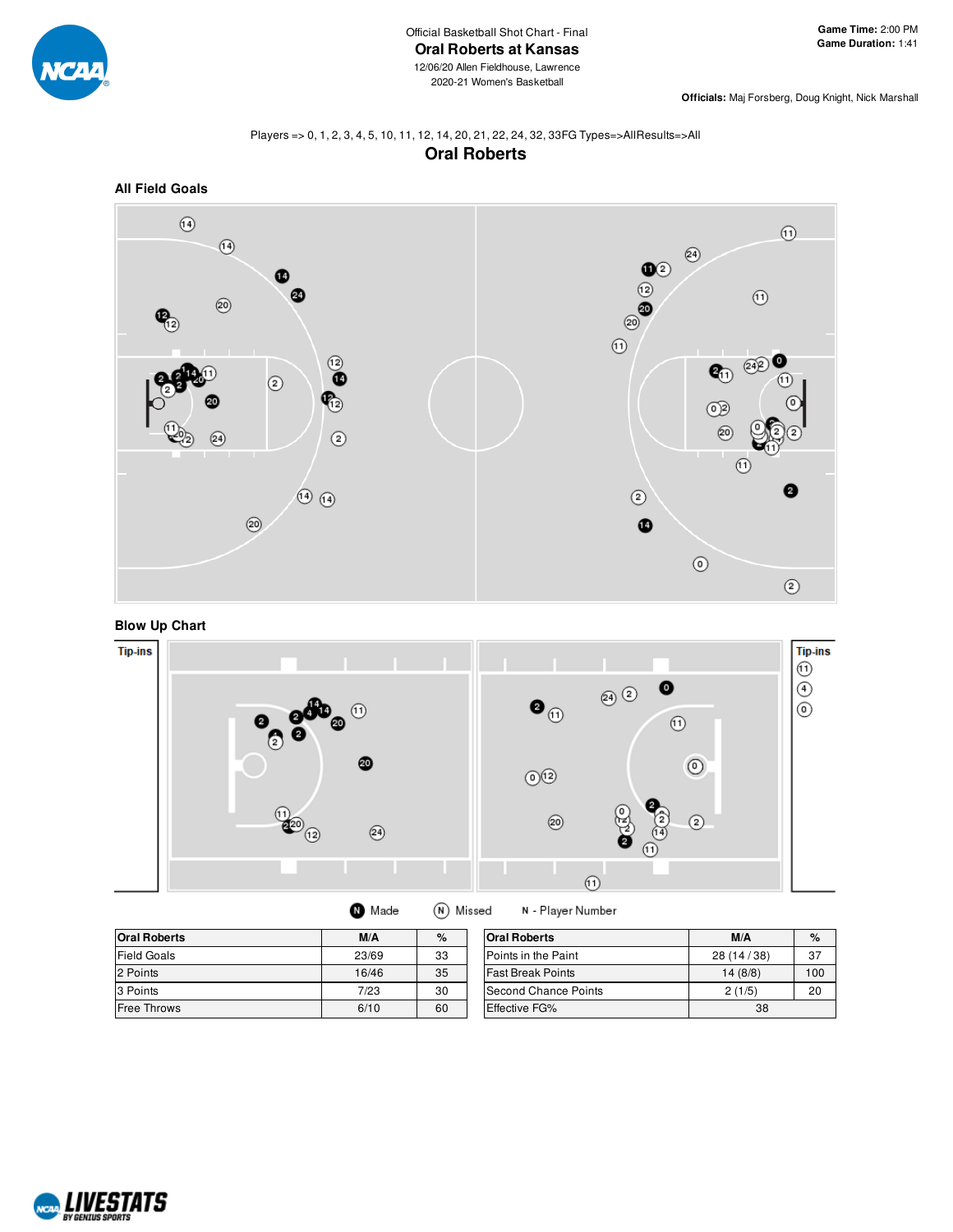

Official Basketball Shot Chart - Final

**Oral Roberts at Kansas**

12/06/20 Allen Fieldhouse, Lawrence 2020-21 Women's Basketball

**Game Time:** 2:00 PM **Game Duration:** 1:41

**Officials:** Maj Forsberg, Doug Knight, Nick Marshall

Players => AllFG Types=>AllResults=>All

# **Kansas**









| Made |  | (N) Missed | N - Player Number |
|------|--|------------|-------------------|
|------|--|------------|-------------------|

| Kansas             | M/A   | $\%$ | Kansas                     | M/A        | $\%$ |
|--------------------|-------|------|----------------------------|------------|------|
| <b>Field Goals</b> | 37/76 | 49   | <b>Points in the Paint</b> | 54(27/43)  | 63   |
| 2 Points           | 28/51 | 55   | <b>Fast Break Points</b>   | 27 (16/18) | 89   |
| 3 Points           | 9/25  | 36   | Second Chance Points       | 21(12/26)  | 46   |
| Free Throws        | 17/28 | 61   | <b>Effective FG%</b>       | 55         |      |

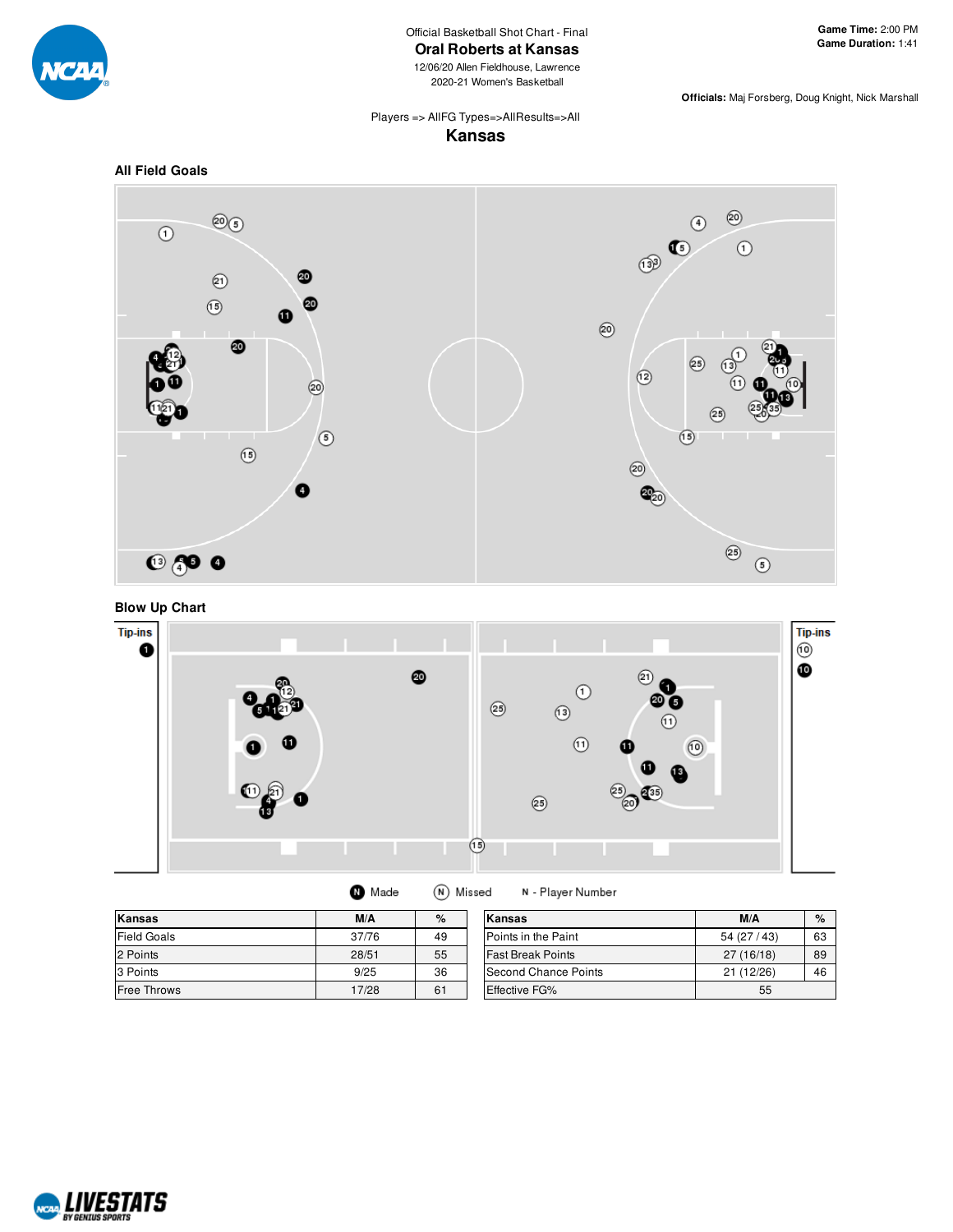

2020-21 Women's Basketball

# **Oral Roberts**

| Lineup                                                                           | Quarter<br>On  | <b>Time</b><br><b>On</b> | Quarter<br>Off | <b>Time</b><br>Off | Time on<br>Court | <b>Score</b> | <b>Score</b><br><b>Diff</b> |                |                |                | <b>Reb StilTov Ass</b> | <b>PPP</b> |
|----------------------------------------------------------------------------------|----------------|--------------------------|----------------|--------------------|------------------|--------------|-----------------------------|----------------|----------------|----------------|------------------------|------------|
| 2- Coleman T/11- Summers G/12- Hill C/14- Walker A/20- Schumacher<br>R/          | $\mathbf{1}$   | 10:00                    | $\mathbf{1}$   | 06:10              | 03:50            | $3 - 4$      | $-1$                        | 3              | 3              | 3              | $\mathbf{0}$           | 0.3378     |
| 0- Coleman T/ 12- Hill C/ 14- Walker A/ 20- Schumacher R/ 24- Loudermill<br>C/   | $\mathbf{1}$   | 06:10                    | $\mathbf{1}$   | 04:58              | 01:12            | $3 - 4$      | $-1$                        | $\mathbf{1}$   | $\mathbf 0$    | $\mathbf 0$    | $\mathbf{1}$           | 1.0000     |
| 0- Coleman T/4- Giddey H/14- Walker A/20- Schumacher R/24-<br>Loudermill C/      | $\mathbf{1}$   | 04:58                    | $\mathbf{1}$   | 04:08              | 00:50            | $2 - 4$      | $-2$                        | $\mathbf{1}$   | $\mathbf 0$    | $\mathbf{1}$   | $\mathbf{1}$           | 1.0000     |
| 0- Coleman T/4- Giddey H/11- Summers G/20- Schumacher R/24-<br>Loudermill C/     | $\mathbf{1}$   | 04:08                    | $\mathbf{1}$   | 03:38              | 00:30            | $0 - 0$      | $\Omega$                    | $\mathbf{1}$   | $\mathbf 0$    | $\mathbf{1}$   | $\Omega$               | 0.0000     |
| 0- Coleman T/2- Coleman T/4- Giddey H/11- Summers G/20-<br>Schumacher R/         | $\mathbf{1}$   | 03:38                    | $\overline{2}$ | 10:00              | 03:38            | $11-9$       | $\overline{2}$              | 3              | $\mathbf 0$    | $\mathbf{1}$   | $\overline{2}$         | 1.3033     |
| 0- Coleman T/4- Giddey H/11- Summers G/12- Hill C/14- Walker A/                  | $\overline{2}$ | 10:00                    | $\overline{2}$ | 07:27              | 02:33            | $0 - 10$     | $-10$                       | 3              | $\mathbf 0$    | $\mathbf 0$    | $\Omega$               | 0.0000     |
| 0- Coleman T/2- Coleman T/11- Summers G/20- Schumacher R/21-<br>Jones S/         | $\overline{2}$ | 07:27                    | $\overline{2}$ | 06:05              | 01:22            | $0 - 4$      | $-4$                        | $\mathbf{1}$   | $\mathbf 0$    | $\mathbf{1}$   | $\Omega$               | 0.0000     |
| 2- Coleman T/ 11- Summers G/ 20- Schumacher R/ 21- Jones S/ 24-<br>Loudermill C/ | $\overline{2}$ | 06:05                    | $\overline{2}$ | 05:34              | 00:31            | $0 - 5$      | $-5$                        | $\Omega$       | $\mathbf 0$    | $\Omega$       | $\Omega$               | 0.0000     |
| 2- Coleman T/ 14- Walker A/ 20- Schumacher R/ 21- Jones S/ 24-<br>Loudermill C/  | $\overline{2}$ | 05:34                    | $\overline{2}$ | 04:09              | 01:25            | $0 - 2$      | $-2$                        | $\mathbf{1}$   | $\mathbf 0$    | $\mathbf 0$    | $\mathbf 0$            | 0.0000     |
| 11- Summers G/ 14- Walker A/ 20- Schumacher R/ 21- Jones S/ 24-<br>Loudermill C/ | $\overline{2}$ | 04:09                    | $\overline{2}$ | 02:00              | 02:09            | $0 - 9$      | -9                          | $\Omega$       | $\mathbf 0$    | $\mathbf{1}$   | $\Omega$               | 0.0000     |
| 0- Coleman T/2- Coleman T/4- Giddey H/14- Walker A/20- Schumacher<br>R/          | $\overline{2}$ | 02:00                    | 3              | 10:00              | 02:00            | $3-9$        | $-6$                        | $\mathbf{1}$   | $\mathbf{1}$   | $\mathbf{0}$   | $\mathbf{1}$           | 0.7732     |
| 2- Coleman T/11- Summers G/12- Hill C/14- Walker A/20- Schumacher<br>R/          | 3              | 10:00                    | 3              | 08:05              | 01:55            | $5-6$        | $-1$                        | $\Omega$       | $\Omega$       | $\Omega$       | $\mathbf{1}$           | 1.6667     |
| 0- Coleman T/2- Coleman T/12- Hill C/14- Walker A/20- Schumacher R/              | 3              | 08:05                    | 3              | 07:07              | 00:58            | $0 - 4$      | $-4$                        | $\overline{2}$ | $\mathbf 0$    | $\overline{c}$ | $\Omega$               | 0.0000     |
| 0- Coleman T/ 12- Hill C/ 14- Walker A/ 20- Schumacher R/ 24- Loudermill<br>C/   | 3              | 07:07                    | 3              | 05:47              | 01:20            | $2 - 2$      | $\Omega$                    | $\mathbf{1}$   | $\Omega$       | $\mathbf{1}$   | $\Omega$               | 1.0000     |
| 0- Coleman T/4- Giddey H/14- Walker A/20- Schumacher R/24-<br>Loudermill C/      | 3              | 05:47                    | 3              | 02:43              | 03:04            | $5 - 10$     | $-5$                        | $\mathbf{1}$   | $\mathbf 0$    | $\mathbf 0$    | $\mathbf{1}$           | 1.0000     |
| 2- Coleman T/4- Giddey H/11- Summers G/14- Walker A/20-<br>Schumacher R/         | 3              | 02:43                    | 3              | 01:22              | 01:21            | $2 - 3$      | $-1$                        | $\mathbf 0$    | $\mathbf 0$    | $\mathbf 0$    | $\mathbf{1}$           | 1.0000     |
| 2- Coleman T/4- Giddey H/14- Walker A/20- Schumacher R/24-<br>Loudermill C/      | 3              | 01:22                    | $\overline{4}$ | 08:00              | 03:22            | $4 - 7$      | -3                          | $\mathbf{1}$   | $\mathbf 0$    | $\mathbf{1}$   | $\Omega$               | 0.5714     |
| 0- Coleman T/2- Coleman T/4- Giddey H/14- Walker A/20- Schumacher<br>R/          | $\overline{4}$ | 08:00                    | $\overline{4}$ | 06:29              | 01:31            | $2 - 2$      | $\Omega$                    | $\overline{2}$ | $\Omega$       | $\overline{2}$ | $\mathbf{1}$           | 0.6667     |
| 2- Coleman T/4- Giddey H/11- Summers G/14- Walker A/20-<br>Schumacher R/         | $\overline{4}$ | 06:29                    | $\overline{4}$ | 04:53              | 01:36            | $5-2$        | 3                           | $\mathbf{1}$   | $\overline{c}$ | $\mathbf 0$    | $\mathbf{1}$           | 1.6667     |
| 2- Coleman T/11- Summers G/12- Hill C/14- Walker A/20- Schumacher<br>R/          | $\overline{4}$ | 04:53                    | 4              | 00:00              | 04:53            | $12 - 4$     | 8                           | $\overline{2}$ | $\mathbf{1}$   | $\mathbf{0}$   | $\overline{2}$         | 1.1628     |

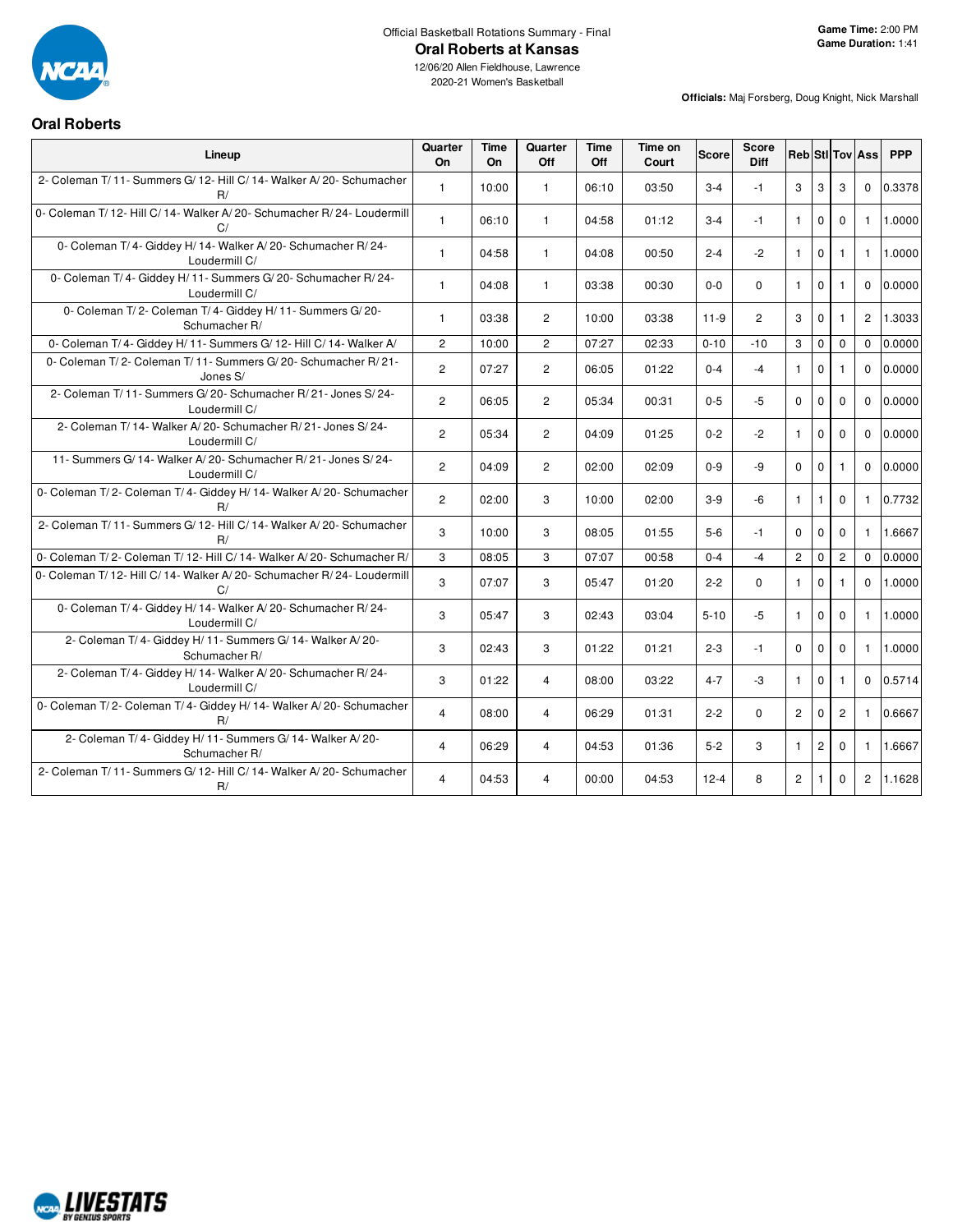

**Kansas**

12/06/20 Allen Fieldhouse, Lawrence 2020-21 Women's Basketball

| Lineup                                                                              | Quarter<br>On  | <b>Time</b><br><b>On</b> | Quarter<br>Off | <b>Time</b><br>Off | Time on<br>Court | <b>Score</b> | <b>Score</b><br><b>Diff</b> |                      |              |                | <b>Reb</b> Sti Tov Ass | <b>PPP</b> |
|-------------------------------------------------------------------------------------|----------------|--------------------------|----------------|--------------------|------------------|--------------|-----------------------------|----------------------|--------------|----------------|------------------------|------------|
| 1- Stephens T/5- Thomas A/11- Chatzileonti I/13- Kersgieter H/21-<br>Mitchell B/    | $\mathbf{1}$   | 10:00                    | $\mathbf{1}$   | 07:56              | 02:04            | $2 - 1$      | $\mathbf{1}$                | 3                    | $\mathbf{1}$ | 3              | $\mathbf{0}$           | 0.4098     |
| 1- Stephens T/5- Thomas A/13- Kersgieter H/15- Franklin Z/35- Helgren<br>B/         | $\mathbf{1}$   | 07:56                    | $\mathbf{1}$   | 06:10              | 01:46            | $2 - 2$      | $\Omega$                    | 3                    | $\mathbf{1}$ | 3              | $\mathbf{1}$           | 0.4000     |
| 1- Stephens T/11- Chatzileonti I/13- Kersgieter H/15- Franklin Z/20-<br>Brosseau J/ | $\mathbf{1}$   | 06:10                    | $\mathbf{1}$   | 04:58              | 01:12            | $5-3$        | $\overline{2}$              | 3                    | $\mathbf 0$  | $\mathbf 0$    | $\mathbf 0$            | 1.4535     |
| 11- Chatzileonti I/12- Jessen K/13- Kersgieter H/15- Franklin Z/20-<br>Brosseau J/  | $\mathbf{1}$   | 04:58                    | $\mathbf{1}$   | 03:38              | 01:20            | $3 - 2$      | $\mathbf{1}$                | $\mathbf 0$          | $\mathbf{1}$ | $\mathbf 0$    | $\mathbf{1}$           | 0.8721     |
| 5- Thomas A/11- Chatzileonti I/12- Jessen K/15- Franklin Z/20-<br>Brosseau J/       | $\mathbf{1}$   | 03:38                    | $\mathbf{1}$   | 01:53              | 01:45            | $6-6$        | $\Omega$                    | $\mathbf{1}$         | $\mathbf 0$  | 1              | $\overline{2}$         | 2.0000     |
| 1- Stephens T/5- Thomas A/12- Jessen K/15- Franklin Z/20- Brosseau J/               | $\overline{1}$ | 01:53                    | $\mathbf{1}$   | 01:27              | 00:26            | $1 - 2$      | $-1$                        | $\mathbf{1}$         | $\mathbf 0$  | $\mathbf 0$    | $\mathbf 0$            | 1.1364     |
| 1- Stephens T/5- Thomas A/12- Jessen K/13- Kersgieter H/15- Franklin<br>Z           | $\mathbf{1}$   | 01:27                    | $\overline{2}$ | 10:00              | 01:27            | $2 - 3$      | $-1$                        | 3                    | $\mathbf{0}$ | $\mathbf 0$    | $\mathbf{0}$           | 0.6667     |
| 1- Stephens T/5- Thomas A/11- Chatzileonti I/13- Kersgieter H/21-<br>Mitchell B/    | $\overline{c}$ | 10:00                    | $\overline{2}$ | 06:05              | 03:55            | $14-0$       | 14                          | 8                    | $\mathbf 0$  | $\Omega$       | 3                      | 1.7500     |
| 1- Stephens T/4- Vuksic M/11- Chatzileonti I/13- Kersgieter H/21-<br>Mitchell B/    | $\overline{2}$ | 06:05                    | $\overline{2}$ | 05:34              | 00:31            | $5-0$        | 5                           | $\mathbf{1}$         | $\mathbf 0$  | $\mathbf 0$    | $\overline{2}$         | 2.5000     |
| 4- Vuksic M/ 12- Jessen K/ 13- Kersgieter H/ 15- Franklin Z/ 35- Helgren B/         | $\overline{2}$ | 05:34                    | $\overline{2}$ | 04:09              | 01:25            | $2 - 0$      | $\overline{c}$              | 3                    | $\mathbf 0$  | $\mathbf 0$    | $\mathbf{1}$           | 1.0000     |
| 4- Vuksic M/ 12- Jessen K/ 15- Franklin Z/ 20- Brosseau J/ 35- Helgren B/           | $\overline{c}$ | 04:09                    | 3              | 10:00              | 04:09            | $18-3$       | 15                          | 5                    | $\mathbf 0$  | $\mathbf{1}$   | 5                      | 2.2500     |
| 1- Stephens T/5- Thomas A/11- Chatzileonti I/13- Kersgieter H/21-<br>Mitchell B/    | 3              | 10:00                    | 3              | 06:15              | 03:45            | $11 - 5$     | 6                           | $\overline{4}$       | $\mathbf{1}$ | $\mathbf 0$    | 3                      | 1.5278     |
| 1- Stephens T/5- Thomas A/11- Chatzileonti I/13- Kersgieter H/15-<br>Franklin Z/    | 3              | 06:15                    | 3              | 05:47              | 00:28            | $1 - 2$      | $-1$                        | $\Omega$             | $\mathbf 0$  | $\mathbf 0$    | $\Omega$               | 1.1364     |
| 1- Stephens T/5- Thomas A/13- Kersgieter H/15- Franklin Z/35- Helgren<br>B/         | 3              | 05:47                    | 3              | 05:47              | 00:00            | $1 - 0$      | $\mathbf{1}$                | $\Omega$             | $\mathbf 0$  | $\mathbf 0$    | $\Omega$               | 1.1364     |
| 1- Stephens T/ 13- Kersgieter H/ 15- Franklin Z/ 20- Brosseau J/ 35-<br>Helgren B/  | 3              | 05:47                    | 3              | 04:22              | 01:25            | $2 - 2$      | $\Omega$                    | $\overline{4}$       | $\mathbf 0$  | 0              | $\Omega$               | 1.0000     |
| 12- Jessen K/ 13- Kersgieter H/ 15- Franklin Z/ 20- Brosseau J/ 35-<br>Helgren B/   | 3              | 04:22                    | 3              | 03:14              | 01:08            | $2 - 3$      | $-1$                        | $\mathbf{2}^{\circ}$ | $\mathbf 0$  | $\mathbf 0$    | $\Omega$               | 2.2727     |
| 4- Vuksic M/ 12- Jessen K/ 15- Franklin Z/ 20- Brosseau J/ 35- Helgren B/           | 3              | 03:14                    | 3              | 01:22              | 01:52            | $8 - 2$      | 6                           | $\overline{4}$       | $\mathbf 0$  | $\mathbf 0$    | $\overline{c}$         | 2.3256     |
| 4- Vuksic M/11- Chatzileonti I/12- Jessen K/15- Franklin Z/20- Brosseau<br>J/       | 3              | 01:22                    | $\overline{4}$ | 08:00              | 03:22            | $7 - 4$      | 3                           | 5                    | $\mathbf 0$  | $\overline{c}$ | $\mathbf{1}$           | 1.1905     |
| 1- Stephens T/5- Thomas A/11- Chatzileonti I/13- Kersgieter H/21-<br>Mitchell B/    | $\overline{4}$ | 08:00                    | $\overline{4}$ | 07:20              | 00:40            | $2 - 0$      | $\overline{2}$              | $\Omega$             | $\mathbf{1}$ | 1              | $\Omega$               | 1.0000     |
| 1- Stephens T/5- Thomas A/13- Kersgieter H/21- Mitchell B/45- Ajekwu<br>C/          | $\overline{4}$ | 07:20                    | $\overline{4}$ | 06:29              | 00:51            | $0 - 2$      | $-2$                        | $\mathbf{1}$         | $\mathbf 0$  | $\mathbf 0$    | $\Omega$               | 0.0000     |
| 1- Stephens T/5- Thomas A/21- Mitchell B/25- Prater C/45- Ajekwu C/                 | $\overline{4}$ | 06:29                    | $\overline{4}$ | 04:53              | 01:36            | $2 - 5$      | $-3$                        | $\overline{c}$       | $\mathbf 0$  | $\mathbf{2}$   | $\mathbf 0$            | 0.5000     |
| 10- Merriweather E/12- Jessen K/15- Franklin Z/20- Brosseau J/25-<br>Prater C/      | $\overline{4}$ | 04:53                    | $\overline{4}$ | 03:14              | 01:39            | $0 - 4$      | $-4$                        | $\overline{7}$       | $\mathbf 0$  | 3              | $\mathbf 0$            | 0.0000     |
| 4- Vuksic M/ 10- Merriweather E/ 12- Jessen K/ 15- Franklin Z/ 25- Prater<br>C/     | $\overline{4}$ | 03:14                    | $\overline{4}$ | 02:06              | 01:08            | $0 - 4$      | $-4$                        | $\mathbf{1}$         | $\mathbf 0$  | $\mathbf 0$    | $\Omega$               | 0.0000     |
| 4- Vuksic M/ 10- Merriweather E/ 20- Brosseau J/ 25- Prater C/ 31-<br>Franklin B/   | 4              | 02:06                    | 4              | 00:00              | 02:06            | $4 - 4$      | $\Omega$                    | 5                    | $\mathbf 0$  | $\mathbf{1}$   | $\mathbf 0$            | 0.8403     |

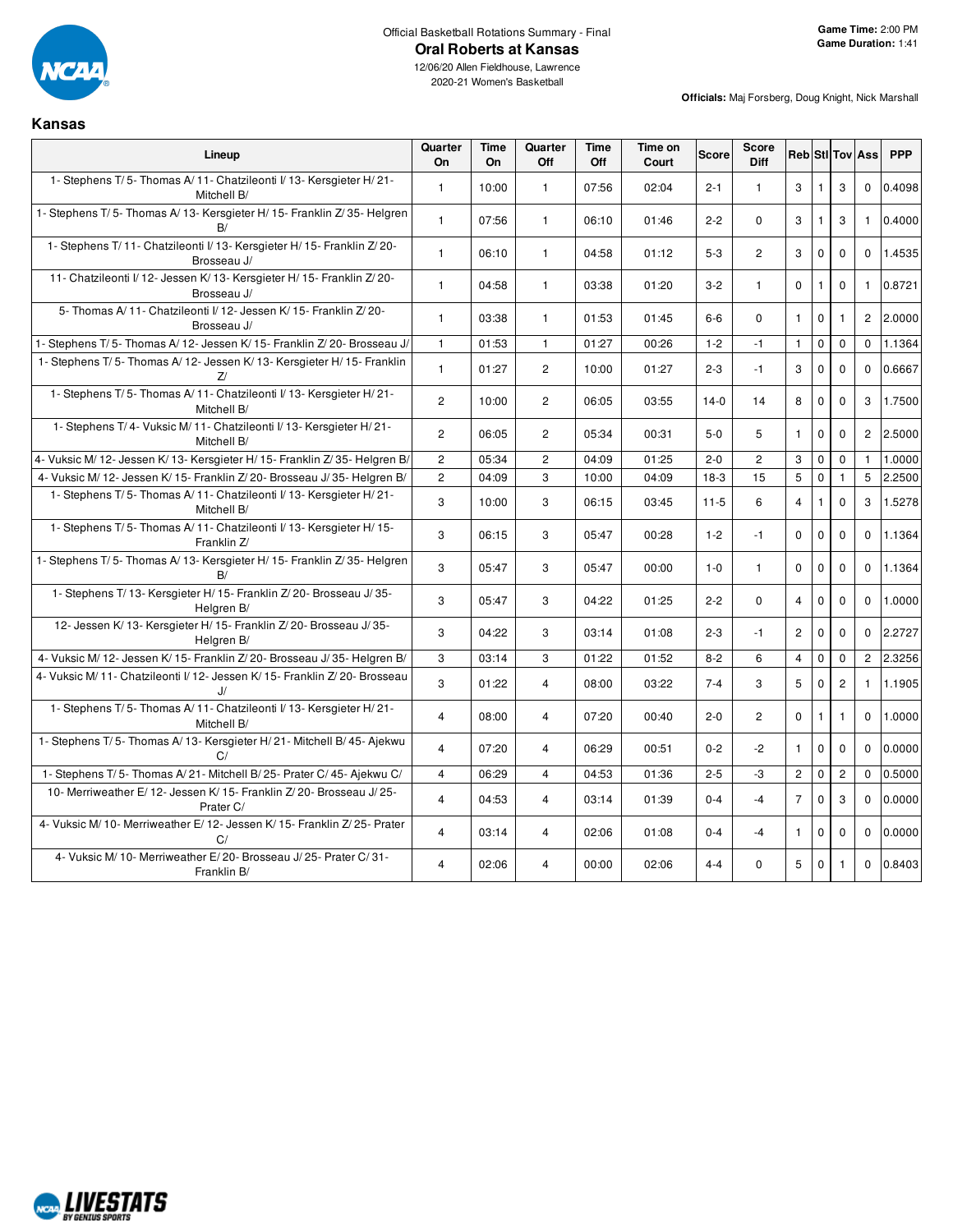

12/06/20 Allen Fieldhouse, Lawrence 2020-21 Women's Basketball

| <b>Oral Roberts</b>                                                          |             |           |                   |         |                |                |                |          |            |
|------------------------------------------------------------------------------|-------------|-----------|-------------------|---------|----------------|----------------|----------------|----------|------------|
| Lineup                                                                       | <b>Time</b> | Score     | <b>Score Diff</b> | Pts/Min |                |                | Reb Stil Toy   | Ass      | <b>PPP</b> |
| 2- Coleman T/ 11- Summers G/ 12- Hill C/ 14- Walker A/ 20- Schumacher R/     | 10:38       | $20 - 14$ | 6                 | 8809.   | 5              | 4              | 3              | 3        | 0.9009     |
| 0- Coleman T/4- Giddey H/14- Walker A/20- Schumacher R/24- Loudermill C/     | 03:54       | $7 - 14$  | $-7$              | 1.7949  | $\overline{2}$ | $\mathbf 0$    |                | 2        | 1.0000     |
| 0- Coleman T/2- Coleman T/4- Giddey H/11- Summers G/20- Schumacher R/        | 03:38       | $11-9$    | $\overline{2}$    | 3.0275  | 3              | $\Omega$       |                | 2        | 1.3033     |
| 0- Coleman T/2- Coleman T/4- Giddey H/14- Walker A/20- Schumacher R/         | 03:31       | $5 - 11$  | -6                | 1.4218  | 3              |                | $\overline{2}$ | 2        | 0.7267     |
| 2- Coleman T/4- Giddey H/14- Walker A/20- Schumacher R/24- Loudermill C/     | 03:22       | $4 - 7$   | -3                | 1.1881  |                | $\mathbf 0$    |                | 0        | 0.5714     |
| 2- Coleman T/4- Giddey H/11- Summers G/14- Walker A/20- Schumacher R/        | 02:57       | $7 - 5$   | $\overline{2}$    | 2.3729  |                | $\overline{2}$ | $\Omega$       | 2        | 1.4000     |
| 0- Coleman T/4- Giddey H/11- Summers G/12- Hill C/14- Walker A/              | 02:33       | $0 - 10$  | $-10$             | 0.0000  | 3              | $\mathbf 0$    | $\Omega$       | $\Omega$ | 0.0000     |
| 0- Coleman T/12- Hill C/14- Walker A/20- Schumacher R/24- Loudermill C/      | 02:32       | $5-6$     | -1                | 1.9737  | $\overline{2}$ | $\Omega$       |                |          | 1.0000     |
| 11- Summers G/14- Walker A/20- Schumacher R/21- Jones S/24- Loudermill C/    | 02:09       | $0 - 9$   | -9                | 0.0000  | $\Omega$       | $\Omega$       |                | $\Omega$ | 0.0000     |
| 2- Coleman T/ 14- Walker A/ 20- Schumacher R/ 21- Jones S/ 24- Loudermill C/ | 01:25       | $0 - 2$   | $-2$              | 0.0000  |                | $\Omega$       | $\Omega$       | $\Omega$ | 0.0000     |
| 0- Coleman T/2- Coleman T/11- Summers G/20- Schumacher R/21- Jones S/        | 01:22       | $0 - 4$   | $-4$              | 0.0000  |                | $\mathbf 0$    |                | $\Omega$ | 0.0000     |
| 0- Coleman T/2- Coleman T/12- Hill C/14- Walker A/20- Schumacher R/          | 00:58       | $0 - 4$   | $-4$              | 0.0000  | $\overline{2}$ | $\mathbf 0$    | $\overline{2}$ | 0        | 0.0000     |
| 2- Coleman T/11- Summers G/20- Schumacher R/21- Jones S/24- Loudermill C/    | 00:31       | $0 - 5$   | $-5$              | 0.0000  | $\Omega$       | $\Omega$       | $\Omega$       | $\Omega$ | 0.0000     |
| 0- Coleman T/4- Giddey H/11- Summers G/20- Schumacher R/24- Loudermill C/    | 00:30       | $0-0$     | 0                 | 0.0000  |                | $\mathbf 0$    |                |          | 0.0000     |